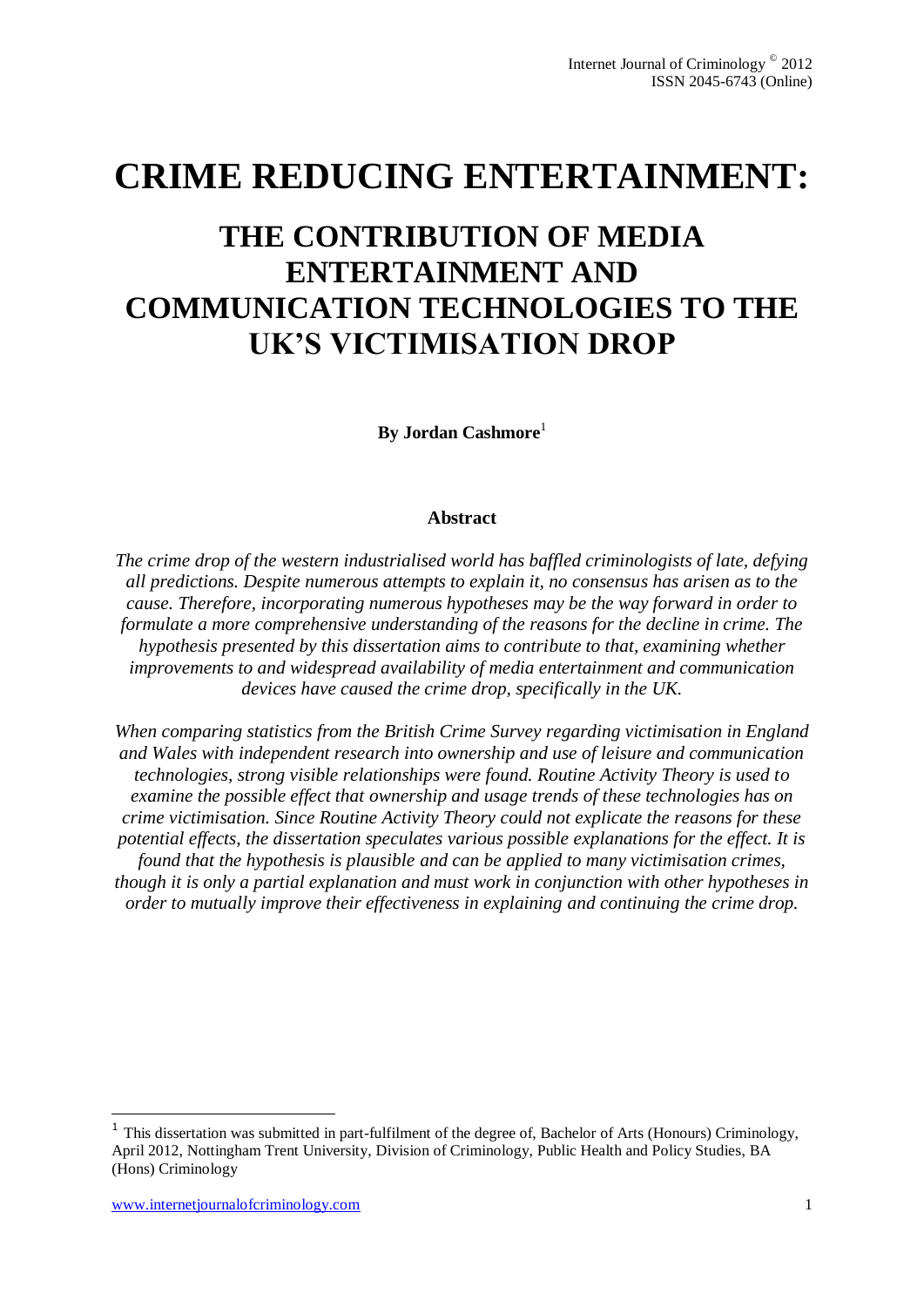# **Contents**

| <b>Chapter 1</b>   Introduction                                                                  | 3              |
|--------------------------------------------------------------------------------------------------|----------------|
| <b>Chapter 2</b>   Methodology                                                                   | 5              |
| <b>Chapter 3</b>   The Problem of Explaining the Crime Drop                                      | $\overline{7}$ |
| <b>Chapter 4</b>   Existing Explanations for the Crime Drop                                      | 12             |
| <b>Chapter 5</b> The Effect of Entertainment and Communication Technologies on the<br>Crime Drop | 15             |
| <b>Chapter 6</b>   Why People may Remain in the Home with These Technologies                     | 20             |
| <b>Chapter 7</b>   An Imperfect Hypothesis                                                       | 24             |
| <b>Chapter 8</b>   Conclusions, discussion and recommendations                                   | 30             |
| <b>Appendix 1</b>                                                                                | 32             |
| <b>List of figures</b>                                                                           | 33             |
| <b>Sources of figures</b>                                                                        | 34             |

| <b>Acknowledgements</b> | 46 |
|-------------------------|----|

**References** 38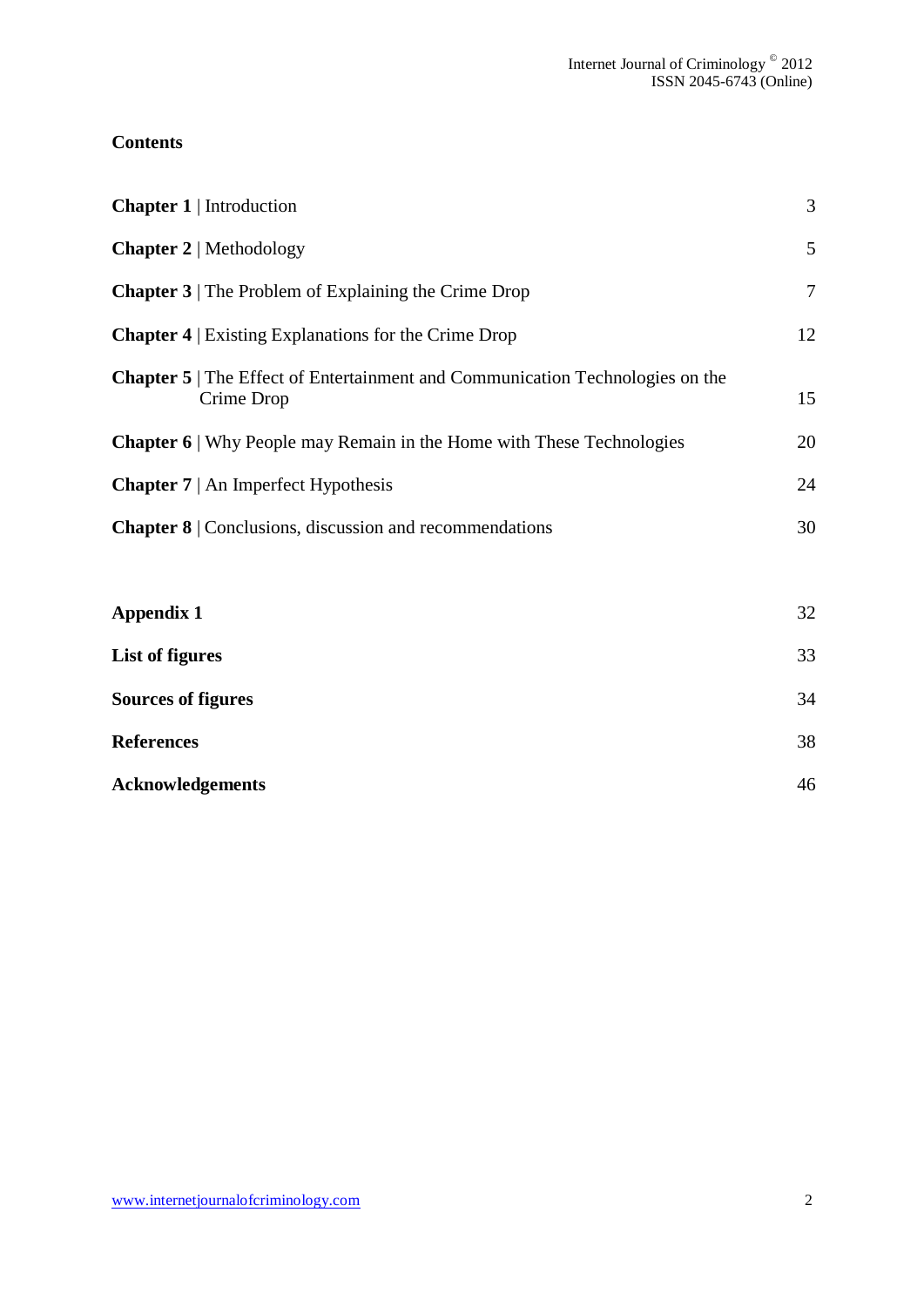## **Chapter 1 | Introduction**

In 2004, Young (2004:35) stated that, as criminologists, 'we find ourselves in the infuriating position of the crime rate in very many industrial countries (including the US and the UK) [beginning] to go down, against all predictions', with no conclusive consensus as to why. The 'unfathomable' crime drop (Sutton, 2010) has been the subject of much criminological musing in recent years, as prior predictions would have had us believe it unlikely. Field (1990; 1999) suggested that increased consumption of electronic goods and vehicles would cause escalations in acquisitive offences, yet, according to the British Crime Survey, these crime types have decreased alongside increases in household ownership of electronic goods (see figure 7). DiIulio (1995), and later Bennet *et al.* (1996), prophesised a generation of prolific 'super-predators' – 'radically impulsive, brutally remorseless youngsters' (*ibid*: 27) – that would cause a huge increase in crime, yet this has not occurred. As Gardner explains, since it involves the study of people, 'much of what [social science] would like to predict will forever be unpredictable' (2010:42). The question remains then: why, since the mid-1990s, has the western industrialised world experienced an international cross-crime drop despite predictions suggesting it to be an unlikely and unexpected eventuality?

Felson and Boba state that 'everyday crime is generated by everyday routines, which result from everyday technology...inventions that alter the daily routines and affect who does what, when, where, and how, alter crime involvement' (2010:203). Therefore, in hypothesising an answer to the crime drop, it would be logical to look to such inventions and technologies first. The explosive popularity of the internet and the increased entertainment value of leisure technologies have arguably met the routine altering requirements of Routine Activity Theory (RAT). Indeed, Jewkes and Yar state that 'it is well-nigh impossible to deny that the development of networked computer technologies has transformed how we communicate and consume, work and play, and engage with others across the spheres of economic, political, cultural and social life' (2010:1), outlining the immeasurable differences to modern society made by devices and technologies that had, before the 1990s, been restricted to few other than scientists and academics (Miller, 2010).

Surprisingly, despite their clearly dramatic effect on routine patterns of activity, communication and entertainment media have received little attention as potential contributors to the international crime drop. With recent attempts only beginning to explore the potentially crime-reducing effects of these technologies (e.g. Ward, 2010; Sutton, 2010; 2011; Cunningham *et al*., 2011; Sutton *et al.*, 2012), further development is required. This dissertation seeks to bring criminology a small step closer to fully examining the possibility of positive, crime-preventing effects of home-based entertainment and communications technologies.

RAT is used as a vehicle to examine and interpret the effect that these technologies may have had on crime rates, specifically in the UK. RAT would suggest that increased use of these indoor technologies for more hours of the day (Sutton *et al.*, 2012) may reduce the on-street availability of the three components necessary for crime to occur: (1) suitable targets; (2) capable and motivated offenders; and (3) the absence of guardians capable of preventing criminal incidents (Cohen and Felson, 1979).

In addition, this dissertation suggests possible reasons why these technologies may have such an effect, which RAT and opportunity theory do not explain (Sutton, 2012). While the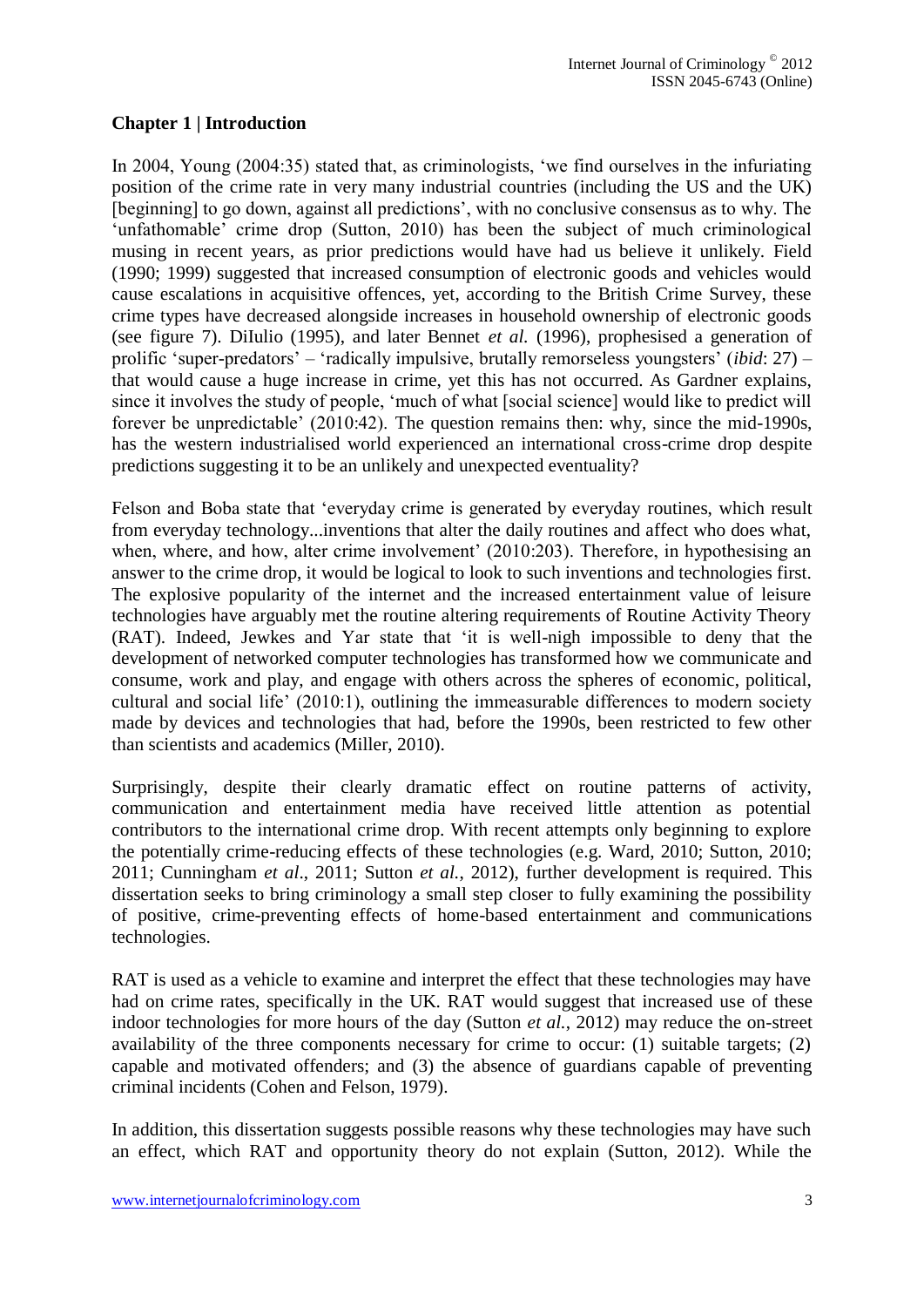possible reasons for the effect extend beyond those explored here, this dissertation examines five possibilities:

- The substitution effect of video gaming; replacing real-world crime for a safer method of satisfying illicit desires.
- Increased entertainment value of modern television, with digital television providing hundreds of additional channels to those available before the crime drop.
- The online community and social networking's substitution potential to satisfy desires for subcultural acceptance, meaning people no longer need to pursue peer status in the physical world.
- The increase of 'teleworking'; specifically working from home, in modern businesses and self-employment.
- The fear of crime cycle, which suggests crime media amplified peoples' fear by overrepresenting serious but rare offending, encouraging people to remain indoors and watch more of this media.

The issues with and resulting from the hypothesis are also potentially non-exhaustive. With the increasing use of mobile technologies and 'Smartphones' allowing portable internet access and mobile communication, the number of people using indoor devices may be decreasing. Also, while the positive effect of leisure technologies on crime is a relatively new idea, a multitude of existing sources comment on the damaging effects of violent media, implicating them as a cause of aggressive behaviour (e.g. Anderson and Bushman, 2001; Thompson, 2005; Adachi and Willoughby, 2011). The possible effect of entertainment technologies on aggression, as well as the facilitation of 'cybercrimes' increasingly seen in communication technologies, present major challenges to the hypothesis and must be considered in order to provide a sound conclusion as to its plausibility.

This dissertation therefore explores the question of whether, through decreasing the availability of potential targets and offenders on-street and increasing the presence of capable guardians in the home, electronic entertainment media and communication technologies are (at least partially) responsible for the UK's fall in offline victimisation (hereby referred to as *Hypothesis 1)*, a largely under-researched and possibly under-appreciated possibility.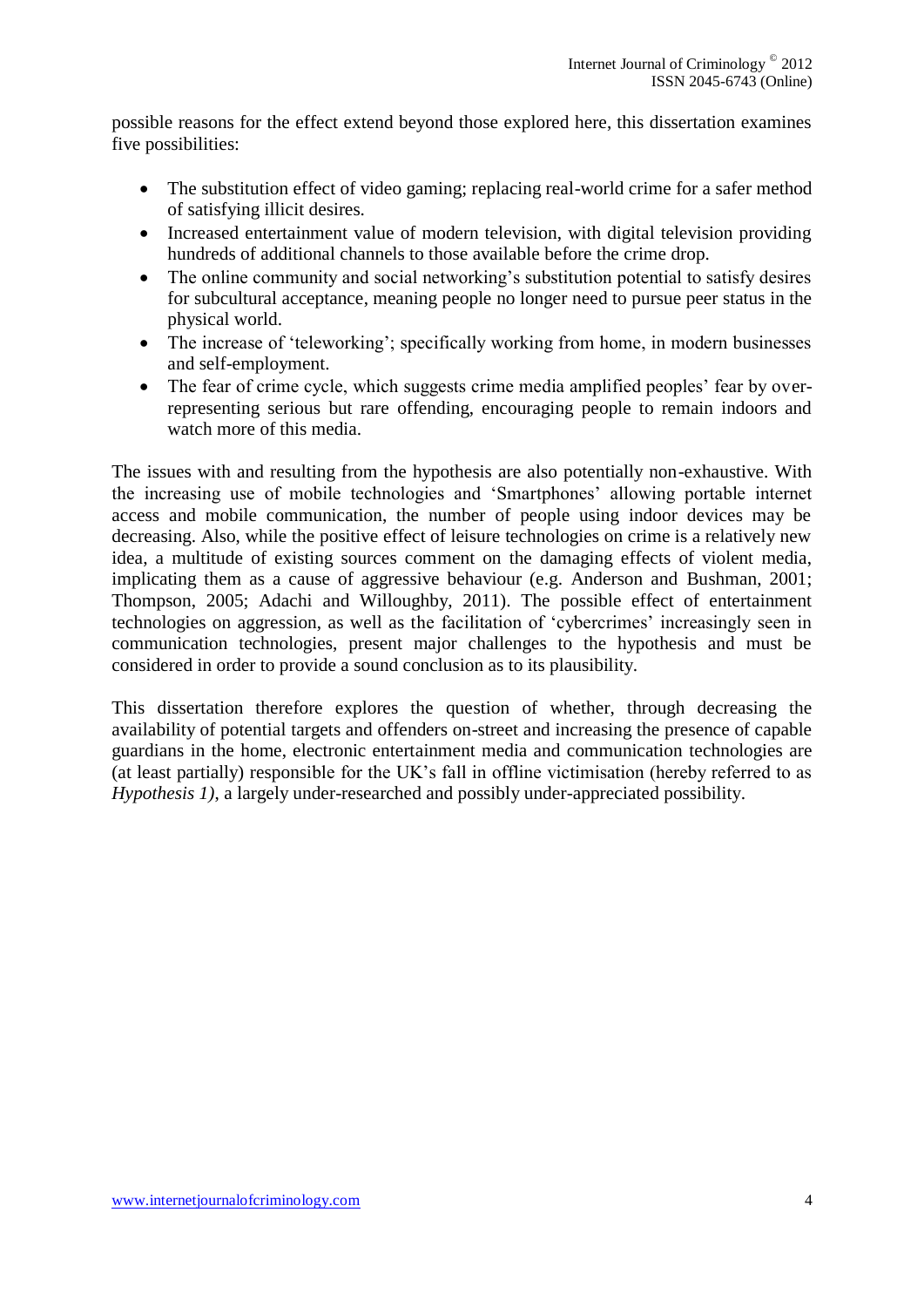## **Chapter 2 | Methodology**

This dissertation uses published sources and is, to a large extent, based on further analysis of data published by others (Bryman, 2008). The use of these sources is intended develop understanding of the 'unfathomable' crime drop (Sutton, 2010) and reveal areas that require development to justify the necessity of this research (Murray, 2006).

Newton (Dale *et al.*, 1988:44) stated that 'if I have seen further, it is by standing on the shoulders of giants', thus outlining the main advantage of using published sources: building upon existing work by using it to conduct further analysis of the physical world. The internet makes accessing these sources easier, with extensive libraries of documented sources being widely available, including electronic copies of journal articles, government statistics, newspaper reports and many books. Furthermore, academic journals and official publishers often have materials peer reviewed, giving some assurance of quality (Denscombe, 2007).

Dale *et al.* (1988:51) say that 'time series data are almost impossible for academic researchers to collect' without external funding and time to collect the data, meaning that statistics gathered by funded researching bodies must be utilised for longitudinal analyses in an undergraduate dissertation. Published statistics must be used on crime and internet usage, for example, whose high-quality data and sampling are beyond the capacity of students (Bryman, 2008). These statistics, often government supported, give impressions of authority, objectivity and factuality (Denscombe, 2007); however, the extent to which this is true should not be taken as given.

A widely acknowledged drawback of official crime statistics is under-reporting, especially of theft and victimless crime (Denscombe, 2007). While one would expect this level of underreporting to be relatively consistent year on year, Jannson *et al.* (2006) state that the proportion of violent crimes estimated to be reported had increased since the late 1990s. Also, the change in the recording of violent offences in 2002 (Povey and Allen, 2002) makes using official crime statistics unreliable and problematic.

This dissertation uses the British Crime Survey (BCS); a victimisation survey claimed to be representative of England and Wales that (presumably) bears less potential for underreporting than official statistics (Gomm, 2008). Post-2001, the BCS published figures on the financial, rather than calendar, year (Home Office, 2011). For this dissertation, figures for each financial year are represented by the end of each collection (i.e. data collected from 2001/2002 is displayed as 2002). Published statistics for the BCS are calculated by the number of victimisation incidents – the number of crimes experienced (multiple victimisation is recorded) multiplied by the number of households (for household crime) and adults over the age of 16 (for personal crime) in England and Wales. The sampling does not incorporate every individual (interviewing approximately 46,000 adults over 16) and, therefore, is potentially unrepresentative of England and Wales as a whole. Being acclaimed as 'one of the best national crime datasets' (Farrell *et al.*, 2008:18), the potential unreliability is overlooked for the purpose of this dissertation.

Other reports are used in order to approximate trends in the use and ownership of various media and communication technologies in the UK for comparison with victimisation in the BCS. The reliability of these sources requires confirmation, as the authenticity of websites is often questionable (Fink, 2005). While little information is provided as to how information is gathered, the sources of the World Bank Report (research governed by approximately 200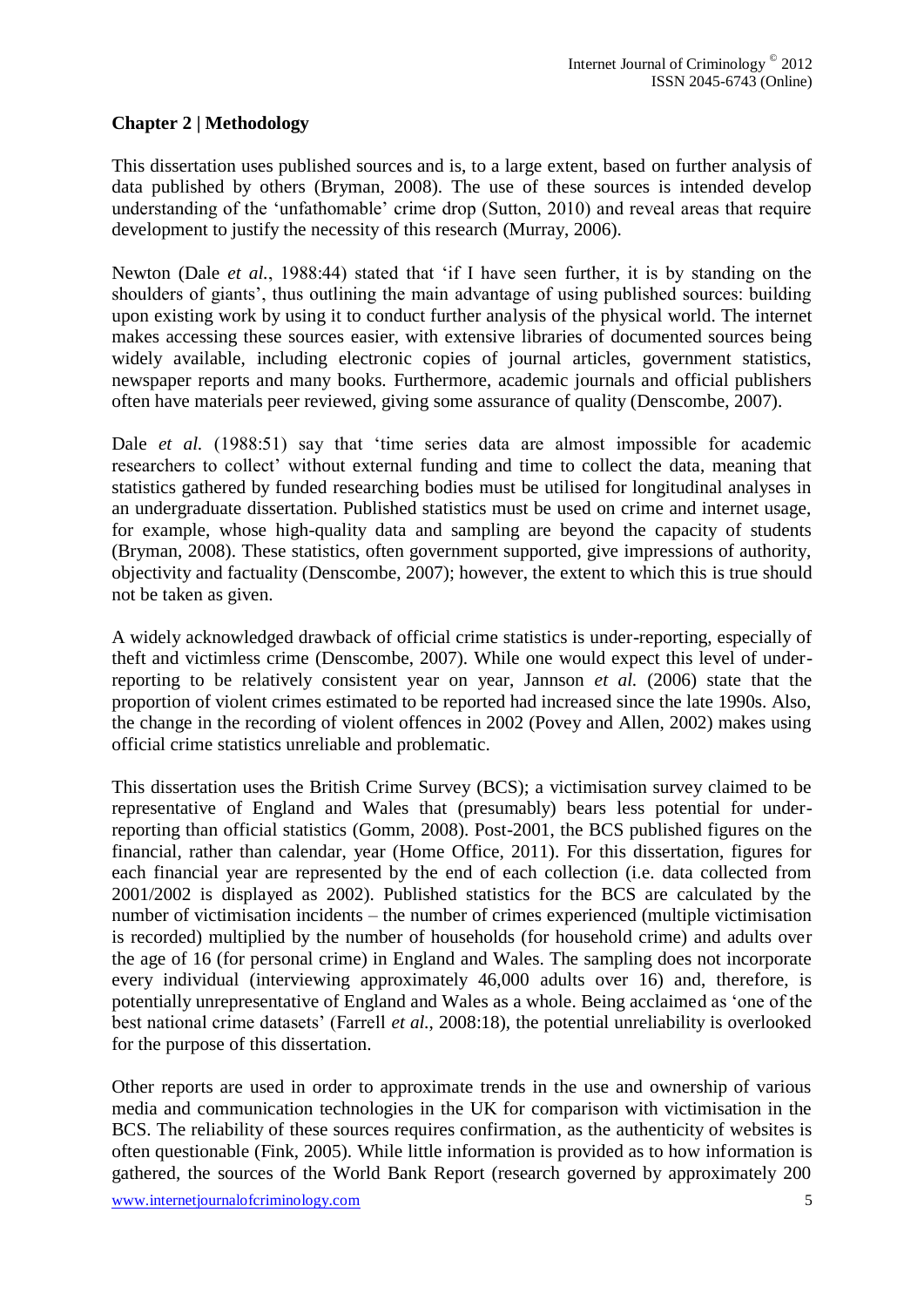member countries), Ofcom Report (the UK's communications regulator), and BARB figures (approximate estimates of the viewing habits of 5,000 homes in the UK) are deemed suitably reliable for the purpose of this dissertation. University and government-supported websites – such as the Home Office Report of the BCS and Office for National Statistics (ONS) data – give added credibility (Denscombe, 2007); however these still require authenticity checks. There is also the problem of differences in representation. While the BCS only records victimisation of adults over 16 years in England and Wales, media usage figures taken from these websites is calculated for the entire UK without age discrimination, therefore the quality of the comparisons shown in the figures is limited. These statistics have, however, been deemed appropriate for use in an undergraduate dissertation, as it would be difficult to obtain figures of specific demographics for internet use and ownership of household entertainment devices.

Despite the shortcomings of using published literature and statistics, they remain the most suitable tools to explore the hypothesis presented, with appropriate sources of data and varied theoretical insights being required and easily available.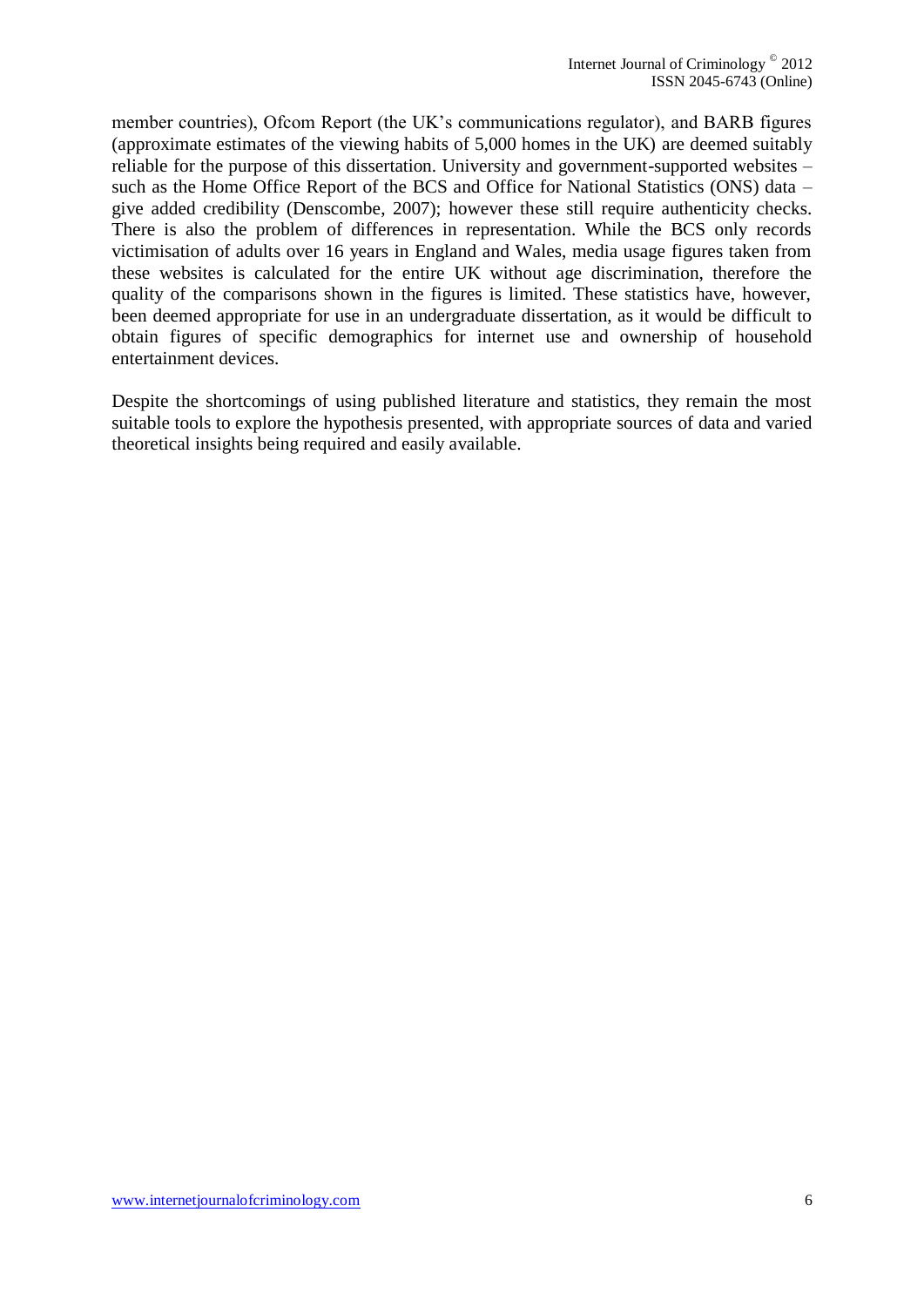## **Chapter 3 | The Problem of Explaining the Crime Drop**

In recent years, papers have commented on the embarrassment of criminology's failure to provide consensus on a compelling justification for the crime drop experienced by most industrialised countries, including the UK, since the mid-1990s (Young, 2004; Farrell *et al.*, 2008; 2010; Tseloni *et al.*, 2010; Tilley *et al*., 2011). Logic would dictate that, in a time of economic recession, acquisitive crimes should increase (Rosenfeld and Messner, 2009), yet, during the global recession, crime rates in many industrialised nations have defied such predictions.

This dissertation focuses on victimisation in England and Wales. Figure 1 illustrates the defined drop in total victimisation from 1995 (Home Office, 2011). Despite the declining trend, the fall in crime victimisation recorded by the BCS has recently become far less defined, and even subject to minor increases. Therefore, it is imperative that the reasons for the initial decreases are found in order to replicate and further capitalise on their effect.



Alongside the decline in victimisation, the UK has seen a simultaneous increase in the availability of and access to electronic entertainment and communication systems, yet, beyond speculative comments made by Sutton (2010; 2011) and a draft academic paper (Sutton *et al.*, 2012), this has been relatively ignored in terms of veracious empirical research. While papers by Dahl and DellaVigna (2009), Ward (2010) and Cunningham *et al.* (2011) argue that violent entertainment forms may have a crime-reducing effect, they do not explore the possibility of a practical link to the international crime drop.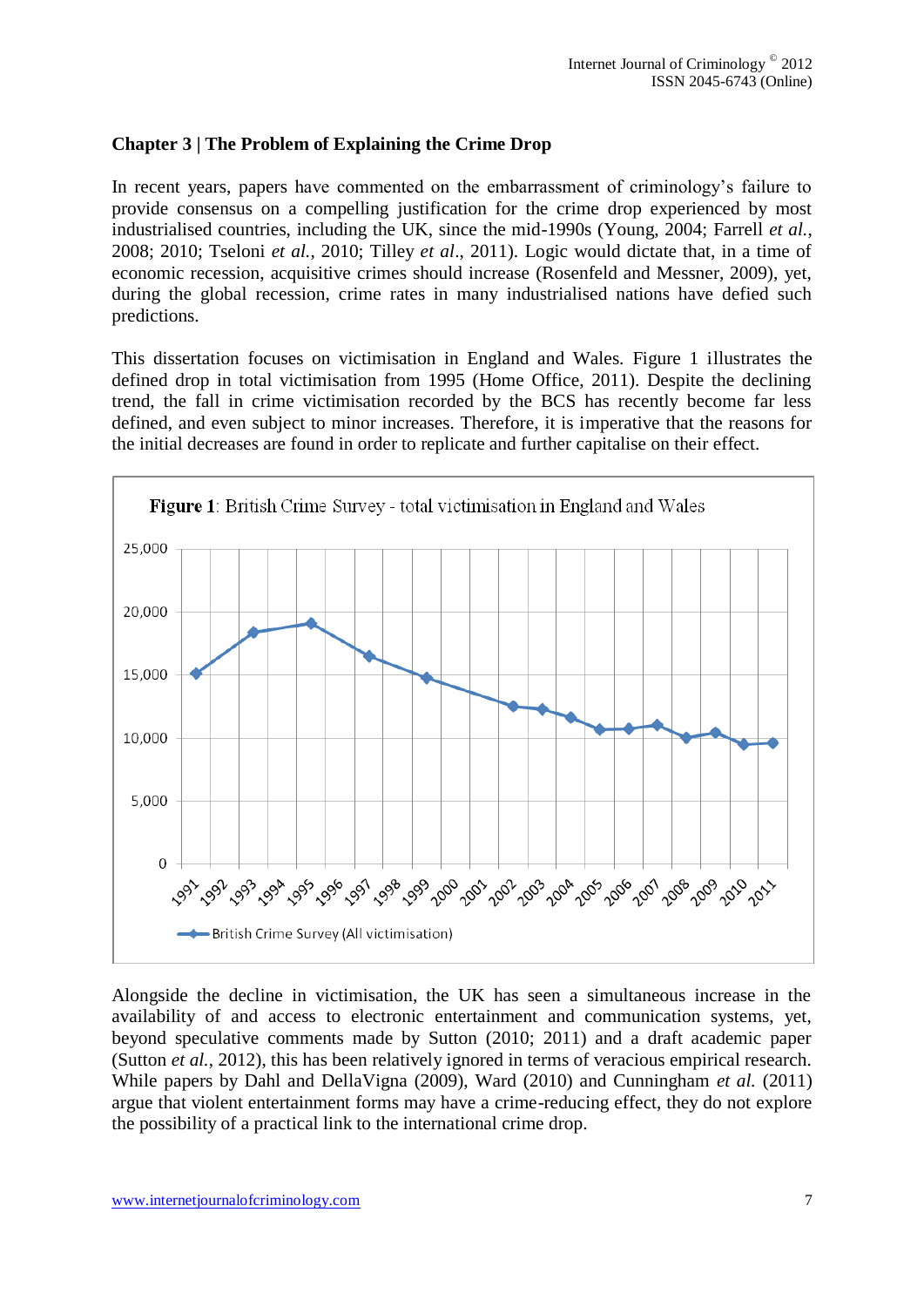Figures 2-4 show the relationship between total victimisation in England and Wales recorded by the BCS since 1991 and the availability of various entertainment and communications media. When these trends are presented together, the figures make a strong case for further investigation. Have these developments in technology had unintended benefits that provide a valid explanation for the crime drop? And, if so, why is it only now being explored?



Figure 2 shows a relationship between the crime drop and a rise in the percentage of the UK population using the internet. The relationship between the two variables is visibly apparent, and analysis of statistics shows a significant inverse correlation (Williams, 2012, see Appendix 1). Currently, however, there are too few data points to infer causality, meaning that continued annual recording must occur in order to establish a more accurate accounting of the likelihood of a causal relationship between the trends. The graph does not, however, give longitudinal data for the average user's browsing frequency or amount of time spent browsing. Recent figures (which are likely higher than they have previously been) suggest that nearly 75% of internet users access it every day (ONS, 2010) for an average of 1 hour 40 minutes (Ofcom, 2011). There is also no accounting of the location of peoples' internet access. For the purpose of this dissertation, it is assumed that the majority of people who access the internet via various sources also use it at home, supported by ONS (2010) findings that 95% of users access the internet at home. Though this may not be their only access location, the idea that home-based electronic devices keep more people indoors for more time would thus far appear compelling. In order to establish how plausible it is, however, future recording of home use of the internet will be required.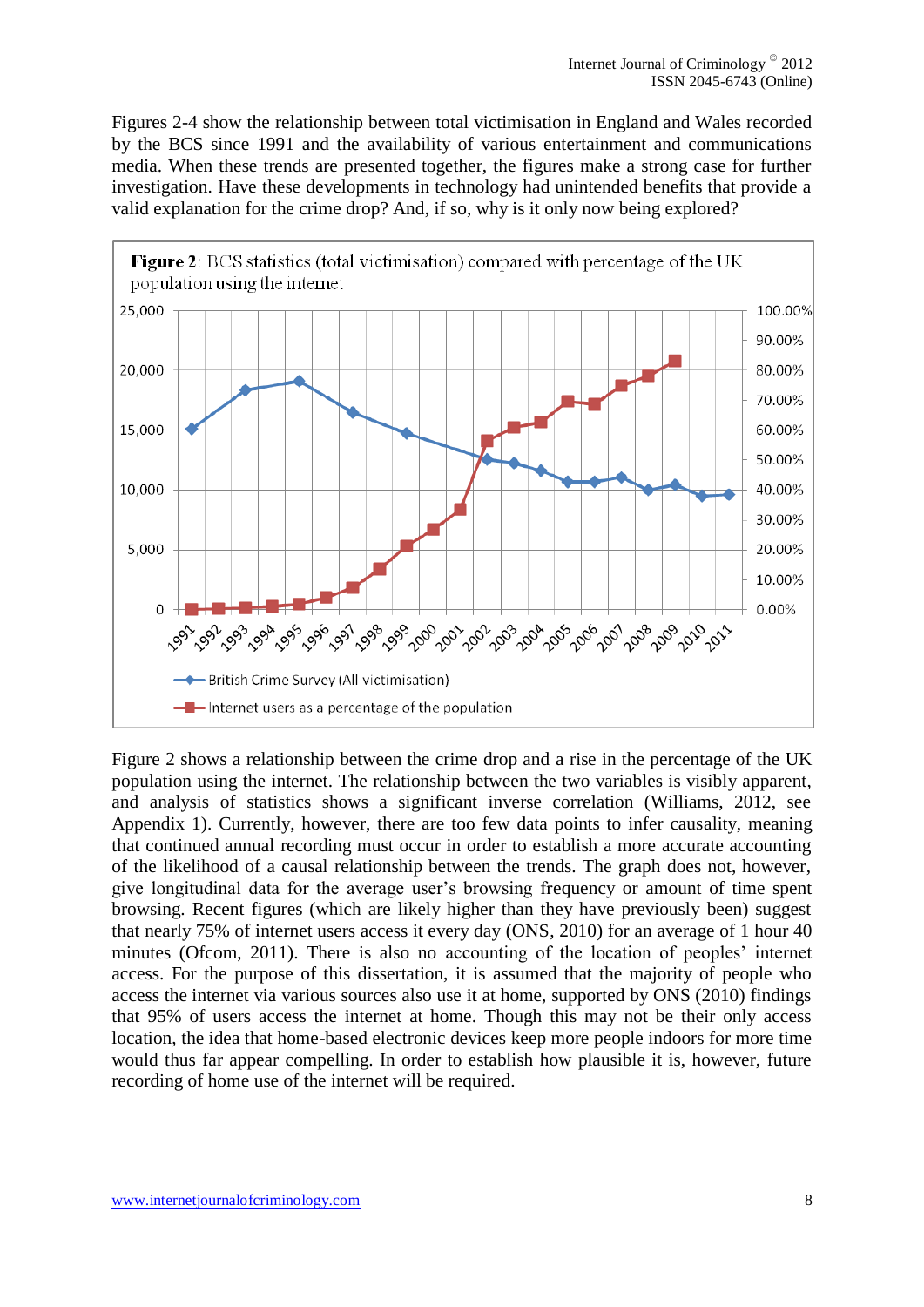



Figures 3 and 4 show the relationship between BCS total victimisation and ownership of various media entertainment and communications devices. While no data could be found to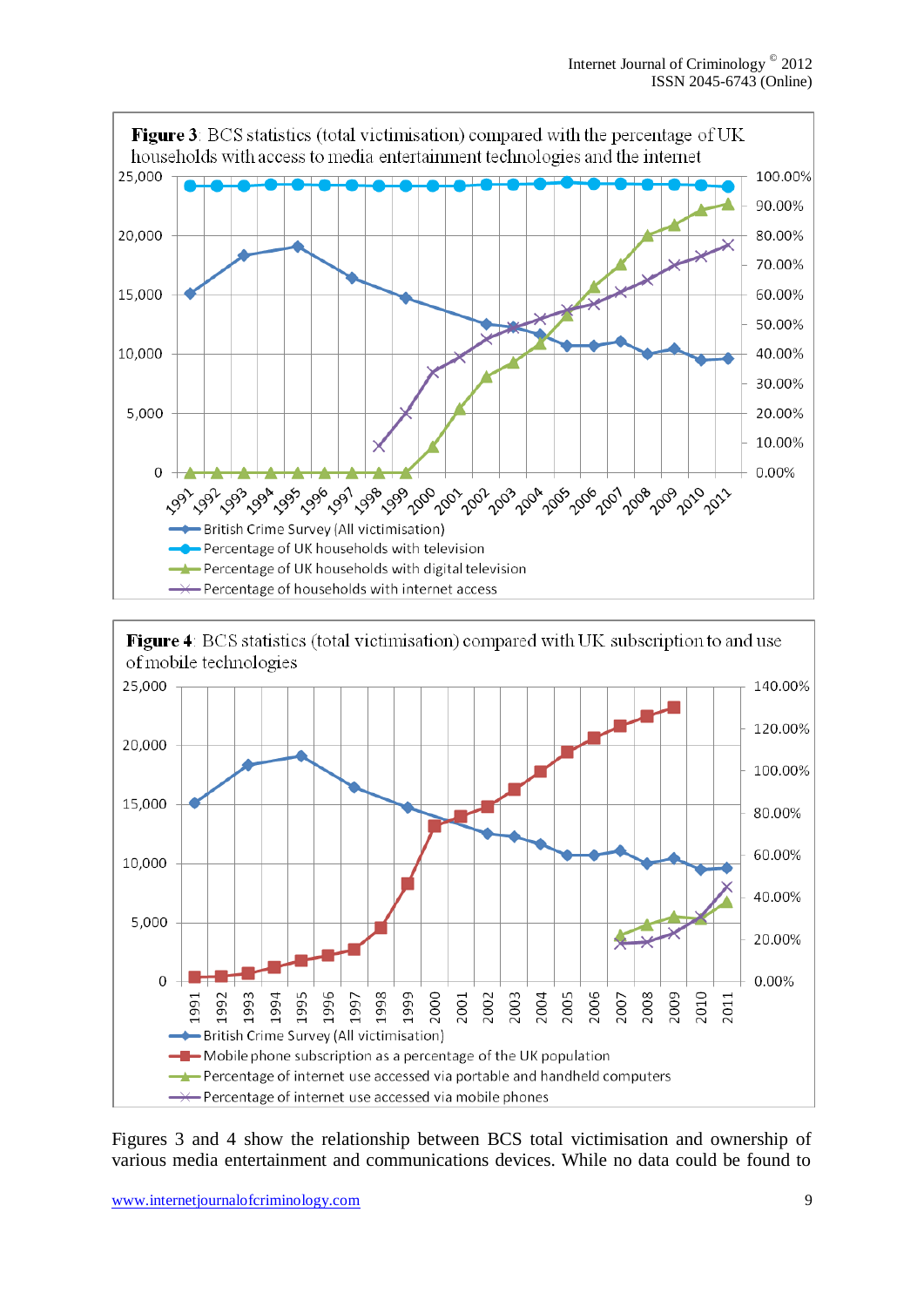establish trends of game console ownership, the figures show consistent increases in the ownership of most of these devices. These graphs are limited, lacking trends to display:

- The percentage of the population who use the devices
- How often, on average, users use the devices and
- How long the average user spends using these devices in a day.

Data could not be found in order to plot trends on these factors (other than shown in figure 5), and these drawbacks severely limit the usefulness of the trends in determining whether people are remaining indoors and using these technologies to a larger extent than they did prior to the crime drop. Also, in order to more effectively establish the effect that these variables have on one another, continued recording these figures is recommended in order to allow for the application of statistical significance tests that improve the quality of research into the plausibility of the hypothesis. Nonetheless, the visual relationships shown in figures 2-4 do not disprove the hypothesis, and make a compelling argument for further development.



At first glance, figure 5 would immediately serve to refute *Hypothesis 1*. The figure shows that the average UK TV watcher's viewing hours have fluctuated in the time of the crime drop and even experienced periods of decline, suggesting that people are not watching TV for consistently more hours of the day each year since 1995. Nevertheless, no statistics were found for the number of hours spent using other devices (e.g. DVDs and games consoles) during the time of the crime drop. Indeed, declining viewing hours from 2000 to 2002 coincided with the release of the Playstation 2 (2000) and Xbox (2001), which may have encouraged some TV viewers to use these machines instead. While this is by no means a certainty, it exposes a limitation in using figure 5 to refute the hypothesis. Longitudinal accounting for hours spent using other entertainment and communication technologies would be required in order to establish whether or not similar patterns to TV emerge. If other devices experienced similar fluctuations at similar times, this would almost certainly serve to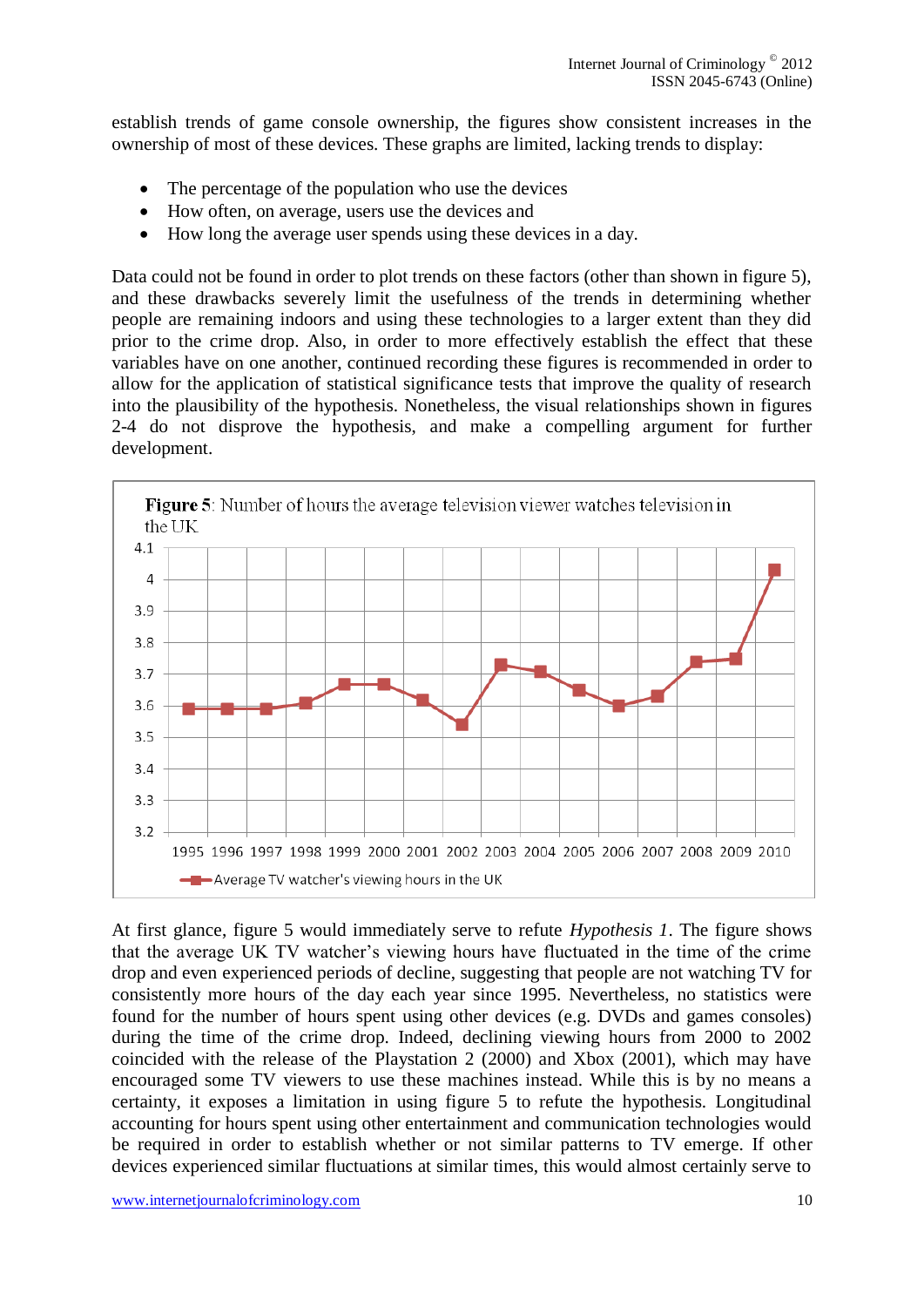refute the hypothesis that they are responsible for the crime drop by keeping people indoors more frequently.

Figures of ownership would, however, suggest otherwise. While the limitations of using these have been identified, Sutton *et al.*'s (2012) adaptation of the 2009 Nielson Report suggests that owners of these technologies are likely to use them frequently. While this is a measure of American teenage usage, it would be reasonable to assume that similar levels of use would be true in the UK. Reports of UK usage suggest, for instance, that 75% of UK internet users browse daily (ONS, 2010). Therefore, it would be logical to suggest that most owners of media entertainment and communications devices use them frequently. While these obvious visual relationships provide no proof of causality, they do provoke speculation and warrant greater focus than they are currently afforded in order to prove or disprove the validity of *Hypothesis 1* and establish whether it can be considered alongside the numerous existing explanations for the crime drop.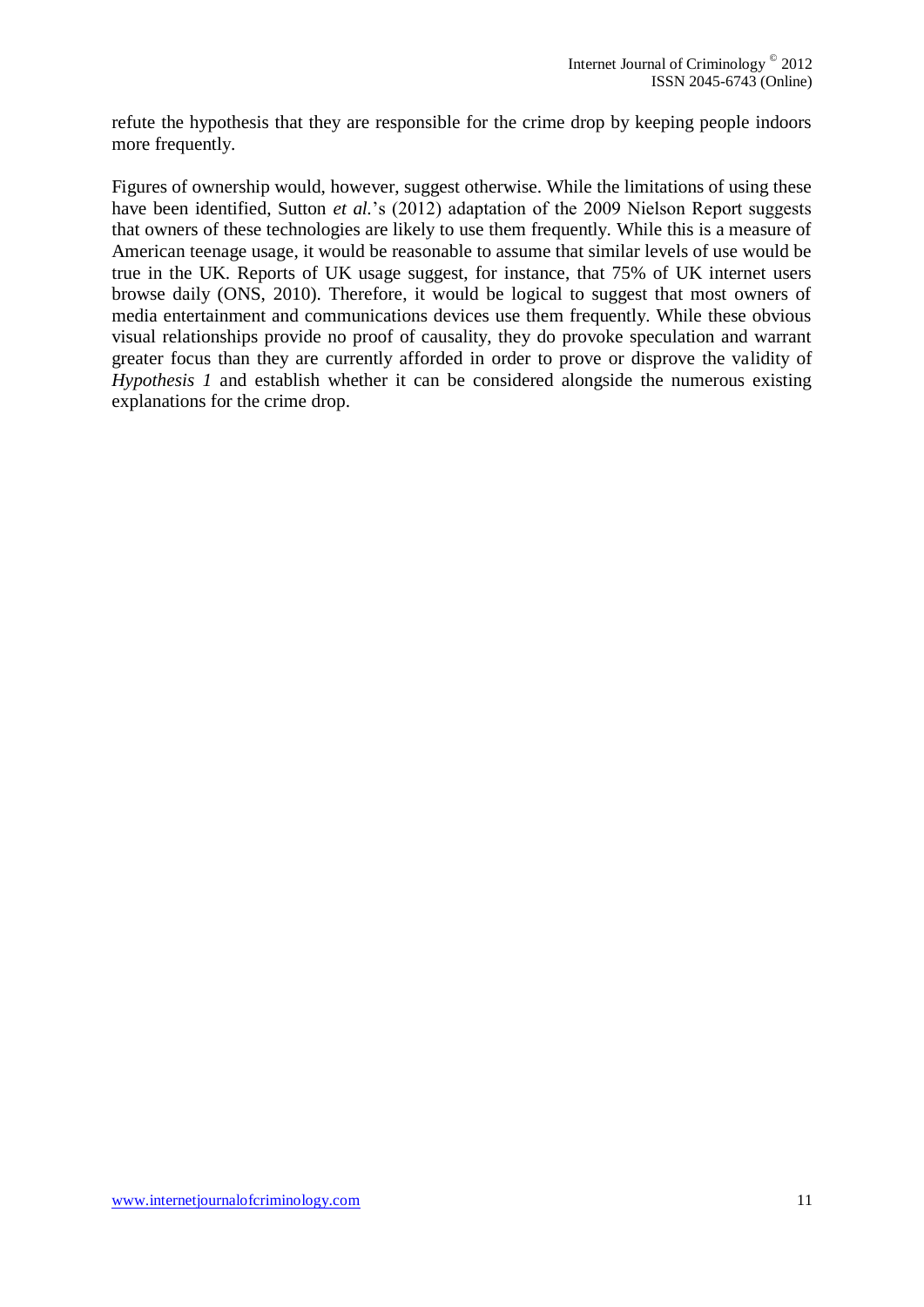#### **Chapter 4 | Existing Explanations for the Crime Drop**

Despite numerous hypotheses and 'imaginative scholarship' dedicated to the issue of the crime drop (Farrell *et al*., 2008), few truly compelling arguments have come to light, and those that make a potentially viable contribution to explaining the crime drop often fail when applied to an international trans-crime context.

Levitt (2004) hypothesised four main contributing factors to the crime drop based on policies and markets specific to the US that were not applicable on an international scale (Zimring, 2007). It is often apparent that theorists propose all-encompassing explanations as 'we treasure stories that replace the complexity and uncertainty of reality with simple narratives about what's happening and what will happen' (Gardner 2011:15). However, with the failure of previous hypotheses to give an internationally valid theory for the crime drop (most research focusing on the decrease in violence in the US), Farrell *et al.* (2008) state that, to provide an answer, crime types must be examined individually and numerous hypotheses incorporated to formulate a comprehensive explanation for this complex phenomenon.

In 1974, the Presidential Commission on Obscenity and Pornography found no evidence suggesting that watching pornography influenced levels of sexual offending. Later papers (e.g. D'Amato, 2006; Kendall, 2007) even suggested that easily accessible pornography substitutes impulses to commit sexual offences, potentially reducing sex crimes. Despite being a crime-specific explanation, this also fails when applied on an international scale. In England and Wales, for example, there was no consistent decline recorded in sex crimes from 1997 to 2005, which would suggest this hypothesis to be an incomplete explanation (at best); pornography being similarly available in most industrialised nations via the internet.

#### **4.1 | Response to poor economic circumstances**

Logic would support the hypothesis that levels of consumer confidence determine rates of acquisitive crimes (Field, 1990; 1999; Rosenfeld and Messner, 2009). A good economic climate means that people can afford good quality, new goods rather than using second-hand stores. Reduced demand for second-hand goods potentially leads to less demand for stolen items, which (at least partially) supply these markets (Sutton, 1995). Conversely, a decline in the state of the economy would theoretically result in an increase in acquisitive crime, as the demand for cheaper, second-hand goods is high. Contrary to this hypothesis, British (and, indeed, western) society has experienced the economic crisis of global recession; yet, as seen by figure 1, the crime drop has been occurring for more than 15 years. Even when looking specifically at acquisitive crime rates, for example burglary (see figure 7), it is apparent that, despite economic recession, crime has decreased dramatically since 1995 (Home Office, 2011). Nevertheless, it is also apparent from figure 3 that the number of households with access to electronic entertainment devices has increased; thus, the emergence of global recession alongside the crime drop may not immediately refute the validity of Field's (1990; 1999) and Rosenfeld's and Messner's (2009) hypothesis.

There has been a recent shift in the focus of hypotheses to explain the crime drop from economic, social and legal premises to opportunity-based theories, utilising RAT and Rational Choice Theory.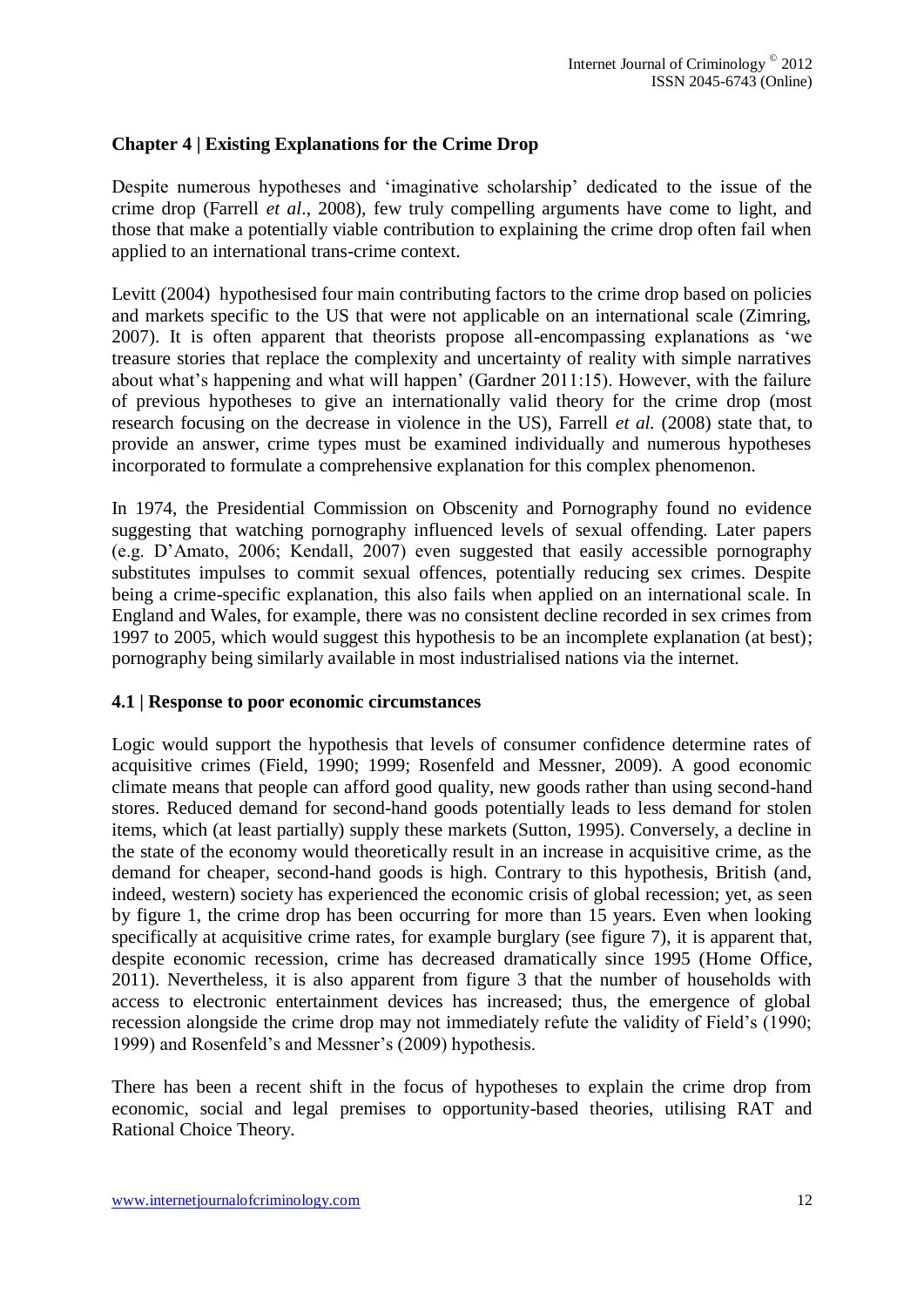## **4.2 | The security hypothesis**

In their forthcoming book, Van Dijk, Tseloni and Farrell consolidate work by theorists attempting to explain the international crime drop. An hypothesis that may feature in this book is the security hypothesis, which proposes that widespread use of personal security devices is the key to the crime drop. Derived from Van Dijk's (2006; *et al.,* 2007) suggestion that private security measures are more widely used in households and businesses for target hardening property, Farrell *et al.* (2011) hypothesise that security has been central to international declines in auto theft.

Farrell *et al.*'s research (2008; 2011), focusing on security measures in automobiles, observes the relationship between levels of auto theft and advancements in alarms, central locking and electronic and mechanical immobilisers. When considered alongside Felson's and Clarke's (2010) 'routine precautions' – that people automatically take precautions such as locking doors, investing in security systems and parking in safe locations to reduce the risk of victimisation – a strong case can be made for the security hypothesis as a compelling argument for the drop in this crime type.

Farrell *et al.* (2011) acknowledge, however, that while security improvements may explain the reduction of auto theft, further research must be conducted into other crimes. They suggest that the security hypothesis may explain the fall in crimes such as burglary, with improvements to locks and increased use of double glazing and alarms in homes. Blumstein's and Rosenfeld's (2008, in Farrell *et al.*, 2011) findings, however, show that that trends in burglary and vehicle theft diverge through the past three decades. Despite the need for individual research, preliminary understanding of the security hypothesis would suggest that burglary and auto theft *should* have similar trends, both with improvements in locking, windows and alarm systems. Further research is advisable (Farrell *et al.*, 2011) as burglary has experienced a decrease (on a differing trend to vehicle theft), however, basic analysis of this issue would suggest that the hypothesis may be an incomplete explanation.

Also, evident in their own graph of BCS figures, while the increase in alarms and central locking predates 1991, the use of electronic immobilisers did not begin in the UK until 1999. Not until post-1993 was the first recording of a drop in auto theft observed in England and Wales (Home Office, 2011), so it may be argued that the security hypothesis is only a partial explanation even for the vehicle-based crime it focuses on.

#### **4.3 | Crime substitution hypothesis**

A draft of Sutton's, Griffiths' and Wall's forthcoming paper also emphasises the importance of personal devices over policy and law enforcement methods in reducing crime. Strongly influencing this dissertation, Sutton *et al.* (2012) examine the possibility that the increased use and distribution of media entertainment and communication technologies has increasingly become a viable answer to the crime drop, arguing that 'the longer a person stays legally entertained, the less time they have for crime' (*ibid*:17). Through the increase of violent video games and films, they argue that media entertainment has presented an alternative method of attaining peer status, as well as entertainment and immersion. Sutton *et al*.'s adaptation of a table by the Nielson Media Company (2009) depicts a large amount of media consumption by teenagers in the US, showing that average teenagers spend considerable amounts of time using these media technologies (e.g. over three hours daily watching television), supporting their hypothesis that media technologies may keep people in homes for longer.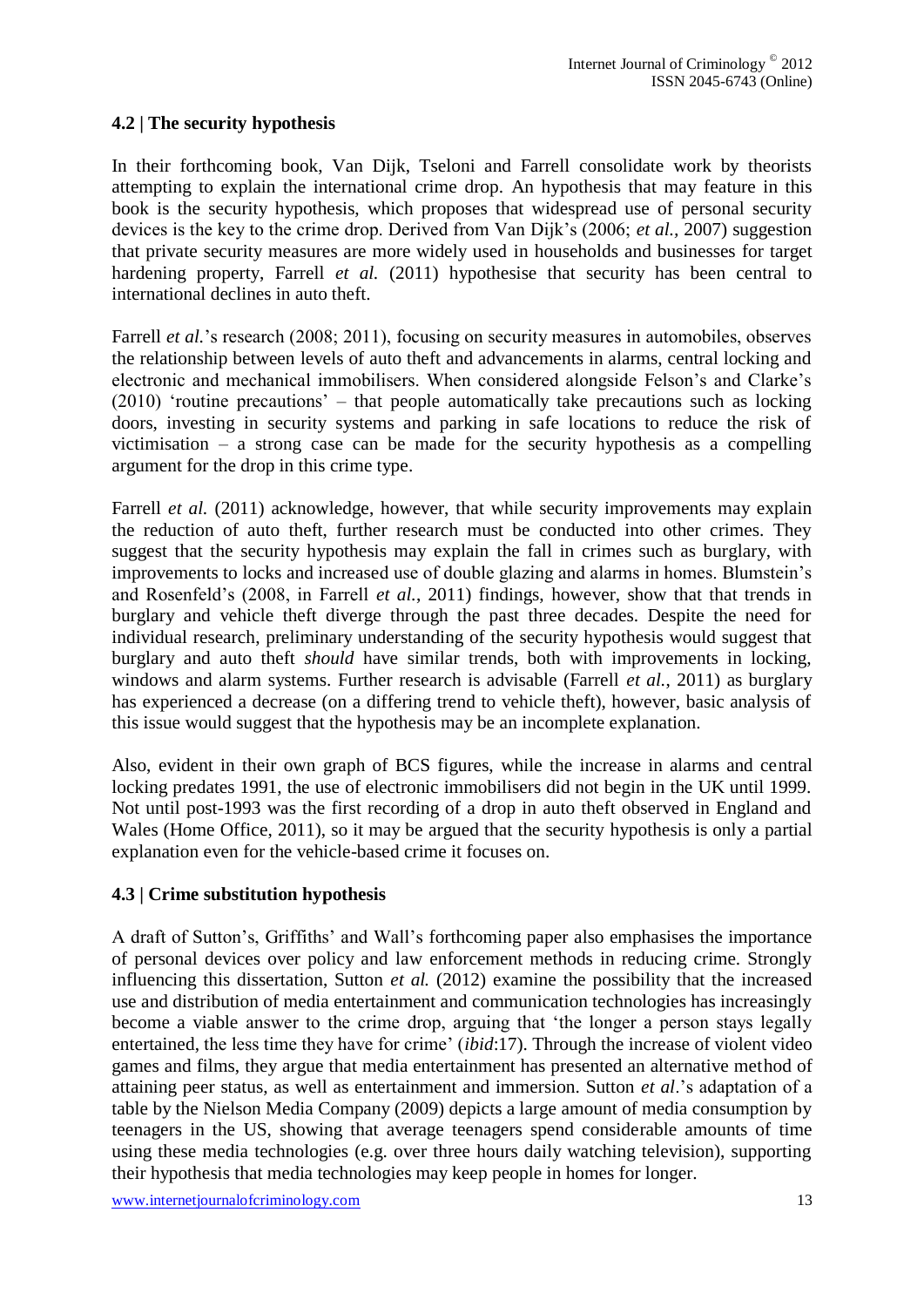Sutton and his colleagues focus heavily on the idea that RAT and Opportunity Theory do not provide an explanation for the cause of crime; instead, opportunity is argued as an irrefutable truism after any criminal event and that RAT's three requirements can always be seen posthoc. Predictions can, therefore, not be made using Opportunity Theory as it does not explain criminal motivation, which makes it difficult to determine whether an offender is sufficiently motivated to commit a crime, the targets sufficiently vulnerable and the guardians sufficiently capable of preventing an offence (Sutton, 2012). Despite their attempt to refute Opportunity Theory as a *cause* of crime, their substitution hypothesis does not conflict with the RAT component of opportunity in explaining the effect of increased media entertainment usage. Instead, their focus is on *why* there was a reduction in crime opportunities, and why entertainment media may have seen an increase in popularity.

Applying the increased use of electronic devices in the home to the possible drop in crime opportunity is not restricted to online alternatives to peer status acquisition and excitement. An overlooked concept in Sutton *et al.*'s draft is that the internet has also allowed many people to work from home (Miller, 2010), suggesting that more homes are occupied for more hours of the day. As argued by Sutton *et al.* (2012), it is important to consider motivational factors to explain the (possible) increase in people's tendency to remain in the home, which may include crime substitution, fear of crime, and the online community.

Because of these numerous problems with existing hypotheses for the crime drop, further speculation and exploration is required in order to uncover why it has occurred. Regardless, the flaws presented with each hypothesis do not make them devoid of value. The security hypothesis and crime substitution hypothesis, for instance, are both entirely plausible; however, neither gives a full accounting of the crime drop alone. It is therefore necessary for numerous hypotheses to fit together when formulating an explanation (Farrell *et al.*, 2011; Sutton *et al.*, 2012). Clarke would appear to support the idea of a 'metatheory': to utilise many theories in order to give more complete explanations, despite insistence from some that this is futile (Clarke and Felson, 1993). *Hypothesis 1* is intended to contribute to this development of a metatheory to more effectively explain the crime drop and establish how to proceed to further reduce crime.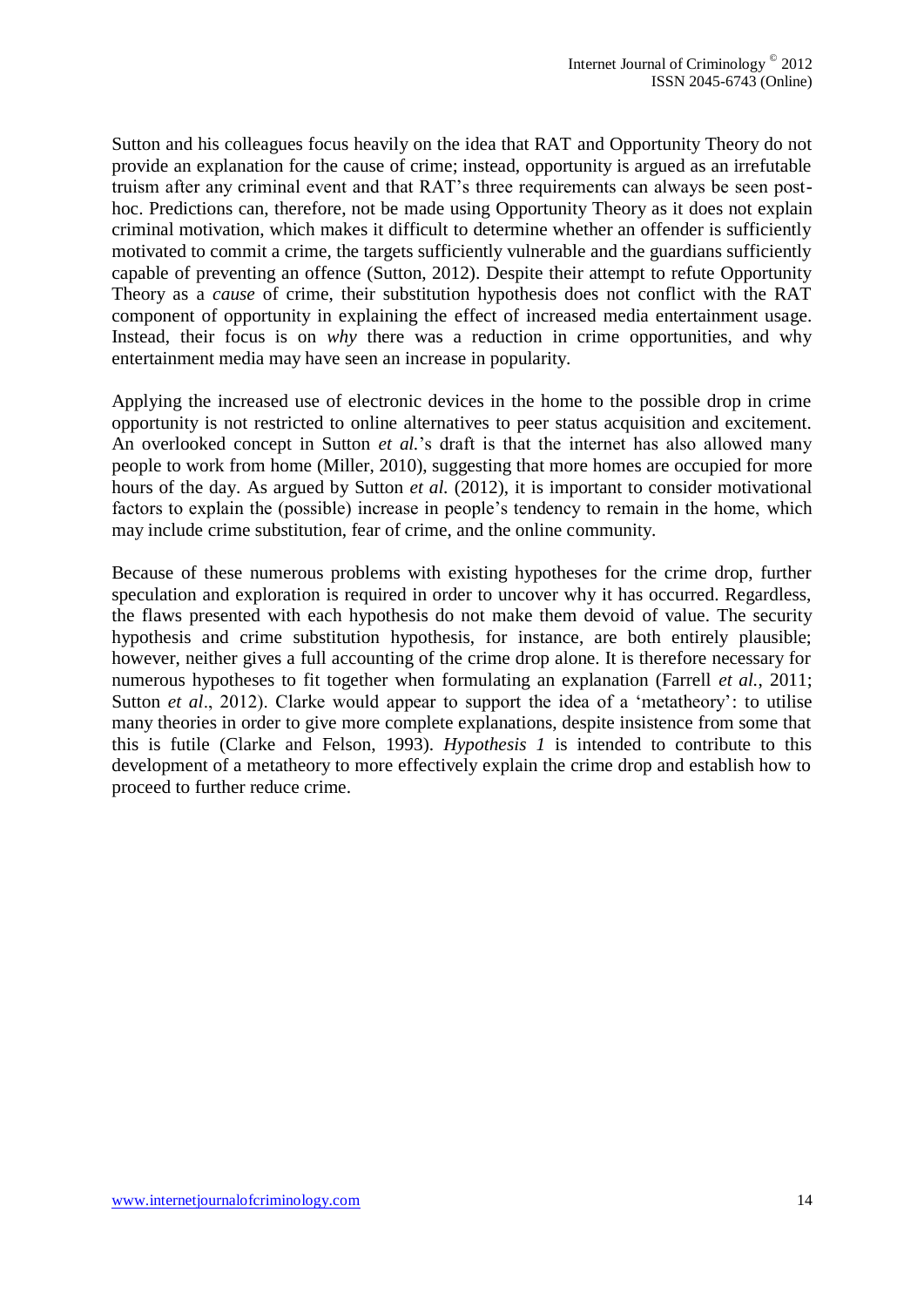## **Chapter 5 | The Effect of Entertainment and Communications Technologies on the Crime Drop**

The so-called 'Social Media Revolution' has caused an explosion in the popularity of modern personal entertainment technologies. The average young person may find it difficult to recall a time without televisions, video games and personal computers (Haenfler, 2010). To reach an audience of 50 million people, radio took 38 years, television took 13 years and the internet only four (Qualman, 2009). These technologies also have a durable longevity; over 90% of adults in the UK still listening to the radio and watching television increasing between 2000 and 2010 (Ofcom, 2011). This increasing popularity of entertainment technologies would suggest that they are becoming more widely used. While the reasons for this increase are debatable (e.g. it could be hypothesised that technologies are becoming more affordable), the fact that more people have these technologies would lead to the assumption that more time is being spent with them in the home.

In 1994, Hagell and Newburn (summarised in Newburn, 2007) found that prolific young school-going offenders' television-viewing patterns did not greatly differ from those of nonoffending schoolchildren. They did, however, find that those who did not offend had more access to television than those who did. Puzzlingly, they failed to expand their research to consider that the reason other schoolchildren did not offend may have been *because* they had access to television.

Landsburg (2006), in reference to the pornography substitution hypothesis, flippantly suggested that potential sex offenders could instead be spending their time 'vandalising Wikipedia'. The suggestion that applications other than pornography could have a positive effect on crime may be plausible, and though Kendall argues that 'the internet has no apparent substitution effect on any...other measured crimes' (2007:2), further research is warranted in order to establish whether the substitution effect of online activities may be applied to a wider variety of crime types.

If people are spending more time indoors because of communication and leisure technologies, it would be plausible to apply a RAT approach to establish a link to the victimisation decline. RAT goes beyond this dictionary definition, however, to describe opportunity as the *cause* of crime. While RAT suggests that a reduction in people's on-street convergence would likely result in fewer 'favourable, appropriate or advantageous juncture[s] of circumstances', it gives no indication of why this would happen (Sutton, 2012). RAT can therefore be described as a perfect explanation of a successful incident, but the capability of offenders, guardians and suitability of targets can only be established after the offence has taken place (*ibid*). Therefore, this dissertation uses RAT as a framework to illustrate the relationship between – and explore the incapacitating effect of – technologies on crime to determine if it is plausible that they keep people indoors for longer, before later offering possible reasons for this effect (see chapter 6).

## **5.1 | Voluntary incapacitation**

In order for crime to occur, suitable targets and motivated and capable offenders must converge in the absence of guardians capable of preventing a violation (Cohen and Felson, 1979). Technologies that change everyday routines alter crime involvement (Felson and Boba, 2010). Therefore, if indoor entertainment and communication technologies are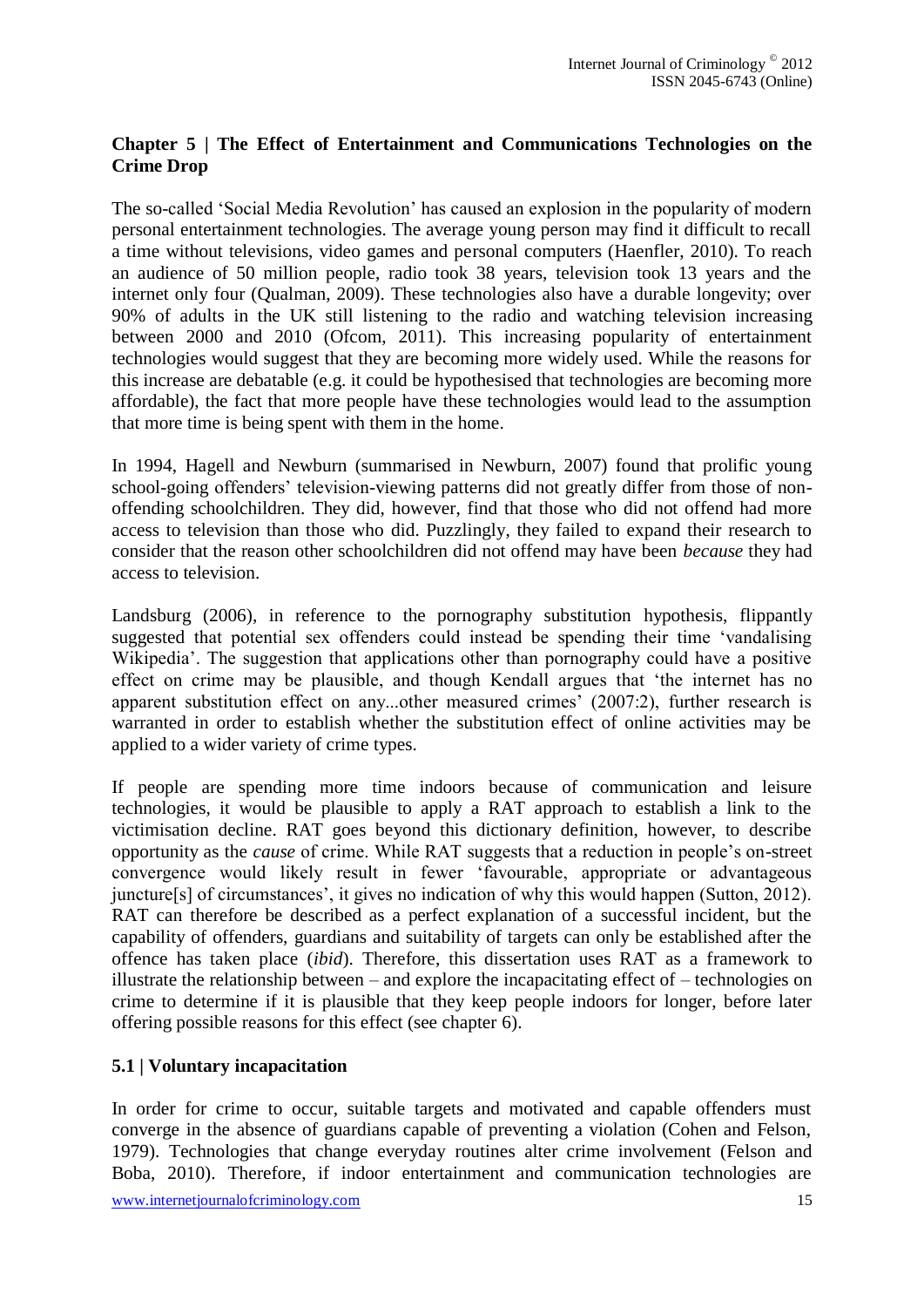occupying people for more hours of the day than they would have spent indoors otherwise, these technologies are likely to reduce on-street convergence (Sutton *et al.*, 2012), which would reduce crime.

This 'voluntary incapacitation' has become a focal point for some theorists. Dahl and DellaVigna (2009) explore the relationship between violent movie attendance and reductions in violent crimes as, while people are in the cinema, it is more difficult to commit violent crimes. They also explain that 'violent video games may...incapacitate potential offenders for a substantial period of time' within the home (*ibid*:727). This is supported by Ward (2010) and Cunningham *et al.* (2011), who argue that voluntary incapacitation can apply to long hours spent playing video games as 'time spent gaming cannot be spent on other activities...if time use is rival in consumption' (Cunningham *et al.*, 2011:9), meaning they cannot commit offline victimisation crime while they are fixed to gaming machines. The peak time for popular video game *World of Warcraft* is 10pm to midnight, with an increase beginning at 6pm (Tarng *et al*., 2008), when many people might otherwise socialise after work or school; instead remaining in their homes and incapacitating themselves from other, perhaps criminal, activities. While this dissertation examines declines in assault and burglary, future developments should apply the hypothesis to other (especially victim-based) crime types to establish the wide applicability of the hypothesis.

#### Assault on the person

Figure 6 shows that assault on the person has seen an overall decline since 1995 (Home Office, 2011). The ownership of household entertainment and communications devices has increased over this time period (BARB, 2012). The availability of digital television covers almost 91% of households – the peak of an ever rising trend (Ofcom,  $2011$ ) – and the number of households with access to the internet has also increased, reaching 77% of all households in 2011 (ONS, 2011). 95% of internet users are also said to access it – not necessarily exclusively – within their home in 2010 (ONS, 2010). As already stated, it is assumed for the purposes of these relationship graphs that internet access occurs mostly via home use. The average UK television viewer is reported to spend over four hours a day watching television (BARB, 2012, see figure 5), and the average internet user browsing for 1 hour and 40 minutes (Ofcom, 2011). When all of these figures are considered together, the potential deficit of offender and victim availability on the street is staggering.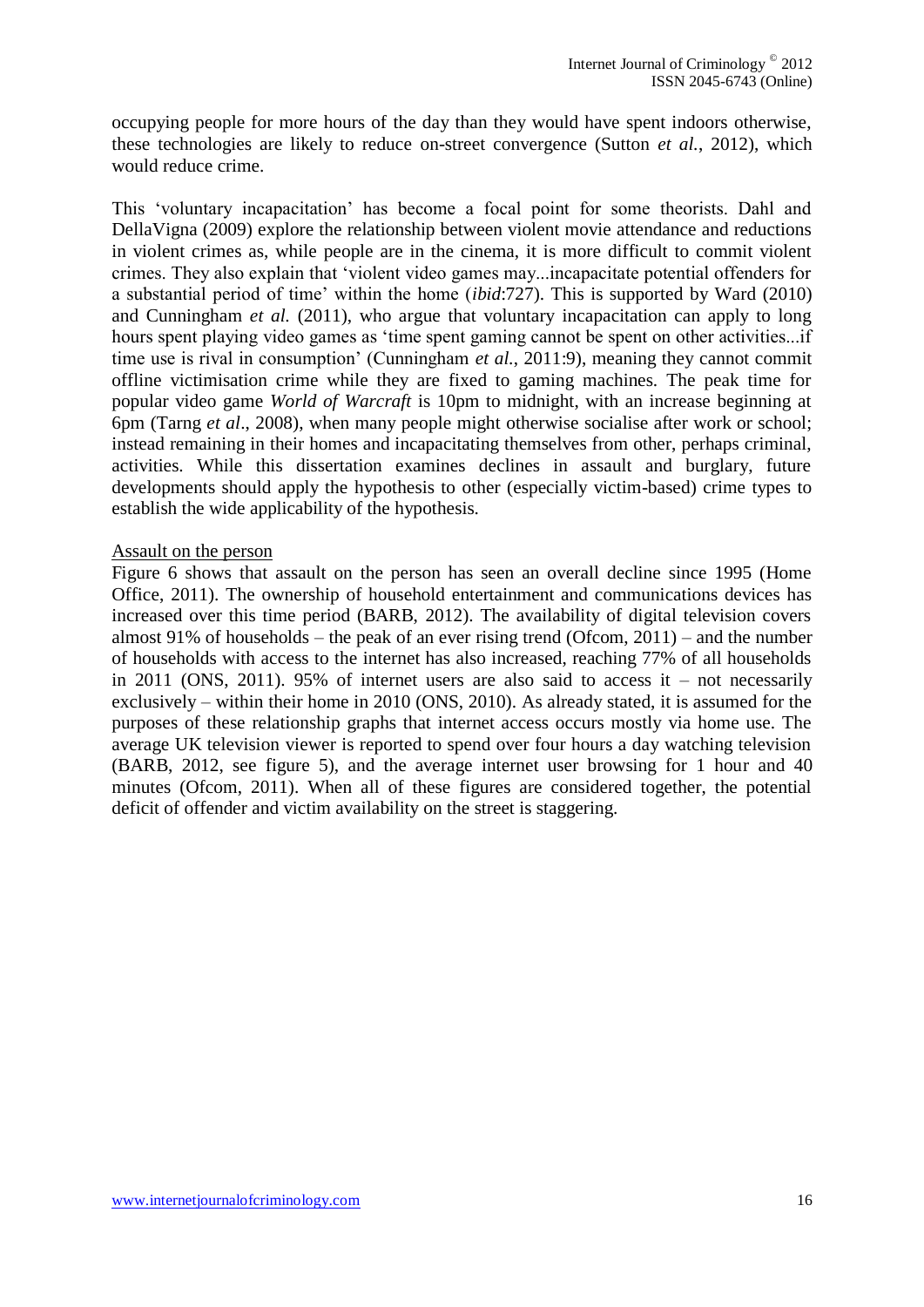

The possible effect of these technologies on the incidence of personal assault does not need to affect the routine availability of everyone. If only one category were deterred from going outside (either suitable victims or capable offenders), *Hypothesis 1* would still be valid. For example, if there were fewer potential victims on the streets, there would be fewer targets of assault to victimise (Fattah, 1993). Behavioural studies would suggest, however, that (especially violent) media entertainment is more likely to appeal to and incapacitate potential offenders, claiming that violent people are more attracted to violent media such as movies and video games (Dahl and DellaVigna, 2009). If perpetrators of assault are more likely to be incapacitated by this entertainment, their on-street availability would presumably be reduced, and they would therefore have less capacity to commit assault.

#### Burglary

While falls in burglary rates have also become less defined in recent years and have experienced minor increases (figure 7), there has been an overall fall in this crime type since 1993 (Home Office, 2011). Cohen and Felson (1979) attribute the rise in US burglary rates post-1960 to more homes being unoccupied during the day due to an increased number of women in the labour force and increases in college enrolment. As such, it would be sensible to return to the occupation of homes to explain the fall in burglary.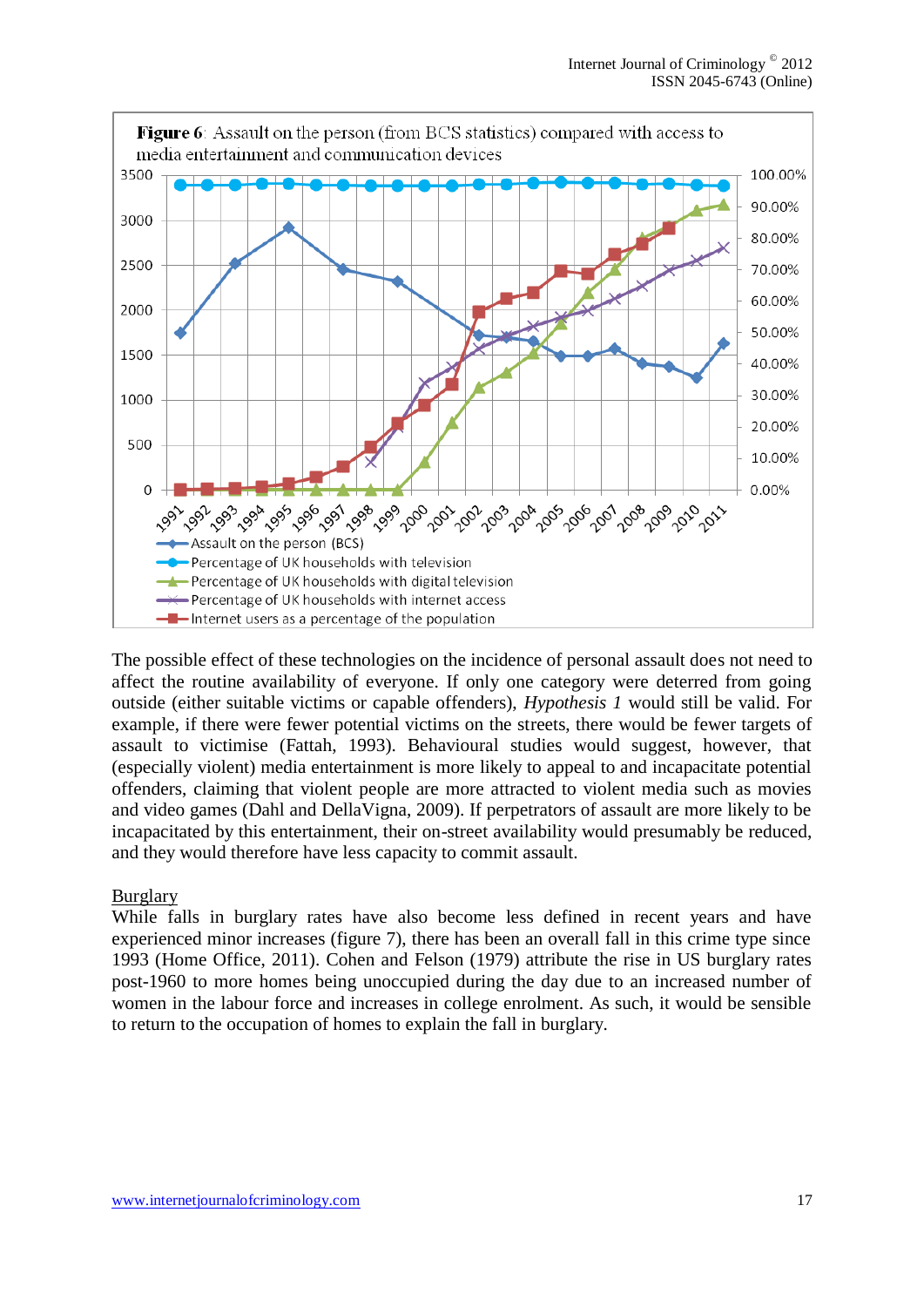

*Hypothesis 1* explores the effect that the availability and use of technology has on how much time people spend in their homes. It is widely acknowledged that burglaries are ordinarily committed when the house is unoccupied during the day (Scarr *et al.*, 1973; Maguire, 1982; Wright and Decker, 1994) by perpetrators often unwilling to commit more serious offences (Brantingham and Brantingham, 1993; Wright and Decker, 1994). Felson and Boba (2010:28) explain that 'a guardian is not usually someone who brandishes a gun or threatens an offender with quick punishment, but rather someone whose mere presence serves as a gentle reminder that someone is looking', meaning that the presence of someone in the home during the day (as well as night) as a result of better home entertainment and communication systems may theoretically result in a decrease in burglary.

*Hypothesis 1* may also support Farrell *et al.*'s (2011) security hypothesis. If vehicles are locked in a garage for more time during the day with the presence of a capable guardian in the home or nearby, it may reinforce the security measures already built into the vehicle, potentially raising risk and deterring rational offenders from committing auto theft.

As can be seen in figures 6 and 7, the decrease in crime preceded the increase in the ownership of household technologies. Much as Farrell *et al*.'s (2011) graphs showed the crime drop occurring after the increase of central locking and alarms and before immobilisers, these graphs show that the hypothesis may be an incomplete explanation for the drops experienced by assault and burglary, and must work in conjunction with other theoretical explanations.

www.internetjournalofcriminology.com 18 There is also a limitation in the explanations given thus far. Since RAT cannot, in itself, explain the reasons *why* people may be occupied with entertainment and communication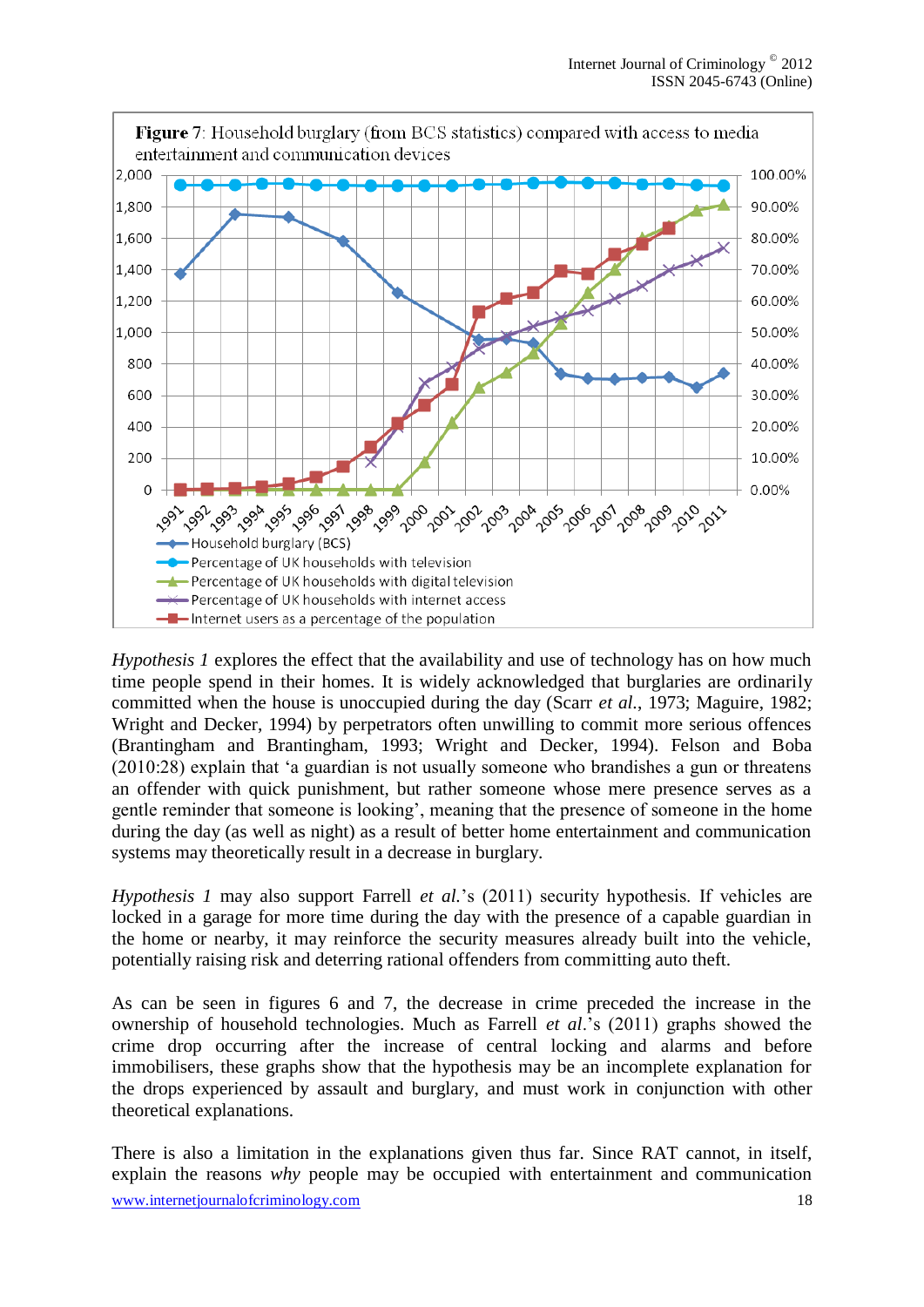technologies for more time (Sutton, 2012), other explanations are required to understand this possibility. While RAT provides a compelling link between staying-in behaviour and the crime drop, Cohen and Felson (1979) acknowledge that it takes motivation for granted in crime. Therefore, *Hypothesis 1* must also suggest why fewer people may be available onstreet, and why some offenders may have less motivation to commit crime if it is to have the potential for practical application.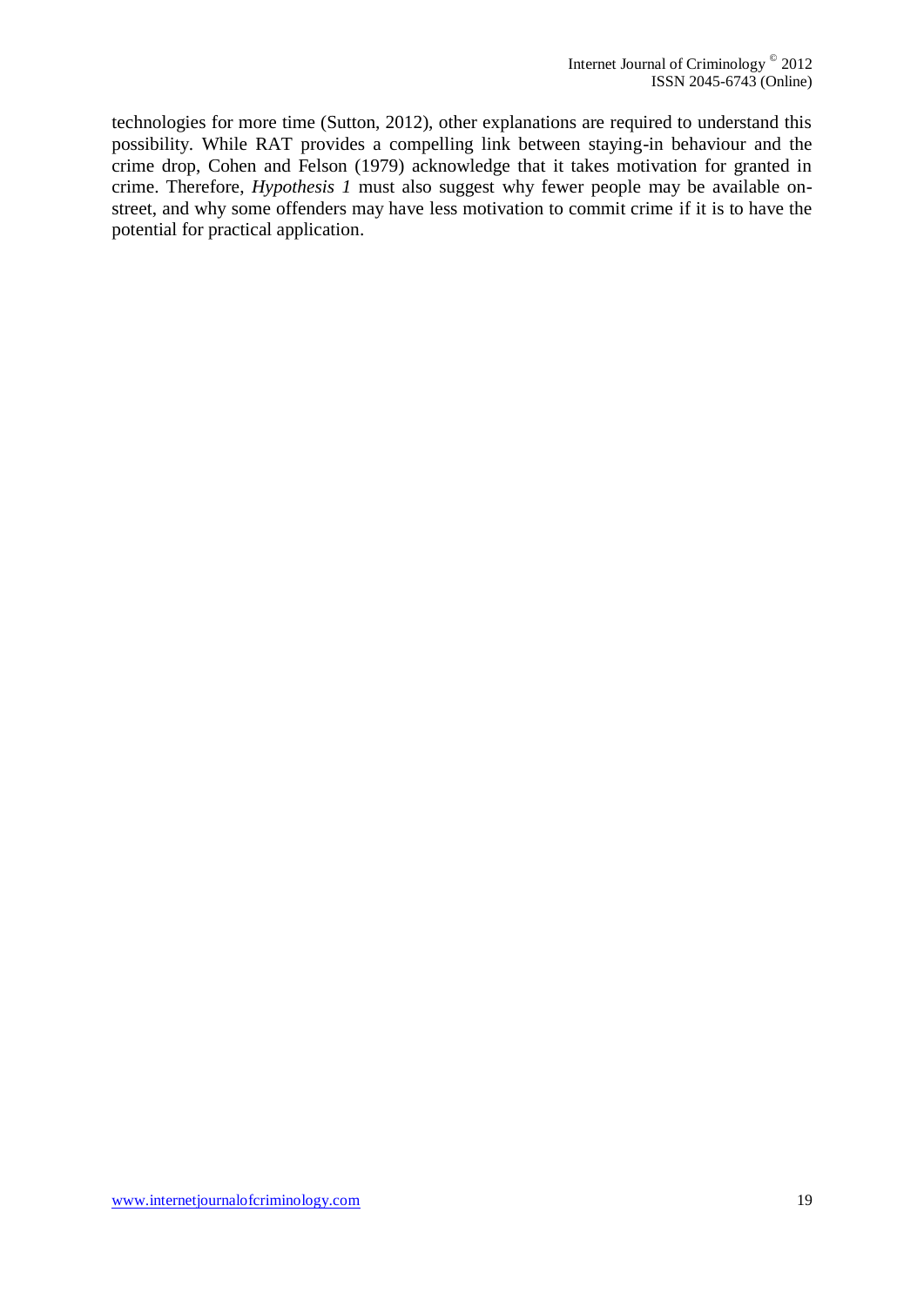#### **Chapter 6 | Why People may Remain in the Home with These Technologies**

While the reasons that leisure and communication technologies may contribute to people staying indoors for more time in the day may span beyond those examined here, this dissertation explores five possible reasons that these technologies may increase tendencies to remain indoors.

### **6.1 | A 'Second Life' to** *Second Life*

Cultural criminologists attribute much criminal activity to the boredom of daily life. Ferrell (2004) explains that the repetitive and unvaried nature of modern work and home life mean that people often turn to crime to provide illicit excitement, arguing that many crimes are not for the purpose of victimisation or material gain, but to combat boredom itself. As Katz states, 'a common thread running through vandalism, joy riding, and shoplifting is that all are sneaky crimes that frequently thrill their practitioners' (1988:53), and those who think excitement justifies committing crimes are most likely to be high-rate offenders (Freeman, 1996). This is often described by cultural criminologists as the 'second life of the people' (Bakhtin, 1984). The 'central core' of society, with stable livelihood and demands for protection from criminality, simultaneously experience desires for the pleasure and activity provided by deviant behaviour (Hopkins Burke, 2009) and, as Presdee (2000: preface) argues, 'This desire has resulted in a cathartic 'second life' of illicit pleasures often deemed criminal by those in power.'

If many crimes are committed because of boredom, reducing boredom should theoretically have crime-reducing effects. Sutton *et al.* (2012) state that, since people may be using communication and media technologies as opposed to crime to gain entertainment, they may contribute to crime reduction. Presdee (2000) explains that the internet is becoming a safer environment in which people can have a second life without criminally victimising others. Video games give players the ability to play out second lives in this relatively safe and anonymous online environment.

The popularity of online gaming is clear from subscription to Massive Multi-Player Online Role Playing Games (MMORPGs) such as *World of Warcraft*, with approximately 10.3 million subscribers (Holisky, 2011). MMORPGs give players the opportunity to customise the appearance and characteristics of personalised 'avatars' to perform activities (such as questing and swordplay) in fantasy environments, giving potentially unlimited freedom that would be almost impossible in the offline world (Haenfler, 2010). The main appeal of these games is arguably not fighting, but immersion and social interaction with fellow characters (*ibid*). The game *Second Life* encourages this interaction and sees players perform everyday tasks in an online, social environment. Bakhtin explains that the 'second life of the people' is about 'freedom, equality and abundance' (1984:9), which people can experience in spontaneous, exciting yet (relatively) safe online realms.

Immersion is not the only way video games may fulfil the desires of players. Crime-based game franchises (e.g. *Grand Theft Auto*) allow people to explore realistic virtual representations of the real world while communicating with other players and performing illicit activities that they could not, should not or would not perform in the offline world, such as stealing cars and killing civilians. The experience of high-profile offending through online personas in these games – where acts deemed criminal are encouraged – may potentially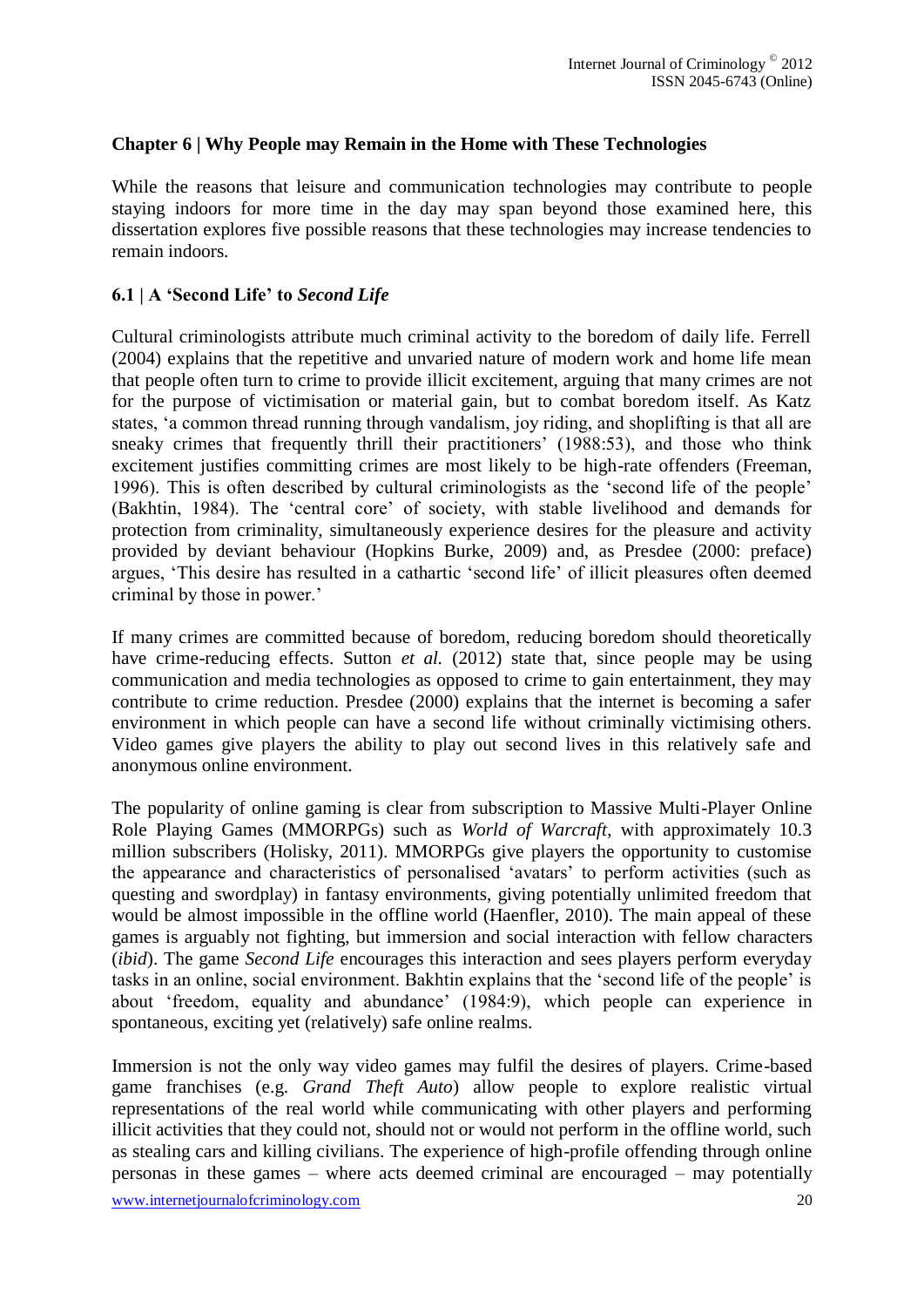substitute for the excitement that offenders attempt to gain from offline criminality, meaning that players may be less motivated to commit on-street delinquency (Graybill *et al.*, 1985, in Griffiths, 1999; Ward, 2010; Sutton *et al.*, 2012). This possible displacement may also allow young people in particular to gain status through impressive activity in games, rather than criminality on-street, which may further induce falls in on-street, subcultural deviance (Sutton *et al.*, 2012).

## **6.2 | Entertainment of modern television**

Advances in video game technologies are not the only entertainment media improvements during the period of the crime drop. While television arguably lacks the potential crime substitution of violent and crime-based video games, the entertainment value of modern television has improved substantially, reducing the level of boredom experienced by those who may otherwise commit crime in the pursuit of excitement. Unlike in earlier years, when British citizens had only the choice of two television systems – the BBC and the ITA (Halloran and Croll, 1972) – almost 91% of modern UK households have digital television (Ofcom, 2012), including Freeview (with up to 50 channels), Virgin Media (160 channels) and Sky (over 600 channels). With many of these channels dedicated to specific audiences, such as children and adolescents, the range and entertainment value undeniably improves on that of the five channels available in the UK pre-2000. Zillmann explains that 'leisure time is spent watching television as the primary source of entertainment' (2000:15). With vast improvements to this form of entertainment, it is likely that boredom within the home has been reduced, suggesting that entertaining television has contributed to keeping more people occupied indoors for more hours of the day.

## **6.3 | The fear of crime cycle**

The fear of crime is a well-known criminological phenomenon and the media are, arguably, the most culpable perpetrator of its amplification as 'the media are…guilty of manipulation and fuelling public fears' (Jewkes, 2011:155). Represented in almost all types of entertainment media, crime is over-sensationalised, thereby over-sensitising people to their risk of victimisation (*ibid*). *Crimewatch UK*, for example, is criticised for over-representing serious but rare offence types, amplifying public perceptions about their risk of being victimised by these crime types (*ibid*).

The fear of crime causes people to alter their activities to avoid victimisation (Garofalo, 1981; Goodstein and Shotland, 1982; Jewkes, 2011). Garofalo (1981) identified five measures that people routinely take to avoid being victimised or mitigate the cost of crime committed against them, such as avoiding situations with a high risk of victimisation. Age NI also explains (2011) that fear of crime causes a 'locked in, locked out' cycle, whereby elderly people lock themselves in their homes in an attempt to reduce their risk of victimisation. This could be true of more than only the elderly. Goodstein and Shotland (1982) support this, claiming that amplification of fear of crime leads to people remaining in the home and refraining from venturing to public places. While their argument focuses on the resulting lack of public surveillance (and lack of capable guardians on-street) leading to a rise in crime, they fail to consider the possibility that potential victims and offenders may also remain in the home for more hours of the day, which would reduce their on-street convergence. This would likely result in a reduction of crime opportunities and, therefore, reduce crime (Felson and Boba, 2010).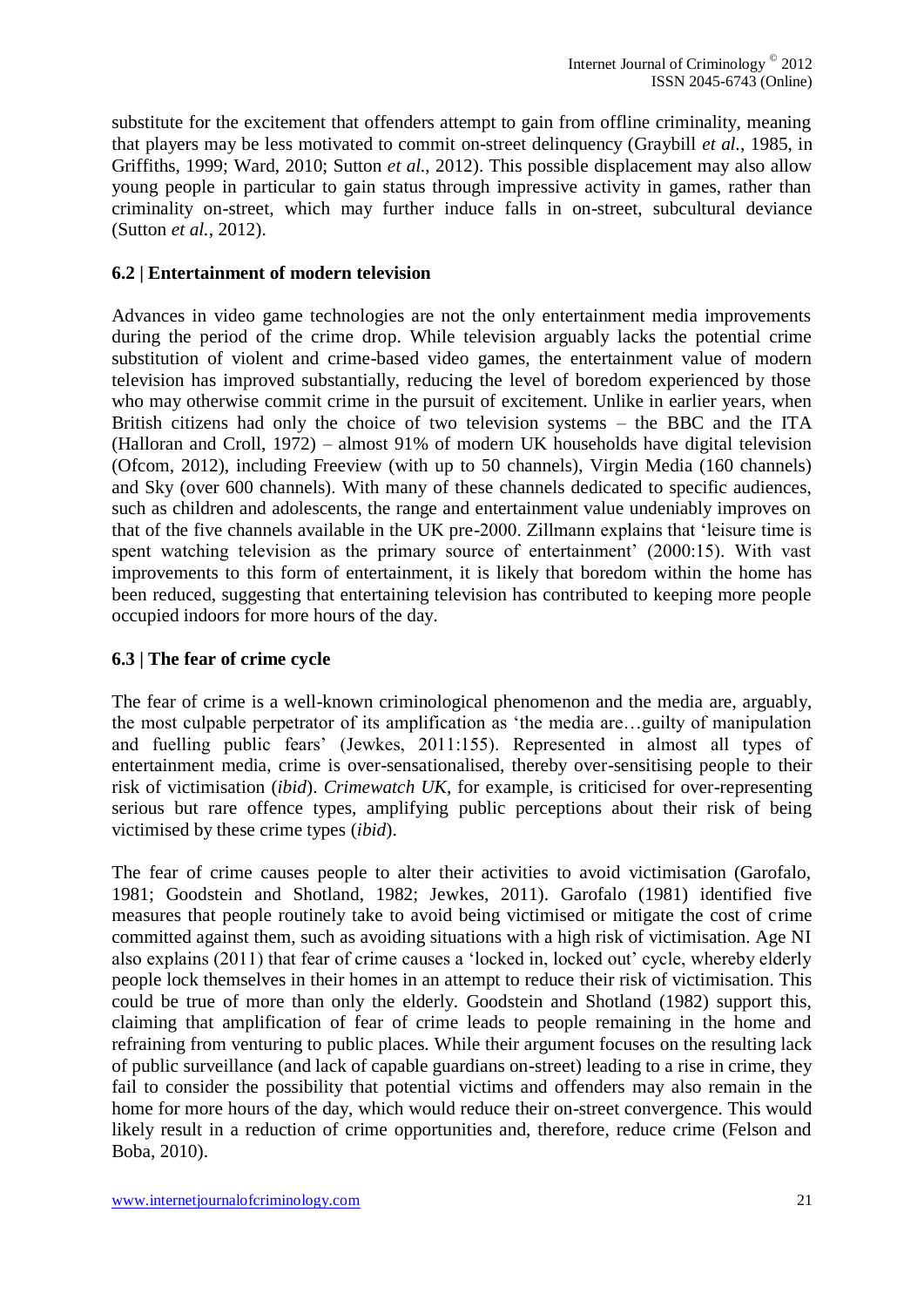If it is true that fear of crime is keeping people in the home and that crime media has an impact on this fear, it may result in a 'fear of crime cycle' (figure 8). Put simply, the model suggests that people watch crime media such as *Crimewatch UK*, which often over-represent serious but rare crimes and contribute to peoples' belief that their risk of victimisation is higher than it actually is (Jewkes, 2011). As a result of this added fear, people may remain indoors for more time, which would presumably lead them to watch more of these shows, restarting the cycle.

While there are potential risks that the fear of crime cycle poses, such as lower street-level surveillance (Goodstein and Shotland, 1982) and lower communitarianism (Box *et al.*,



1988), the possible effect it has in decreasing the on-street convergence of potential victims and offenders is a largely under-researched and potentially crime-reducing concept.

## **6.4 | Online community**

The fact that 'we consume humiliation shows, watch real death and destruction and converse daily through the Internet with others who share our felt oppression, our hates, our excitement or our revulsion' (Presdee, 2000:73) means that subcultural theorists (e.g. Bennett, 2004; Haenfler, 2010) have also become particularly attentive to the internet's facilitation of gathering likeminded people virtually without geographical restrictions. Dedicated chatrooms and websites for 'every possible interest' (Haenfler, 2010:95) allow people to find others with similar interests online, no longer requiring public convergence in order to feel a sense of community and belonging, meaning that they may potentially be spending less time on the street. Social networking has become extremely popular, with 48% of adults in the UK using social networks (Ofcom, 2011), allowing people to communicate with friends without physical convergence in public places. The most noticeable effect of this would (theoretically) occur in young people, being the group most exposed to new media (Bennett, 2004); 69% of 15-24 year olds using social networking sites at the beginning of 2011 (Ofcom, 2011), as well as being the group most likely to form offline subcultures (Mays, 1954; Hopkins Burke, 2007).

## **6.5 | 'Teleworking'**

Miller (2010) explains that improvements to communication technologies, especially in terms of the widespread use of the internet, have allowed mundane work, such as administration tasks, to be done from almost anywhere. While he uses the example of call centres operating abroad, the principle can be applied to working from remote locations, such as home, cafés, and on the move ('teleworking'), rather than in an office environment. Since its emergence in the 1980s, teleworking has expanded exponentially, especially with advancements in portable technologies (Ruiz and Walling, 2005). While not the only form of teleworking, working from home remains an important component in teleworking and, therefore, people may be remaining indoors for more time in the day. In 2008, the Trades Union Congress (in Kobie,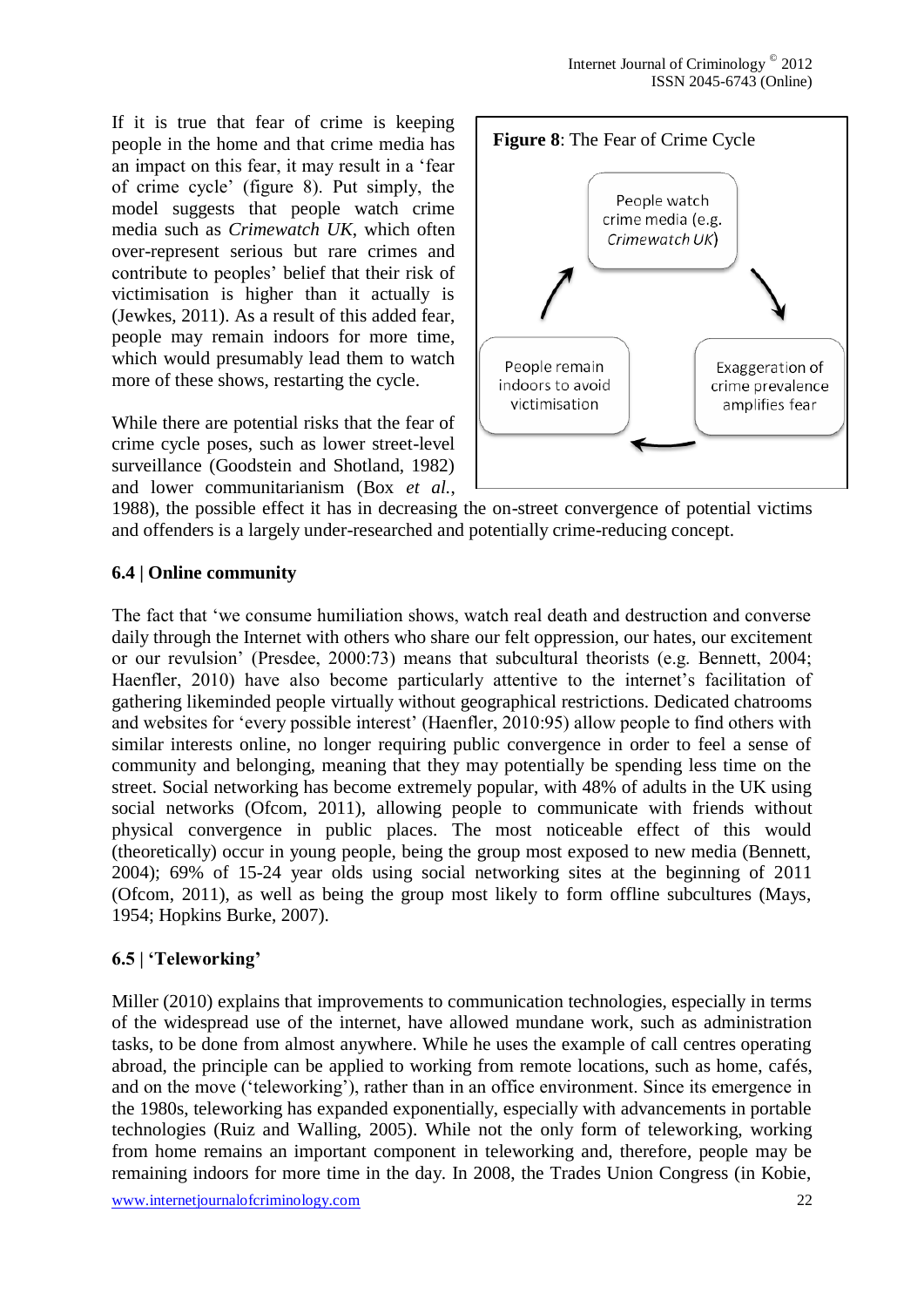2008) found that over 12% of working adults worked from home, almost a 600% increase since 1997. Lister and Harnish (2011) identified numerous advantages of teleworking to employers, employees and the community, including improvements to productivity, expense savings, and reducing greenhouse emissions. Indeed, encouragement from organisations such as 'Flexibility' and 'Work Wise UK' may have contributed to the increase in teleworking since 1997, reaching almost 13% of the UK's labour force by 2009, two thirds of that 13% being self-employed (Flexibility, 2010).

All of these concepts would suggest that there is a strong possibility *Hypothesis 1* remains plausible. There are, however, arguments that may contribute to disproving the hypothesis that should be considered when examining its usefulness as an explanation for the fall in victimisation.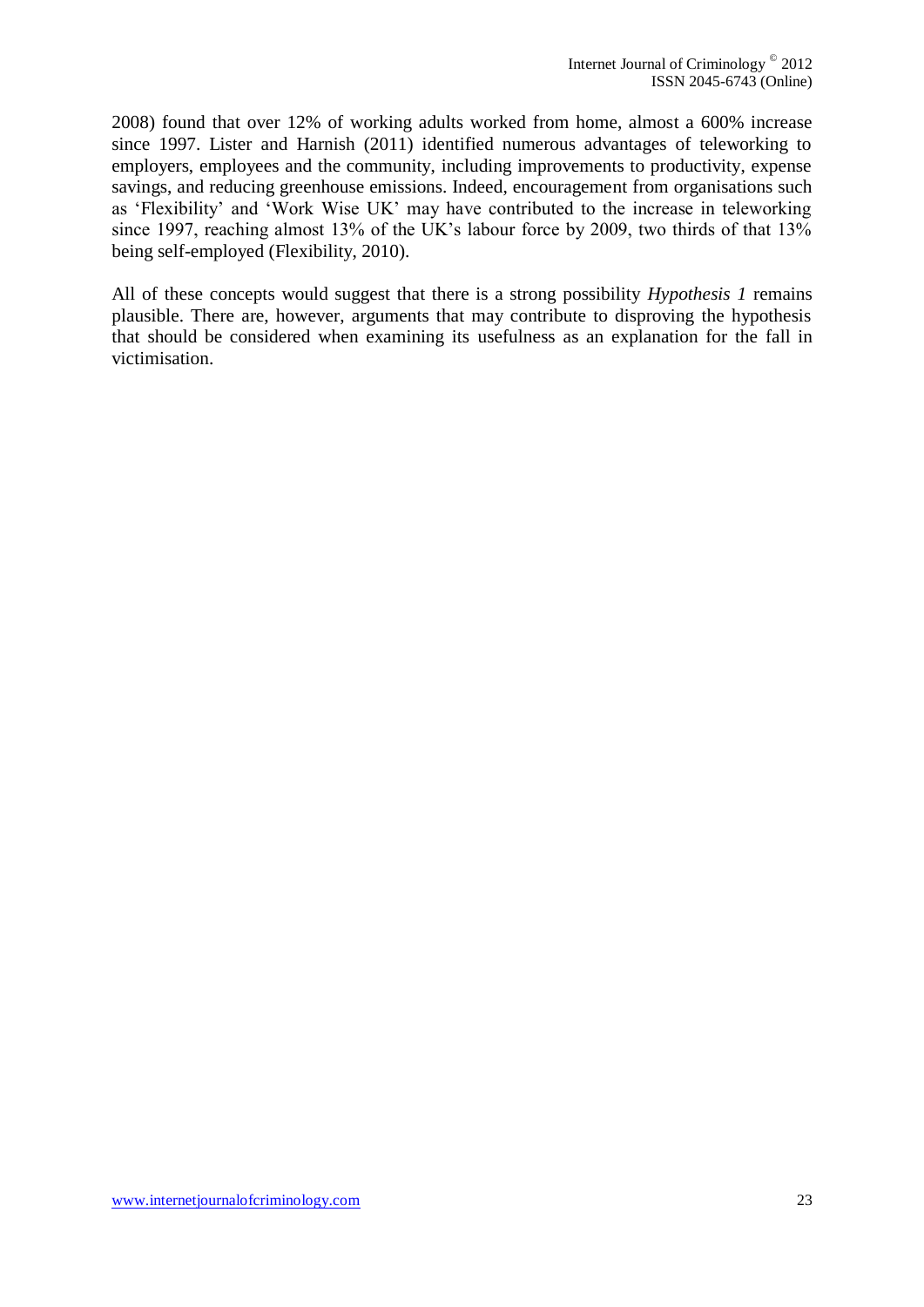## **Chapter 7 | An Imperfect Hypothesis**

There are issues both with and resulting from *Hypothesis 1* that must be explored to establish whether it is (1) feasible as a cause of the crime drop and, if so, (2) worth the risk of emerging dangers in order to reduce physical crime.

#### **7.1 | The mobility of the internet**

In contemporary society, it is not necessary to remain in the home or even own a computer to access the internet. Despite the dwindling popularity of internet cafés (Duffy, 2004), the availability of public Wi-Fi networks and '3G' – allowing internet access via personal technologies almost anywhere – has increased, with almost 17 million fixed residential broadband transmitters in the UK (Ofcom, 2011). This dissertation has thus far assumed that the majority of internet access occurs indoors. However, only 70% of UK homes were connected to the internet in 2009 (ONS, 2009), whereas 83% of the population used the internet (World Bank, 2011). With the massive use of the internet and 'low cost' of technologies required for connectivity (Mintel, 2003), it can be assumed that much online activity is performed in workplaces, cybercafés and mobile networking. It is claimed, however, that 95% of internet users access the web (at least) in the home in 2010, a 5% increase from 2008 (ONS, 2010).

The emergence of 'Smartphones' has brought a huge increase in mobile internet usage. With approximately 20% of mobile phone tariffs costing less than £15 (Ofcom, 2011), as well as mobile internet being portable and usable from almost anywhere through 3G and Wi-Fi, and 4G boasting 'faster than broadband connectivity', telephone tariffs may even rival home broadband packages for value for money. Ofcom (2011) found that 27% of adults and 47% of teenagers own a Smartphone, over half of whom acquired them in 2010-2011. The volume of internet data transfer rose on these devices by a factor of forty between 2007 and 2010, with 28% of adults in the UK claiming to have accessed the internet via mobile phones. This mobility of modern communication technologies may mean that people are outdoors more, perhaps contributing to recent increases in burglary and assault (see figures 6 and 7). With the increased portable connectivity of mobile phone technology to the internet, and around 27% of adults claiming to watch catch-up television using the internet (Ofcom, 2011), some of the people who would otherwise be watching television programmes indoors on their TVs may now use mobile technology to do this, which means they are no longer necessarily confined to the home to watch TV shows and connect to the internet. This is not necessarily true; however, as mobile technologies can also be used within the home, leaving the question of where mobile internet is being used most, though the potential for portable entertainment has increased with higher use of mobile internet.

The increasing demand for this Smartphone technology may have also led to an increase in mobile phone theft. The Metropolitan Police (2012) stated that 50% of their reported street crime involved mobile phones, and 30% were solely for the purpose of mobile phone theft. While this may be an over-represented crime type (crime incident numbers are required to claim insurance; people perhaps being more likely to report phone theft than some other crimes), the demand for these products may have encouraged offenders to steal these valuable commodities to sell them to second-hand stores (Sutton, 1995), online shopping markets, or for personal consumption. Unfortunately, there is no published longitudinal research concerning mobile phone theft and, therefore, no trend can be displayed between the rise of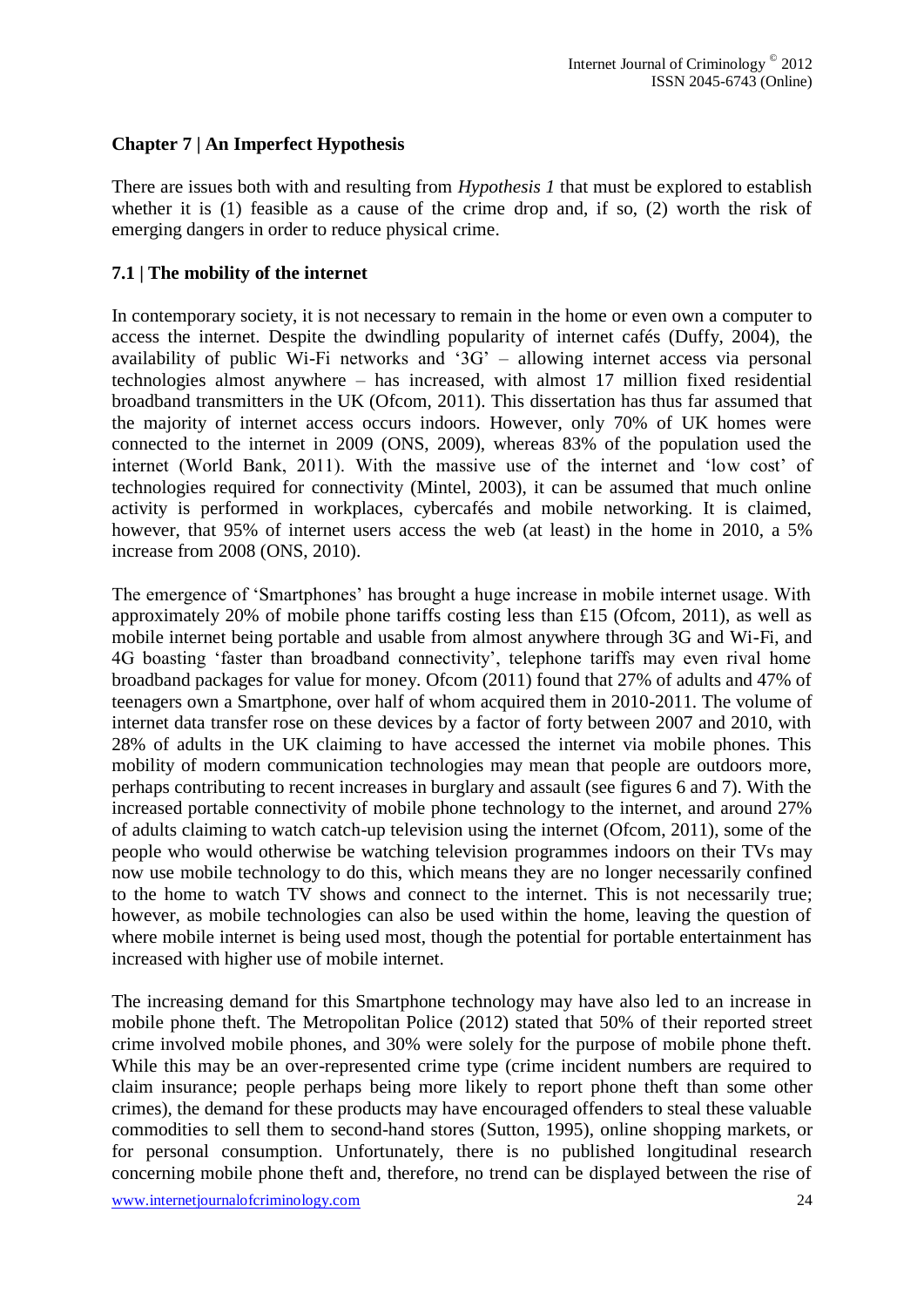their ownership and use and a possible increase in theft. Instead, figure 9 illustrates robbery and personal theft as measured by the BCS against the increased subscription to mobile phones and the percentage of internet access being through mobile technologies.



As can be seen, BCS reporting of personal theft and robbery fluctuate to a far greater degree than assault and burglary (see figures 6 and 7 respectively). While there is little consistency to draw the conclusion that increased use of mobile technologies cause (or at least provoke) a rise in on-street theft and robbery, it may be a partial explanation. Nonetheless, figure 10 shows the difference made to the crime drop by the fluctuations of robbery and theft. It would appear that the effect of these crime types on total victimisation is relatively benign, barely altering the visual trend in victimisation, and is unsupportive of the Metropolitan Police's statistics (2012) that suggest 30% of street crime consists solely of mobile phone theft.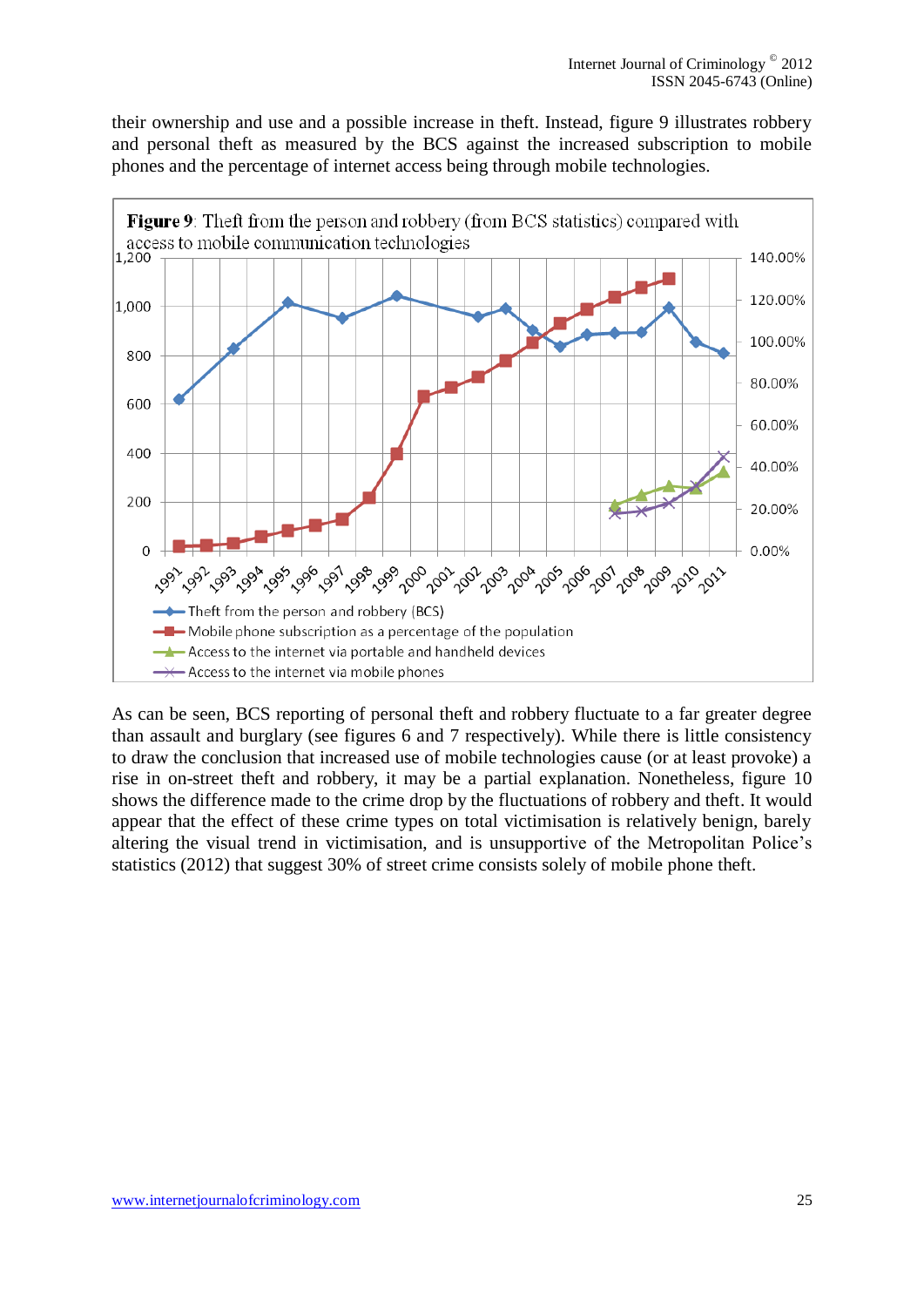

Farrell *et al.* (2011:150) comment that many existing hypotheses used to explain the crime drop fail the 'phone theft test'; failing to explain why many crimes decreased and yet mobile phone theft and e-crime experienced inclines. Conversely, *Hypothesis 1* would explain this rise, with these crimes possibly being encouraged by the increased use, availability of and demand for mobile phones and devices necessary for e-crimes. Additionally, it is also probable that the portability of these devices has led them to be unintentionally advertised by owners on the street, when potential offenders can witness owners using them, unlike wallets or purses, which are not taken out of pockets or bags as regularly. Before mobile phones were so popular, devices such as iPods and walkmans may have been taken out in public; however, it is arguable that, with the higher demand and value of mobile phones (doubling as internet connection devices), phones may be a more attractive commodity for theft. While the idea that increases in going-out activity that mobile technologies allow (while still enjoying the entertainment and connectivity of indoor devices) leading to higher victimisation (especially in regard to mobile phone theft) remains supportive of *Hypothesis1*, it does prove problematic for future attempts at crime reduction using this hypothesis. Ofcom (2011) reports that 'research into the use of Smartphones, in particular, reveals how quickly people become reliant on new technology', and people are unlikely to remain in the home with obsolete technologies. The transition to mobile devices may therefore be unavoidable.

## **7.2 | Entertainment media causes crime**

Media entertainment has often been held accountable for high-profile crimes committed by young people in modern societies. Jack Thompson, the figurehead of the 'crusade to...save your kids from video game madness' (Thompson, 2005:cover), attributes numerous school killings to the violent nature of video games. Examples include blaming the game *Doom* for the high school 'massacres' of Paducah and Columbine, as well as the game *Counterstrike*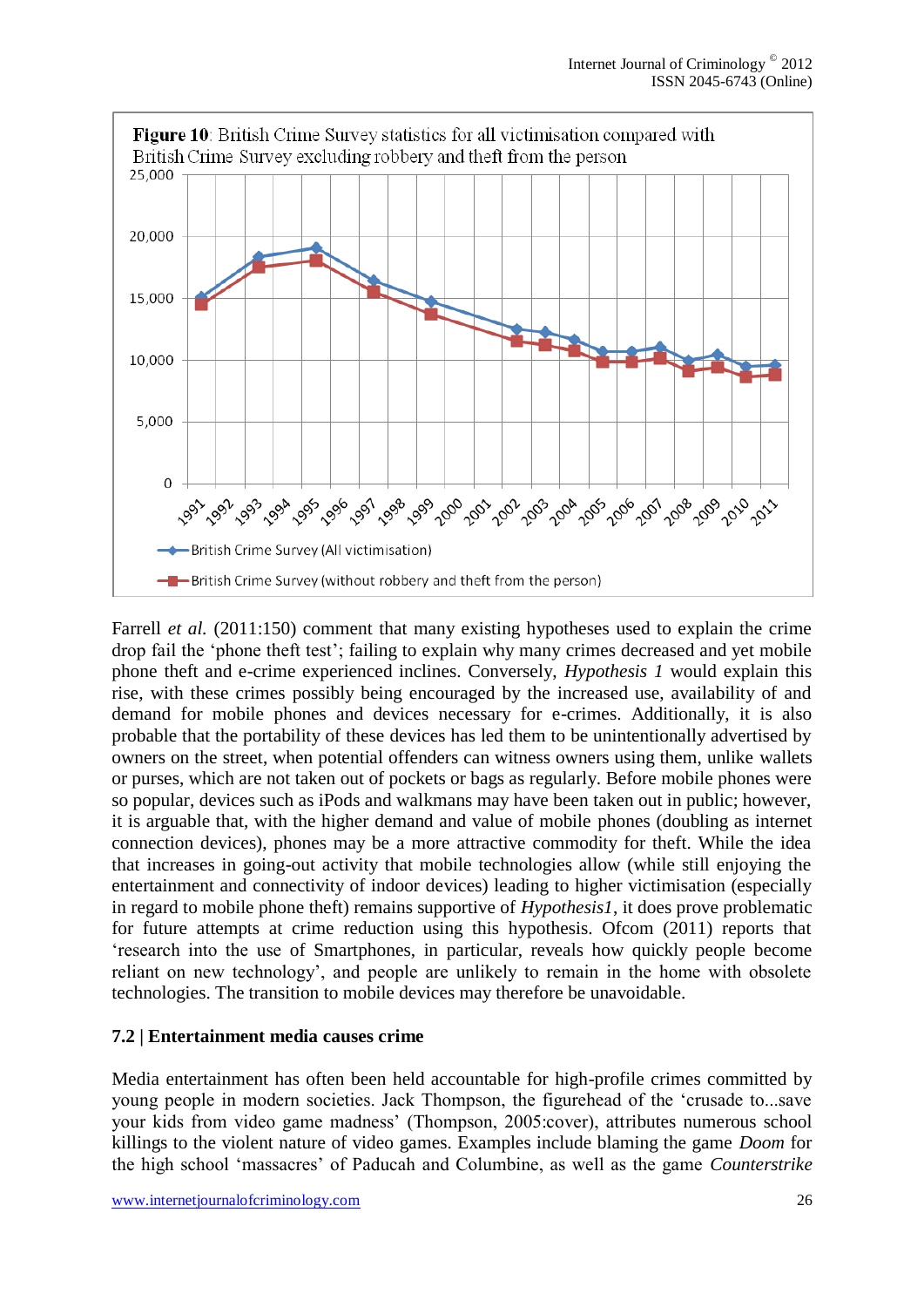for the Virginia Tech killings, claiming that they were responsible for 'training' the perpetrators (Thompson, 2005; MSNBC, 2007). Thompson has, however, been criticised for 'ambulance chasing'; linking violent games and crime without solid evidence (Jason Della Rocca interviewed by Benedetti, 2007). While this is true, Walid Phares also claimed that 'those who have been radicalised already...say these games will serve them to train' (Mackey, 2011), blaming the level 'No Russian' in *Call of Duty: Modern Warfare 2*, in which the player kills civilians in a fictitious Russian airport, for the bombings of Domdedovo Airport in Moscow. Anders Behring Breivik (Andrew Berwick), the man who carried out the 2011 terrorist attack in Norway, also admitted to using the same video game to 'train himself', proclaiming it as 'the best military simulator out there' where players can 'simulate actual operations' (Berwick, 2011:1,418).

Many psychological studies have also 'proved' a causal relationship between aggression and violent television shows and violent films (e.g. Anderson and Bushman, 2002; Bushman and Anderson, 2001) and video games (e.g. Anderson and Bushman, 2001; Anderson, 2004; Uhlmann and Swanson, 2004; Adachi and Willoughby, 2011).

While Anderson and Bushman (2002; Bushman and Anderson, 2001) explain that watching violent television and films increases aggression, video games arguably have a more substantial effect, seeing passive viewers become active players (Williams and Clippinger, 2002). While this dissertation would argue that this makes them better outlets for illicit desires, psychological theorists (e.g. Anderson and Bushman, 2001; Anderson, 2004) claim that violent video game exposure leads to elevated aggression. Uhlmann and Swanson (2004) found a higher level of aggression in players playing violent video games than non-violent ones, possibly in response to their competitiveness, difficulty and pace of action (Adachi and Willoughby, 2011). Research into the 'desensitizing effect' of violent media also claims that, after exposure to gruesome images, people may become less responsive to real-world violence and suffering (Carnagey, Anderson and Bushman, 2007; Bushman and Anderson, 2009).

Conversely, Ferguson argues that:

'Historically, new media have endured periods of reactionary alarm from politicians, activists, and scientists alike until youth themselves age into the elders of society and acceptance becomes commonplace. In that time, opportunities for the positive use of a new medium may be delayed.' (Ferguson, 2010:66)

Some psychological theorists, such as Ferguson, have begun to debate the benefits of video games against the arguments of heightened aggression. Adachi and Willoughby (2011) state that laboratory experiments may not reflect real-world effects. Indeed, if violent video games were the primary cause of certain crime types, millions of people would commit them (Pagano, 2007). Therefore, for violent games to have a significant effect on aggressive or violent behaviour, players must have a pre-existing disposition toward violence (Markey and Markey, 2010), as violent media is neither a necessary nor sufficient variable of criminal activity or of aggressive behaviour. Griffiths (1999) argues that increases in aggression are only short term; a statement supported by Sestir and Bartholow's (2010) findings that the effect dissipated after only 15 minutes. From this contrary evidence and a lack of conclusive proof of a causal link between violent media and crime, Thompson's war on video games appears unfounded.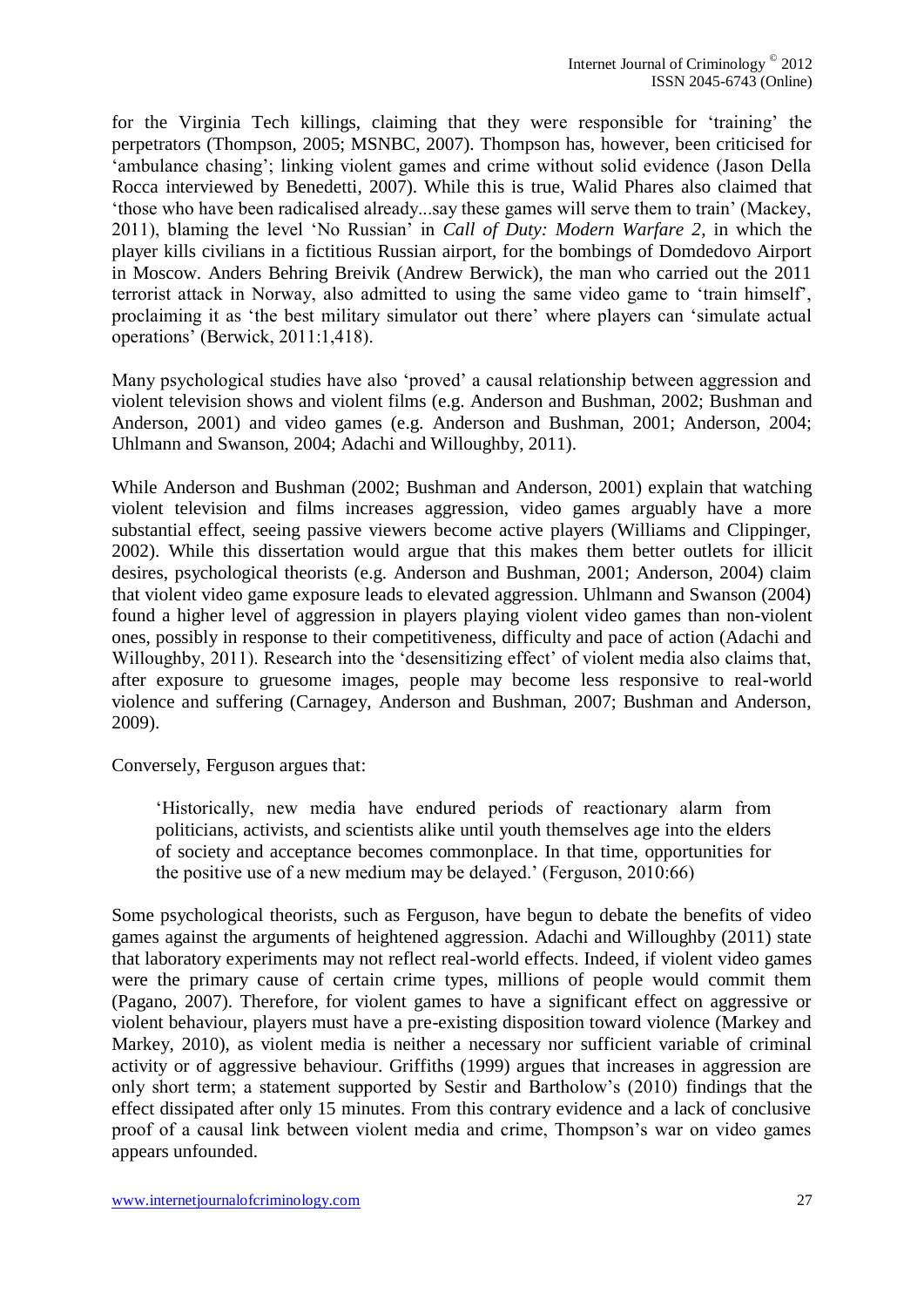## **7.3 | A new generation of criminality**

According to Pease (2001:18), 'innovation changes crime'. Felson and Boba (2010) explain that technologies that change the everyday routines of regular people will affect crime. While this has been used as an argument that people staying indoors contributes to a decrease in onstreet convergence, Phillips (2011) found that displacement is likely to occur in certain offenders. As seen, however, many commit crime as an answer to boredom or in the pursuit of a second life. With a new offending medium, it is likely that at least some crime may be displaced to this new plane. This is especially true if the opportunity for traditional physical crime is reduced or removed.

While displacement is a possible outcome of the increased use of the internet, it may also have eliminated some potential physical offenders who haven't the skills to carry out cybercriminal activities. Conversely, there may also be a new cohort of online offenders who, unwilling to commit physical crimes, are more comfortable violating the law in a less directly threatening, anonymous online environment. This cohort may even exceed the number of those unwilling or unable to carry out cybercrime, especially with the ease of such illegal online activities as piracy. Though Sutton *et al.* (2012) argue that alleged increases in bullying and harassment online are not supported by research, there remains enormous scope for other crime that the internet has made easier, facilitating activities such as:

- Hacking.
- Fraud.
- Distributing and consuming child pornography.
- Pirate copying films, music, video games and software.
- Distributing and buying stolen goods online.
- Phishing scandals.

With such a rich potential for online crime, it would be difficult to claim that the decline in physical crime outweighs the rise in online offending. Not only are these crimes made easier by the accessibility of the internet, they also provide anonymity and decrease the likelihood of perpetrators being caught (Zheng *et al.*, 2003). Wall (1998), taking a similar standpoint, stated that it may never be possible to fully measure the extent of cybervictimisation. Levi (2001) makes a similar claim, explaining that 'our understanding of when and where "it" occurs is very limited' and there remains to be no official accounting of the amount of online crime (Wall, 2001). For example, the internet has received much criminological attention in its facilitation of child pornography distribution (Wortley and Smallbone, 2006; Jewkes and Andrews, 2007). Over a million pornographic images involving children are said to be currently online, with two hundred more posted each day (Wortley and Smallbone, 2006). It was also claimed that sites dedicated to this may see a million hits each month. Piracy is also a major issue: 63% of British consumers say that they would be likely to illegally download media entertainment using broadband (Ofcom, 2011), with millions of illegal film, game, music and software downloads each year (TorrentFreak, 2011). However, the fact that this pirated entertainment may keep people indoors for more time could have a potentially positive effect.

www.internetjournalofcriminology.com 28 Hacking, however, has become arguably the largest threat facing the internet, with much publicity about the 'Anonymous' 'hacktivist' group's activities (Levine, 2011). Despite negatively publicised hacks, Anonymous also targeted over forty child pornography websites (Schwartz, 2011), which may lead to the belief that their motive is not malicious. Instead, it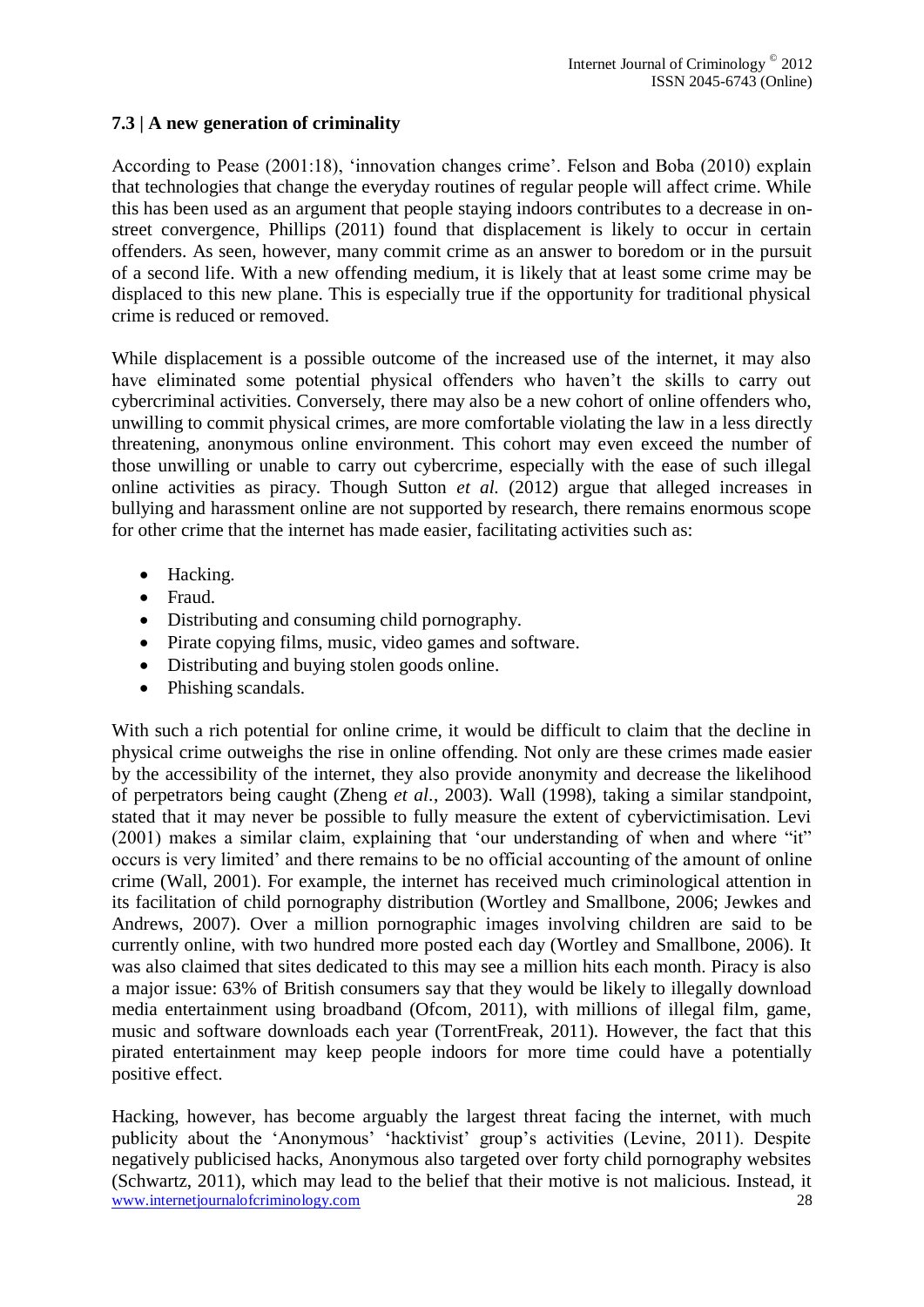could be speculated that groups like this feel that they are 'hacking from the moral high ground' (Furnell, 2010:176), believing in 'freedom of access to information for all' on the internet (Jewkes, 2011:251). They may also argue that, by publically exposing weaknesses in companies' online security, they are helping to improve it. While Furnell (2010) argues that this is not a responsible way to expose weaknesses, companies such as IBM have even employed hackers to test firewalls since the 1990s (Jordan and Taylor, 1998). While some argue that issues of trust make this problematic (e.g. Haeni, 1997), it may present a genuine method of utilising their skills and providing a legitimate substitute for hacking illegally.

Displacement of crime onto the online domain may not be the only form of crime displacement. Despite voluntary incapacitation supposedly reducing on-street offending, people may be committing other crimes to fund their technological desires, much like crime committed to fund, for example, drug habits (Coid *et al.*, 2000). While there may be less crime in the actual activity than taking drugs (watching television or playing video games is legal, whereas buying, distributing and taking drugs is not), people may be committing other crimes such as shoplifting and software piracy – crimes not reliably recorded by official statistics and not recorded at all by the BCS – or may even robbery and theft (contributing to fluctuating trends in these victimisation types, see figure 9). Being difficult to trace in themselves, this possibility may present further problems with the hypothesis and returns the discussion to the question of whether improvements to and increased availability of media entertainment and communication technologies have reduced victimisation in the UK since 1995.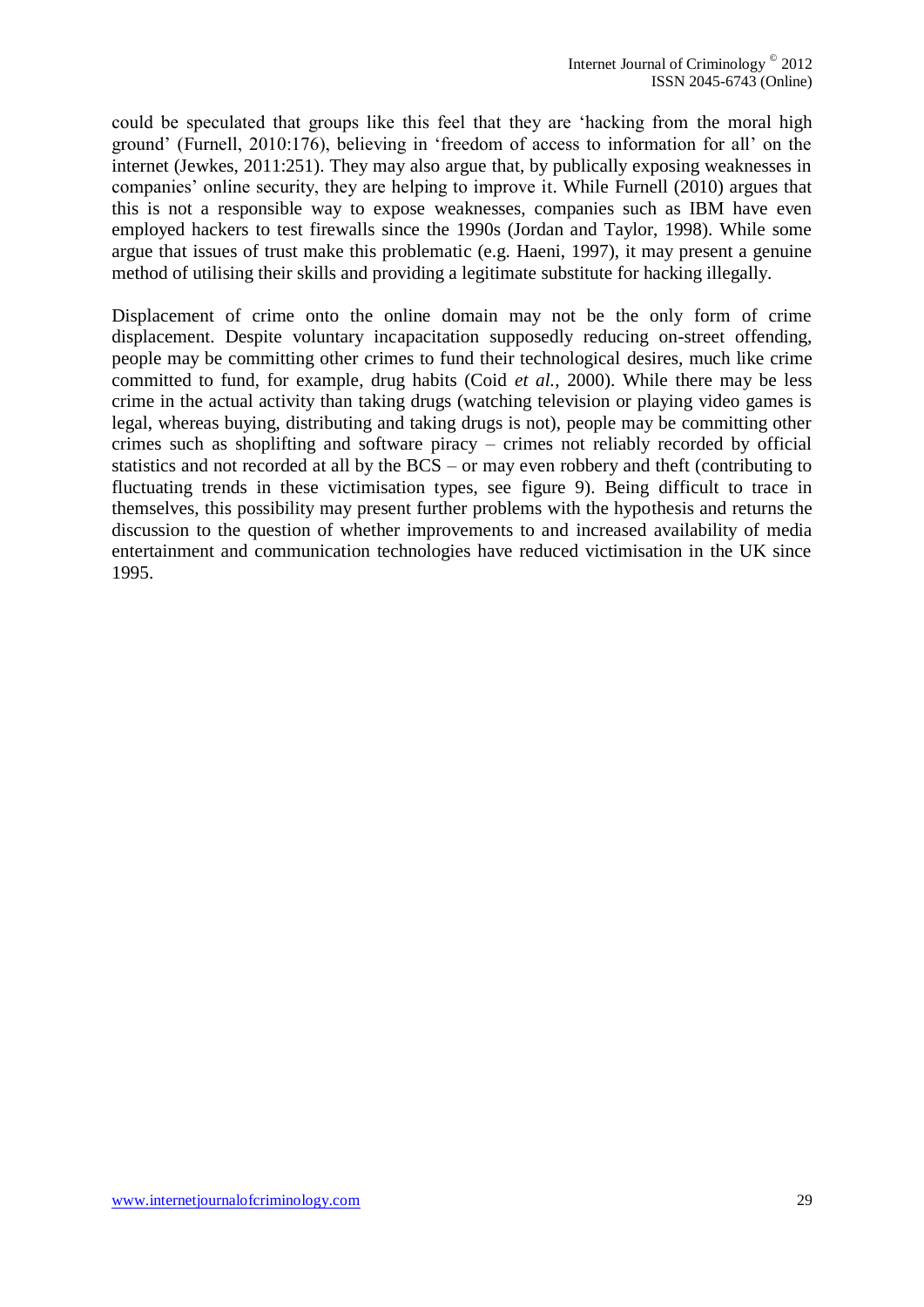#### **Chapter 8 | Conclusions, discussion and recommendations**

### **8.1 | Conclusion**

Felson and Boba (2010:203) explain that 'Inventions that alter the daily routines and affect who does what, when, where, and how, alter crime involvement'. Advancements in and availability of media entertainment and communication technologies have undeniably altered routines. While no data was found for hourly usage of these technologies, recent statistics of household ownership – over 90% with digital television and 77% with internet (ONS, 2011) – and average user's time spent daily on them – over four hours watching television and 1 hour 40 minutes using the internet (Ofcom, 2011) – would suggest that these technologies are (collectively) being used for more hours than before the crime drop. If this is true, RAT would suggest that reduced on-street availability of potential victims and offenders, as well as the increase of capable guardians in the home, should reduce crime (Cohen and Felson, 1979).

Having said this, without appropriate figures to support this hypothesis (see chapter 3 and recommendations), *Hypothesis 1's* convincingness is arguably limited. It may be that the possible increased use of these technologies has not resulted in an increase in the time people spend in the home. Other activities – such as sleeping longer, gardening or reading books – may have previously kept people indoors before the rise in technologies and this activity may have been supplanted by the increased use of entertainment and communications devices, potentially displacing some of the time spent doing other activities to these relatively new technologies. Therefore, it is possible that people are not staying in the home more at all; a possibility that requires further analysis to evaluate *Hypothesis 1*. Also, until figures for frequency and length of time using technologies are recorded (or found), the hypothesis can be no more than a compelling, nevertheless unproven, possibility. Indeed, a worry of any researcher who wishes to 'make a causal statement is that some other variable would, in fact, account for the effect apparently demonstrated' (Doob and Macdonald, 1979). While this is true, the hypothesis that improvements to and widespread availability of media entertainment and communications technologies has, at least partially, caused the fall in physical victimisation crime in the UK since 1995 (Home Office, 2011) provides a plausible contribution and should be further explored and applied to the international crime drop.

With the increased use of the internet, however, the scope for internet-facilitated crimes has grown hugely. While there is no reliable method of measuring internet crime (Wall, 1998; 2001), it can be speculated that, with arguments claiming that there are millions of pornographic images of children (Wortley and Smallbone, 2006) and millions of pounds lost through online piracy (TorrentFreak, 2011), the rise in cybercrime far outweighs the fall in the offline offending recorded in surveys such as the BCS. Taking this into consideration, while the hypothesis that entertainment and communication technologies have reduced offline victimisation crime remains to be disproved, they may have instead displaced much crime to cybervictimisation.

#### **8.2 | Discussion**

The question therefore stands: is the massive scope for online crime a worthy price to pay for the decrease in offline victimisation? Avoiding assault or burglary in favour of having money stolen through hacking or fraud is arguably a preferable idea. With the increase in ability to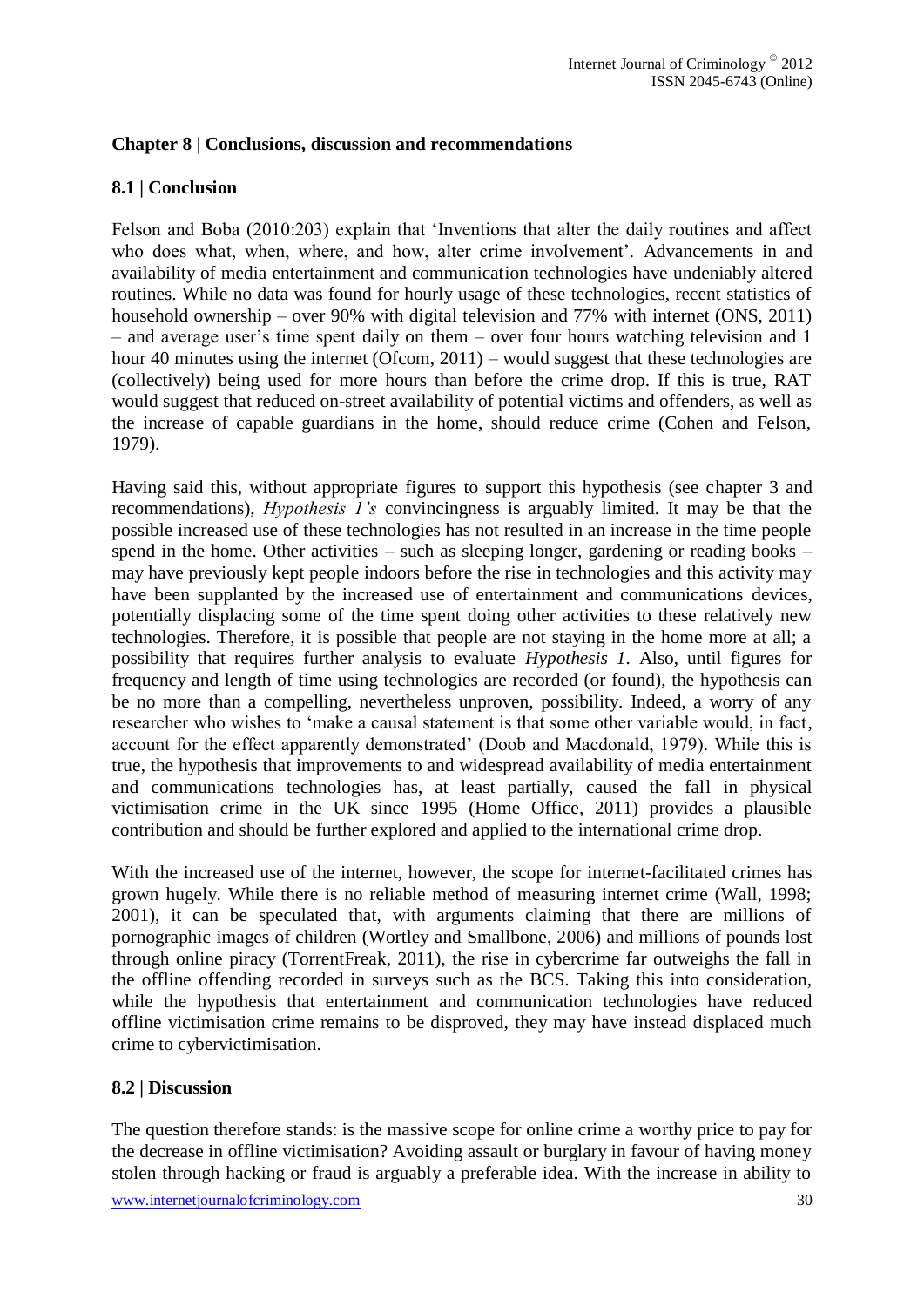regulate the internet, tracking online fraud and theft is potentially easier than tracking physical and property crimes. Piracy also sees money stolen from entertainment corporations, as opposed to crimes committed against individual citizens (as well as potentially contributing to keeping people indoors for more hours); and these losses can often be covered via the profits of their product sales.

Nevertheless, the internet has also increased the accessibility of illegal child pornography, meaning more people access the illegal material, and this possible increase in demand has led to an increase in supply. With millions of these images online (Wortley and Smallbone, 2006), is the reduction of assault and burglary worth the innocence of children? Few would say yes. Therefore, further discussion is needed as to whether the consequences of *Hypothesis 1* are worth the benefits, and whether potentially controversial controls should be exerted on the freedoms enjoyed by internet users to prevent these consequences.

### **8.3 | Recommendations**

In order to establish the plausibility of the hypothesis more effectively, this dissertation recommends annual recording and analysis of:

- The frequency and daily length of time the average media entertainment and internet user uses these devices.
- The relationship between use of indoor technologies and physical crime victimisation.
- The relationship between mobile phone subscription and use and its effect on the use of indoor devices.
- The relationship between mobile phone subscription and use and trends of mobile phone theft.

If keeping people indoors using these technologies does influence crime rates, a second recommendation would be to keep people indoors by, for example, increasing the number of people working from home with the internet (Miller, 2010). Despite dangers of 'cyberslacking' (Garrett and Danzigger, 2008), advantages outlined by Lister and Harnish (2011) may outweigh these risks, and controls may be emplaced to prevent cyberslacking during work times. While posing ethical issues, the potential crime-reducing effects may make it worthy of consideration. Universities could also employ live online video-audio lectures directly to students' computers, potentially allowing both lecturers and students to remain in the home for more time during the day.

A method must also be devised to counter the massive problem of internet crime. Some accounts claim that it may now be possible to regulate the internet (Lessig, 1999; Aas, 2007). Governing bodies are suggesting highly controversial, aggressive measures, such as the 'Stop Online Piracy Act' and 'Protect IP Act' in the US and the 'Anti-Counterfeiting Trade Agreement', negotiated internationally by countries in North America, Europe and Asia (Foreign Affairs and International Trade Canada, 2012), which give the entertainment industry the power to censor websites that 'engage in, enable or facilitate' infringement of copyright laws (Shontell, 2011). While these laws would be a step towards reducing cybercrime, issues of fraud, child pornography and hacking remain highly unregulated. In order to have a full crime drop, this problem will need to be addressed, otherwise the problem of crime may not be reduced at all; instead, it is merely displaced onto a new plane.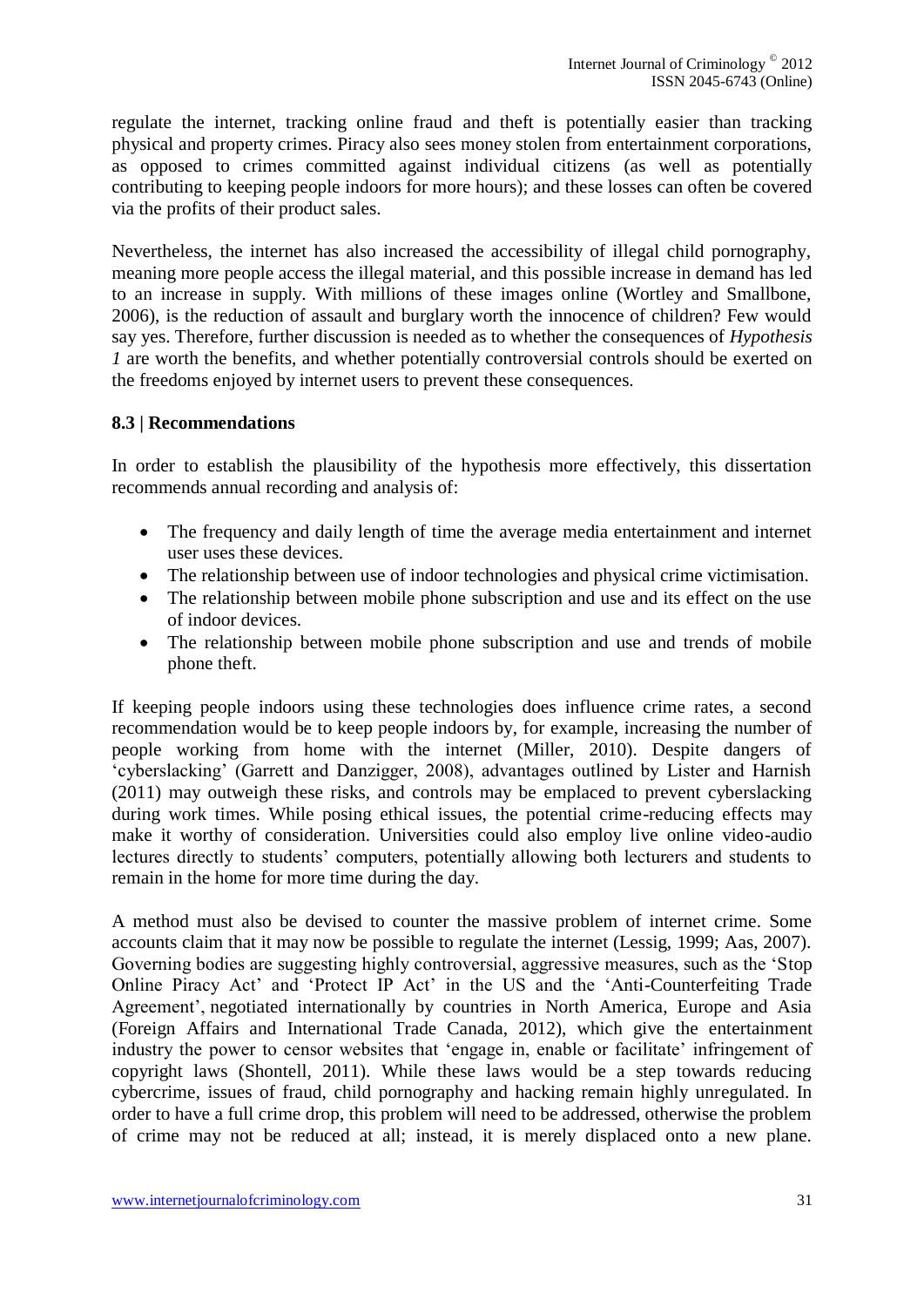## **Appendix 1**

Personal disclaimer: In analysing the statistics published by various sources, I requested assistance from Daniel Williams (2012) in performing statistical tests. I sent him the statistics for both the BCS total offences and internet use as a percentage of the population (for relationship graph, see figure 2). He performed a statistical test on these figures to establish the significance of the relationship between them.

Williams found that there was strong evidence of correlation despite use of linear interpolated values for those missing in the BCS (statistics only published every 2 years pre-2001/02) in the statistics.

Despite attempting to perform a Granger causality test on the two sets of statistics, too little data was available to effectively test for the possibility of a causal relationship. These results are published on Daniel Williams' blog site<sup>2</sup> (2012).

1

www.internetjournalofcriminology.com 32 <sup>2</sup> <http://badassdatascience.com/2012/03/05/british-crime-vs-internet-use/>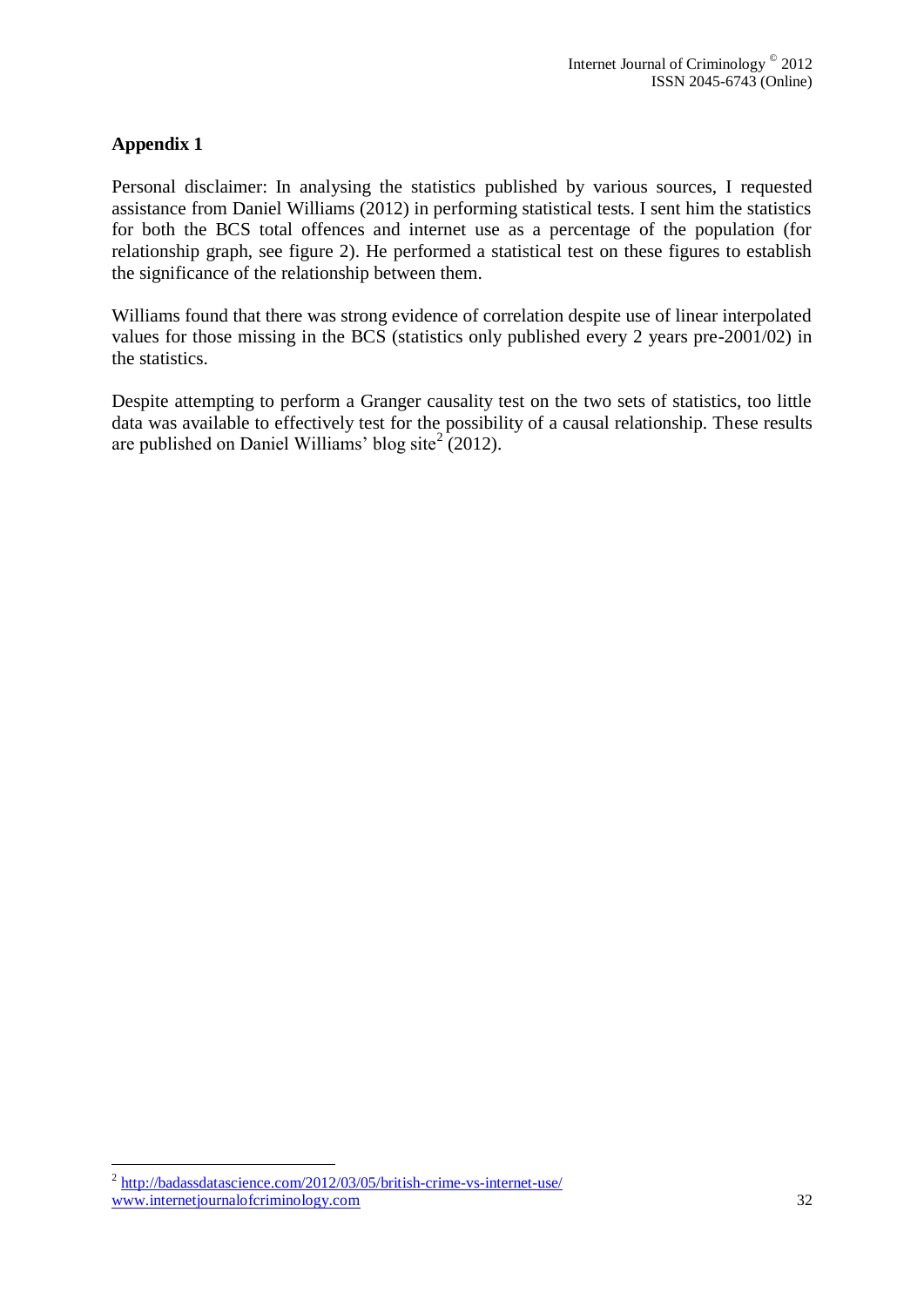# **List of Figures**

| <b>Figure 1</b>   British Crime Survey – Total victimisation in England and Wales                                                                                        | 9  |
|--------------------------------------------------------------------------------------------------------------------------------------------------------------------------|----|
| Figure 2   BCS statistics (total victimisation) compared with percentage of the UK<br>population using the internet                                                      | 10 |
| <b>Figure 3</b>   BCS statistics (total victimisation) compared with the percentage of UK<br>households with access to media entertainment technologies and the internet | 11 |
| <b>Figure 4</b>   BCS statistics (total victimisation) compared with UK subscription to and use<br>of mobile technologies                                                | 12 |
| <b>Figure 5</b>   Number of hours the average television viewer watches television in the UK                                                                             | 13 |
| <b>Figure 6</b>   Assault on the person (from BCS statistics) compares with access to media<br>entertainment and communication devices                                   | 24 |
| <b>Figure 7</b>   Household burglary (from BCS statistics) compared with access to media<br>entertainment and communication devices                                      | 26 |
| <b>Figure 8</b>   The Fear of Crime Cycle                                                                                                                                | 32 |
| <b>Figure 9</b> Theft from the person and robbery (from BCS statistics) compared with<br>access to mobile communication technologies                                     | 37 |
| Figure 10   British Crime Survey statistics for all victimisation compared with British<br>Crime Survey excluding robbery and theft from the person                      | 38 |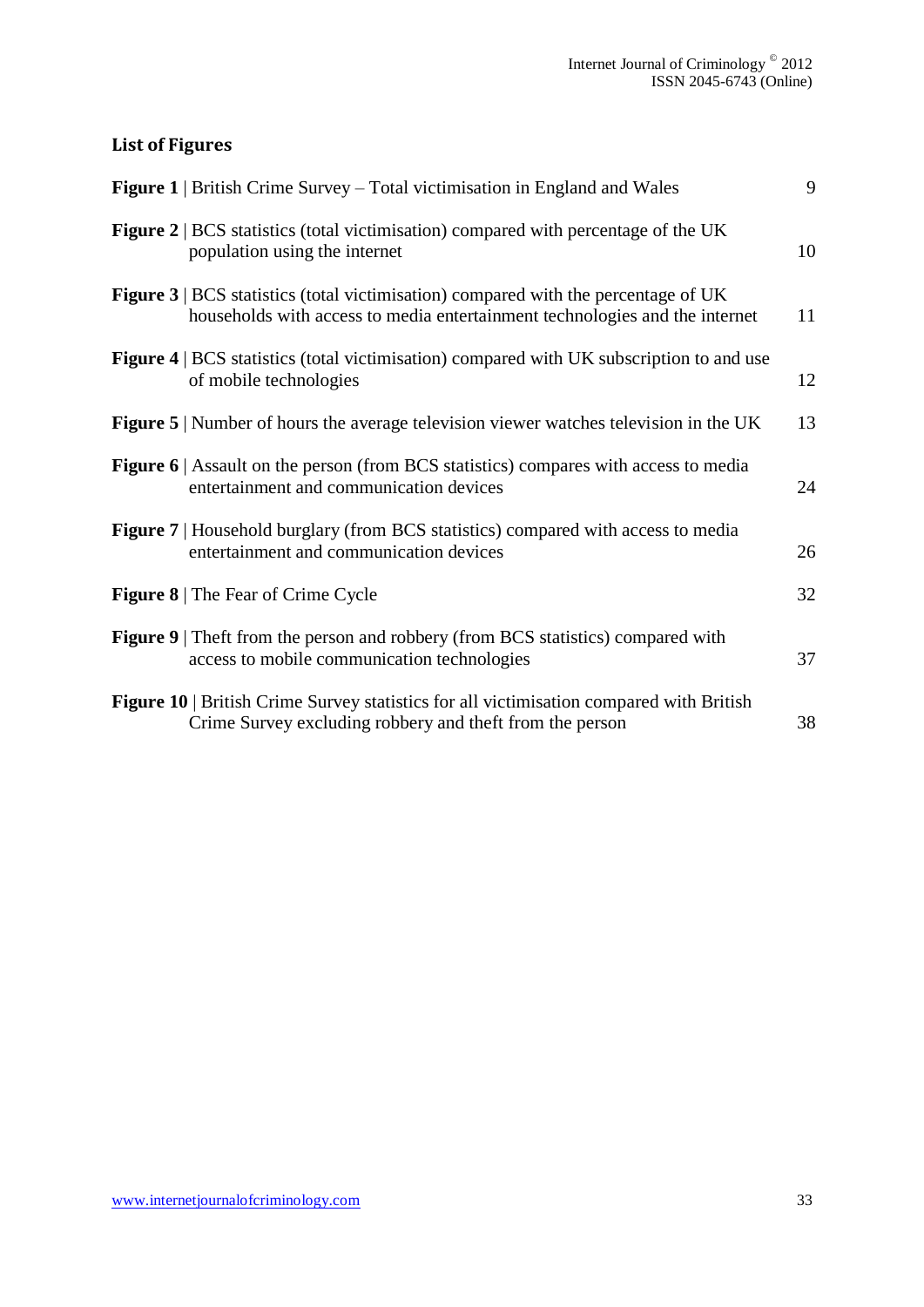#### **Sources for figures** Figure 1

Home Office (2011). *Crime in England & Wales 2010/11: Data Tables*. [Online] Available at: [http://www.homeoffice.gov.uk/publications/science-research-statistics/research](http://www.homeoffice.gov.uk/publications/science-research-statistics/research-statistics/crime-research/hosb1011/)[statistics/crime-research/hosb1011/](http://www.homeoffice.gov.uk/publications/science-research-statistics/research-statistics/crime-research/hosb1011/) [Accessed on: 11/10/2011]

# Figure 2

Home Office (2011). *Crime in England & Wales 2010/11: Data Tables*. [Online] Available at: [http://www.homeoffice.gov.uk/publications/science-research-statistics/research](http://www.homeoffice.gov.uk/publications/science-research-statistics/research-statistics/crime-research/hosb1011/)[statistics/crime-research/hosb1011/](http://www.homeoffice.gov.uk/publications/science-research-statistics/research-statistics/crime-research/hosb1011/) [Accessed on: 11/10/2011]

World Bank (2011). *World Bank Indicators: Internet Users as Percentage of Population.* Available at:

[http://www.google.co.uk/publicdata/explore?ds=d5bncppjof8f9\\_&met\\_y=it\\_net\\_user\\_p2&idi](http://www.google.co.uk/publicdata/explore?ds=d5bncppjof8f9_&met_y=it_net_user_p2&idim=country:GBR&dl=en&hl=en&q=internet+usage#ctype=l&strail=false&nselm=h&met_y=it_net_user_p2&scale_y=lin&ind_y=false&rdim=country&idim=country:GBR&ifdim=country&hl=en&dl=en) [m=country:GBR&dl=en&hl=en&q=internet+usage#ctype=l&strail=false&nselm=h&met\\_y=](http://www.google.co.uk/publicdata/explore?ds=d5bncppjof8f9_&met_y=it_net_user_p2&idim=country:GBR&dl=en&hl=en&q=internet+usage#ctype=l&strail=false&nselm=h&met_y=it_net_user_p2&scale_y=lin&ind_y=false&rdim=country&idim=country:GBR&ifdim=country&hl=en&dl=en) it net user p2&scale y=lin&ind y=false&rdim=country&idim=country:GBR&ifdim=count [ry&hl=en&dl=en](http://www.google.co.uk/publicdata/explore?ds=d5bncppjof8f9_&met_y=it_net_user_p2&idim=country:GBR&dl=en&hl=en&q=internet+usage#ctype=l&strail=false&nselm=h&met_y=it_net_user_p2&scale_y=lin&ind_y=false&rdim=country&idim=country:GBR&ifdim=country&hl=en&dl=en) [Accessed on: 11/10/2011]

# Figure 3

Broadcasters' Audience Research Board (2012). *Television Ownership in Private Domestic Households 1956-2011 (Millions)*. [Online] Available at: [http://www.barb.co.uk/facts/tv](http://www.barb.co.uk/facts/tv-ownership-private?_s=4)[ownership-private?\\_s=4](http://www.barb.co.uk/facts/tv-ownership-private?_s=4) [Accessed on: 25/01/2012]

Home Office (2011). *Crime in England & Wales 2010/11: Data Tables*. [Online] Available at: [http://www.homeoffice.gov.uk/publications/science-research-statistics/research](http://www.homeoffice.gov.uk/publications/science-research-statistics/research-statistics/crime-research/hosb1011/)[statistics/crime-research/hosb1011/](http://www.homeoffice.gov.uk/publications/science-research-statistics/research-statistics/crime-research/hosb1011/) [Accessed on: 11/10/2011]

Office for National Statistics (2004). *Households with Access to the Internet: 1998 to 2004*. [Online] Available at: [http://www.ons.gov.uk/ons/publications/re-reference](http://www.ons.gov.uk/ons/publications/re-reference-tables.html?edition=tcm%3A77-48688)[tables.html?edition=tcm%3A77-48688](http://www.ons.gov.uk/ons/publications/re-reference-tables.html?edition=tcm%3A77-48688) [Accessed on: 25/01/2012]

Office for National Statistics (2008). *Internet Access – Households and Individuals, 2008*. Newport: Office for National Statistics

Office for National Statistics (2010). *Internet Access – Households and Individuals, 2010*. Newport: Office for National Statistics

Office for National Statistics (2011). *Internet Access – Households and Individuals, 2011*. Newport: Office for National Statistics

## Figure 4

Home Office (2011). *Crime in England & Wales 2010/11: Data Tables*. [Online] Available at: [http://www.homeoffice.gov.uk/publications/science-research-statistics/research](http://www.homeoffice.gov.uk/publications/science-research-statistics/research-statistics/crime-research/hosb1011/)[statistics/crime-research/hosb1011/](http://www.homeoffice.gov.uk/publications/science-research-statistics/research-statistics/crime-research/hosb1011/) [Accessed on: 11/10/2011]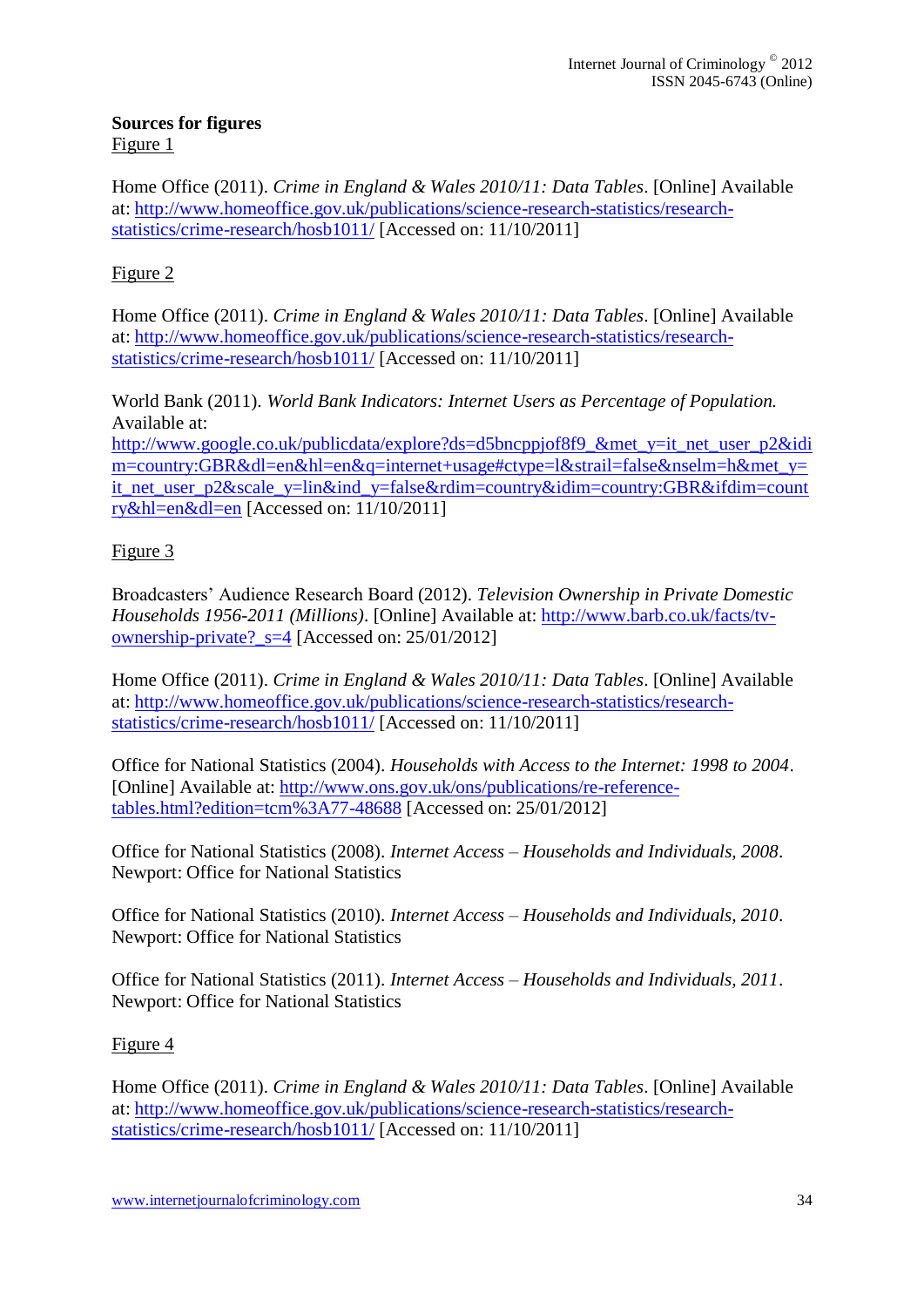Office for National Statistics (2008). *Internet Access – Households and Individuals, 2008*. Newport: Office for National Statistics

Office for National Statistics (2010). *Internet Access – Households and Individuals, 2010*. Newport: Office for National Statistics

Office for National Statistics (2011). *Internet Access – Households and Individuals, 2011*. Newport: Office for National Statistics

World Bank (2011). *World Performance Indicators: Mobile cellular phone subscriptions (per 100 people)*. [Online] Available at: [http://www.google.co.uk/publicdata/explore?ds=d5bncppjof8f9\\_&met\\_y=it\\_cel\\_sets\\_p2&idi](http://www.google.co.uk/publicdata/explore?ds=d5bncppjof8f9_&met_y=it_cel_sets_p2&idim=country:GBR&dl=en&hl=en&q=mobile+phone+subscriptions#ctype=l&strail=false&bcs=d&nselm=h&met_y=it_cel_sets_p2&scale_y=lin&ind_y=false&rdim=region&idim=country:GBR&ifdim=region&tstart=791164800000&tend=1233014400000&hl=en&dl=en) [m=country:GBR&dl=en&hl=en&q=mobile+phone+subscriptions#ctype=l&strail=false&bcs](http://www.google.co.uk/publicdata/explore?ds=d5bncppjof8f9_&met_y=it_cel_sets_p2&idim=country:GBR&dl=en&hl=en&q=mobile+phone+subscriptions#ctype=l&strail=false&bcs=d&nselm=h&met_y=it_cel_sets_p2&scale_y=lin&ind_y=false&rdim=region&idim=country:GBR&ifdim=region&tstart=791164800000&tend=1233014400000&hl=en&dl=en) [=d&nselm=h&met\\_y=it\\_cel\\_sets\\_p2&scale\\_y=lin&ind\\_y=false&rdim=region&idim=countr](http://www.google.co.uk/publicdata/explore?ds=d5bncppjof8f9_&met_y=it_cel_sets_p2&idim=country:GBR&dl=en&hl=en&q=mobile+phone+subscriptions#ctype=l&strail=false&bcs=d&nselm=h&met_y=it_cel_sets_p2&scale_y=lin&ind_y=false&rdim=region&idim=country:GBR&ifdim=region&tstart=791164800000&tend=1233014400000&hl=en&dl=en) [y:GBR&ifdim=region&tstart=791164800000&tend=1233014400000&hl=en&dl=en](http://www.google.co.uk/publicdata/explore?ds=d5bncppjof8f9_&met_y=it_cel_sets_p2&idim=country:GBR&dl=en&hl=en&q=mobile+phone+subscriptions#ctype=l&strail=false&bcs=d&nselm=h&met_y=it_cel_sets_p2&scale_y=lin&ind_y=false&rdim=region&idim=country:GBR&ifdim=region&tstart=791164800000&tend=1233014400000&hl=en&dl=en) [Accessed on: 26/01/2012]

# Figure 5

Broadcasters' Audience Research Board (2012). *Trends in Television*. [Online] Available at: [http://www.barb.co.uk/facts/tv-trends?\\_s=4](http://www.barb.co.uk/facts/tv-trends?_s=4) [Accessed on: 25/01/2012]

## Figure 6

Broadcasters' Audience Research Board (2012). *Television Ownership in Private Domestic Households 1956-2011 (Millions)*. [Online] Available at: [http://www.barb.co.uk/facts/tv](http://www.barb.co.uk/facts/tv-ownership-private?_s=4)[ownership-private?\\_s=4](http://www.barb.co.uk/facts/tv-ownership-private?_s=4) [Accessed on: 25/01/2012]

Home Office (2011). *Crime in England & Wales 2010/11: Data Tables*. [Online] Available at: [http://www.homeoffice.gov.uk/publications/science-research-statistics/research](http://www.homeoffice.gov.uk/publications/science-research-statistics/research-statistics/crime-research/hosb1011/)[statistics/crime-research/hosb1011/](http://www.homeoffice.gov.uk/publications/science-research-statistics/research-statistics/crime-research/hosb1011/) [Accessed on: 11/10/2011]

Home Office (2011). *Crime in England & Wales 2010/11: Data Tables*. [Online] Available at: [http://www.homeoffice.gov.uk/publications/science-research-statistics/research](http://www.homeoffice.gov.uk/publications/science-research-statistics/research-statistics/crime-research/hosb1011/)[statistics/crime-research/hosb1011/](http://www.homeoffice.gov.uk/publications/science-research-statistics/research-statistics/crime-research/hosb1011/) [Accessed on: 11/10/2011]

Office for National Statistics (2004). *Households with Access to the Internet: 1998 to 2004*. [Online] Available at: [http://www.ons.gov.uk/ons/publications/re-reference](http://www.ons.gov.uk/ons/publications/re-reference-tables.html?edition=tcm%3A77-48688)[tables.html?edition=tcm%3A77-48688](http://www.ons.gov.uk/ons/publications/re-reference-tables.html?edition=tcm%3A77-48688) [Accessed on: 25/01/2012]

Office for National Statistics (2008). *Internet Access – Households and Individuals, 2008*. Newport: Office for National Statistics

Office for National Statistics (2010). *Internet Access – Households and Individuals, 2010*. Newport: Office for National Statistics

Office for National Statistics (2011). *Internet Access – Households and Individuals, 2011*. Newport: Office for National Statistics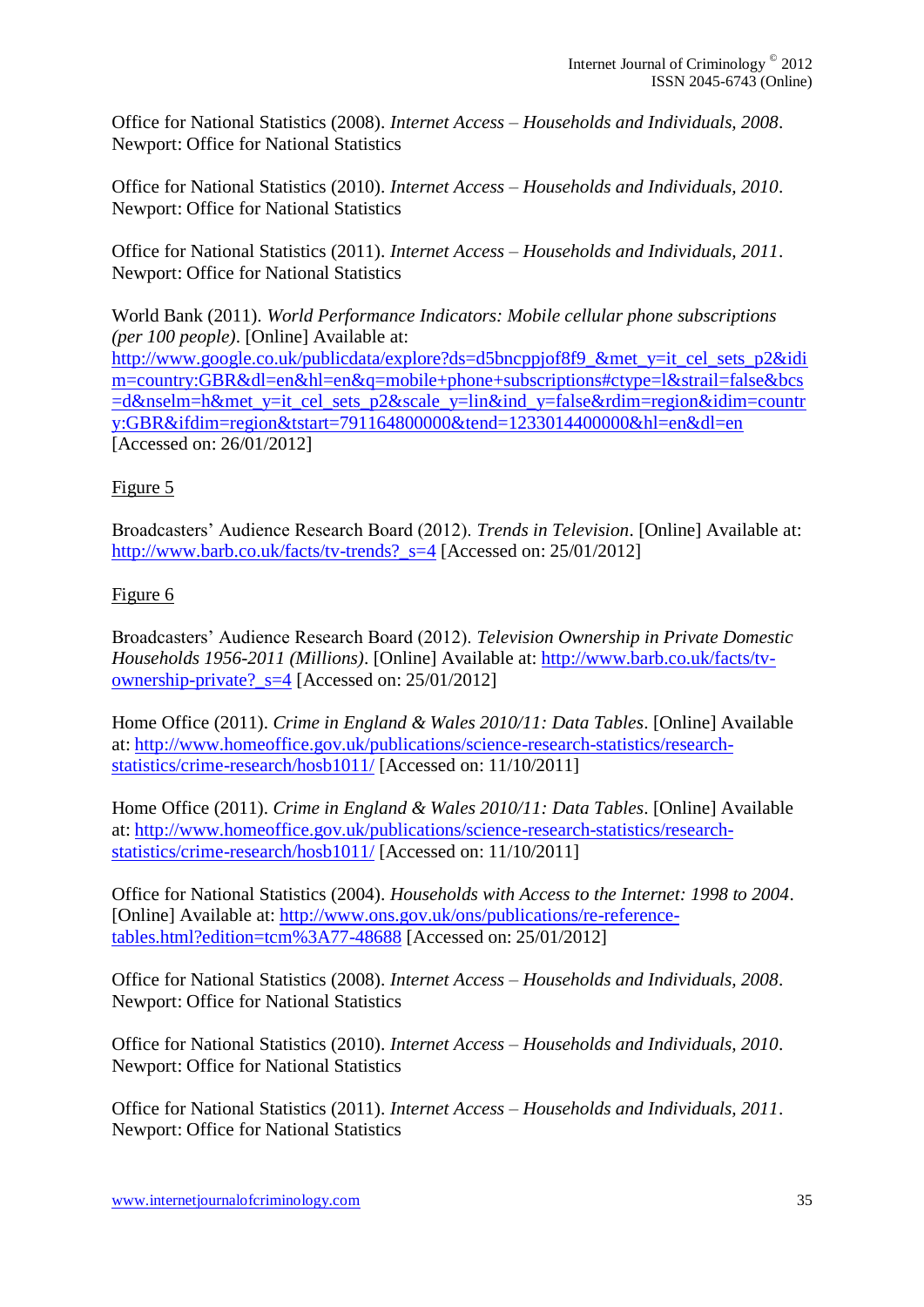World Bank (2011). *World Bank Indicators: Internet Users as Percentage of Population.* Available at:

[http://www.google.co.uk/publicdata/explore?ds=d5bncppjof8f9\\_&met\\_y=it\\_net\\_user\\_p2&idi](http://www.google.co.uk/publicdata/explore?ds=d5bncppjof8f9_&met_y=it_net_user_p2&idim=country:GBR&dl=en&hl=en&q=internet+usage#ctype=l&strail=false&nselm=h&met_y=it_net_user_p2&scale_y=lin&ind_y=false&rdim=country&idim=country:GBR&ifdim=country&hl=en&dl=en) [m=country:GBR&dl=en&hl=en&q=internet+usage#ctype=l&strail=false&nselm=h&met\\_y=](http://www.google.co.uk/publicdata/explore?ds=d5bncppjof8f9_&met_y=it_net_user_p2&idim=country:GBR&dl=en&hl=en&q=internet+usage#ctype=l&strail=false&nselm=h&met_y=it_net_user_p2&scale_y=lin&ind_y=false&rdim=country&idim=country:GBR&ifdim=country&hl=en&dl=en) it net user p2&scale y=lin&ind y=false&rdim=country&idim=country:GBR&ifdim=count [ry&hl=en&dl=en](http://www.google.co.uk/publicdata/explore?ds=d5bncppjof8f9_&met_y=it_net_user_p2&idim=country:GBR&dl=en&hl=en&q=internet+usage#ctype=l&strail=false&nselm=h&met_y=it_net_user_p2&scale_y=lin&ind_y=false&rdim=country&idim=country:GBR&ifdim=country&hl=en&dl=en) [Accessed on: 11/10/2011]

## Figure 7

Broadcasters' Audience Research Board (2012). *Television Ownership in Private Domestic Households 1956-2011 (Millions)*. [Online] Available at: [http://www.barb.co.uk/facts/tv](http://www.barb.co.uk/facts/tv-ownership-private?_s=4)[ownership-private?\\_s=4](http://www.barb.co.uk/facts/tv-ownership-private?_s=4) [Accessed on: 25/01/2012]

Home Office (2011). *Crime in England & Wales 2010/11: Data Tables*. [Online] Available at: [http://www.homeoffice.gov.uk/publications/science-research-statistics/research](http://www.homeoffice.gov.uk/publications/science-research-statistics/research-statistics/crime-research/hosb1011/)[statistics/crime-research/hosb1011/](http://www.homeoffice.gov.uk/publications/science-research-statistics/research-statistics/crime-research/hosb1011/) [Accessed on: 11/10/2011]

Home Office (2011). *Crime in England & Wales 2010/11: Data Tables*. [Online] Available at: [http://www.homeoffice.gov.uk/publications/science-research-statistics/research](http://www.homeoffice.gov.uk/publications/science-research-statistics/research-statistics/crime-research/hosb1011/)[statistics/crime-research/hosb1011/](http://www.homeoffice.gov.uk/publications/science-research-statistics/research-statistics/crime-research/hosb1011/) [Accessed on: 11/10/2011]

Office for National Statistics (2004). *Households with Access to the Internet: 1998 to 2004*. [Online] Available at: [http://www.ons.gov.uk/ons/publications/re-reference](http://www.ons.gov.uk/ons/publications/re-reference-tables.html?edition=tcm%3A77-48688)[tables.html?edition=tcm%3A77-48688](http://www.ons.gov.uk/ons/publications/re-reference-tables.html?edition=tcm%3A77-48688) [Accessed on: 25/01/2012]

Office for National Statistics (2008). *Internet Access – Households and Individuals, 2008*. Newport: Office for National Statistics

Office for National Statistics (2010). *Internet Access – Households and Individuals, 2010*. Newport: Office for National Statistics

Office for National Statistics (2011). *Internet Access – Households and Individuals, 2011*. Newport: Office for National Statistics

World Bank (2011). *World Bank Indicators: Internet Users as Percentage of Population.* Available at:

[http://www.google.co.uk/publicdata/explore?ds=d5bncppjof8f9\\_&met\\_y=it\\_net\\_user\\_p2&idi](http://www.google.co.uk/publicdata/explore?ds=d5bncppjof8f9_&met_y=it_net_user_p2&idim=country:GBR&dl=en&hl=en&q=internet+usage#ctype=l&strail=false&nselm=h&met_y=it_net_user_p2&scale_y=lin&ind_y=false&rdim=country&idim=country:GBR&ifdim=country&hl=en&dl=en) [m=country:GBR&dl=en&hl=en&q=internet+usage#ctype=l&strail=false&nselm=h&met\\_y=](http://www.google.co.uk/publicdata/explore?ds=d5bncppjof8f9_&met_y=it_net_user_p2&idim=country:GBR&dl=en&hl=en&q=internet+usage#ctype=l&strail=false&nselm=h&met_y=it_net_user_p2&scale_y=lin&ind_y=false&rdim=country&idim=country:GBR&ifdim=country&hl=en&dl=en) [it\\_net\\_user\\_p2&scale\\_y=lin&ind\\_y=false&rdim=country&idim=country:GBR&ifdim=count](http://www.google.co.uk/publicdata/explore?ds=d5bncppjof8f9_&met_y=it_net_user_p2&idim=country:GBR&dl=en&hl=en&q=internet+usage#ctype=l&strail=false&nselm=h&met_y=it_net_user_p2&scale_y=lin&ind_y=false&rdim=country&idim=country:GBR&ifdim=country&hl=en&dl=en) [ry&hl=en&dl=en](http://www.google.co.uk/publicdata/explore?ds=d5bncppjof8f9_&met_y=it_net_user_p2&idim=country:GBR&dl=en&hl=en&q=internet+usage#ctype=l&strail=false&nselm=h&met_y=it_net_user_p2&scale_y=lin&ind_y=false&rdim=country&idim=country:GBR&ifdim=country&hl=en&dl=en) [Accessed on: 11/10/2011]

## Figure 9

Home Office (2011). *Crime in England & Wales 2010/11: Data Tables*. [Online] Available at: [http://www.homeoffice.gov.uk/publications/science-research-statistics/research](http://www.homeoffice.gov.uk/publications/science-research-statistics/research-statistics/crime-research/hosb1011/)[statistics/crime-research/hosb1011/](http://www.homeoffice.gov.uk/publications/science-research-statistics/research-statistics/crime-research/hosb1011/) [Accessed on: 11/10/2011]

Office for National Statistics (2008). *Internet Access – Households and Individuals, 2008*. Newport: Office for National Statistics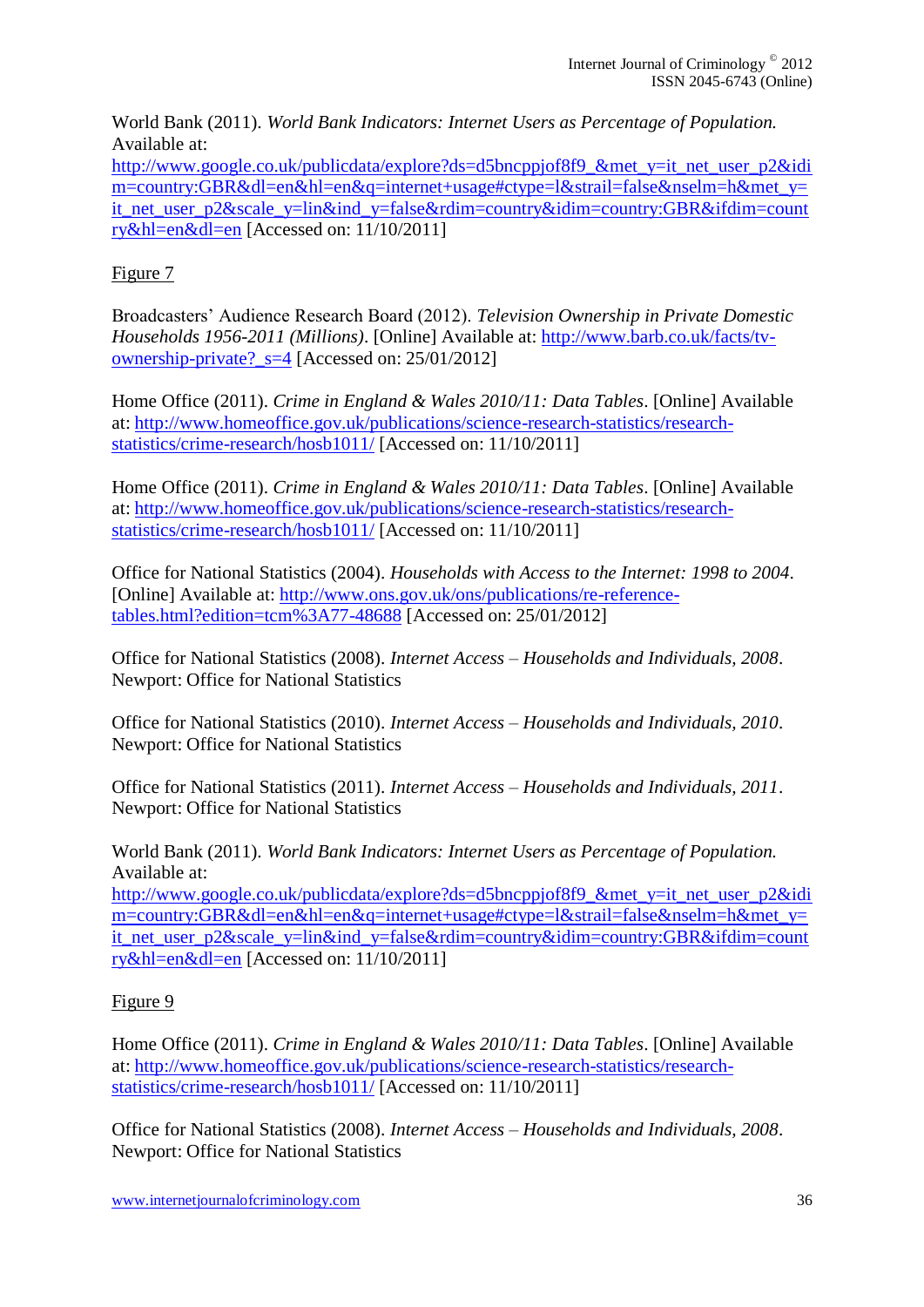Office for National Statistics (2010). *Internet Access – Households and Individuals, 2010*. Newport: Office for National Statistics

Office for National Statistics (2011). *Internet Access – Households and Individuals, 2011*. Newport: Office for National Statistics

World Bank (2011). *World Performance Indicators: Mobile cellular phone subscriptions (per 100 people)*. [Online] Available at:

[http://www.google.co.uk/publicdata/explore?ds=d5bncppjof8f9\\_&met\\_y=it\\_cel\\_sets\\_p2&idi](http://www.google.co.uk/publicdata/explore?ds=d5bncppjof8f9_&met_y=it_cel_sets_p2&idim=country:GBR&dl=en&hl=en&q=mobile+phone+subscriptions#ctype=l&strail=false&bcs=d&nselm=h&met_y=it_cel_sets_p2&scale_y=lin&ind_y=false&rdim=region&idim=country:GBR&ifdim=region&tstart=791164800000&tend=1233014400000&hl=en&dl=en) [m=country:GBR&dl=en&hl=en&q=mobile+phone+subscriptions#ctype=l&strail=false&bcs](http://www.google.co.uk/publicdata/explore?ds=d5bncppjof8f9_&met_y=it_cel_sets_p2&idim=country:GBR&dl=en&hl=en&q=mobile+phone+subscriptions#ctype=l&strail=false&bcs=d&nselm=h&met_y=it_cel_sets_p2&scale_y=lin&ind_y=false&rdim=region&idim=country:GBR&ifdim=region&tstart=791164800000&tend=1233014400000&hl=en&dl=en) [=d&nselm=h&met\\_y=it\\_cel\\_sets\\_p2&scale\\_y=lin&ind\\_y=false&rdim=region&idim=countr](http://www.google.co.uk/publicdata/explore?ds=d5bncppjof8f9_&met_y=it_cel_sets_p2&idim=country:GBR&dl=en&hl=en&q=mobile+phone+subscriptions#ctype=l&strail=false&bcs=d&nselm=h&met_y=it_cel_sets_p2&scale_y=lin&ind_y=false&rdim=region&idim=country:GBR&ifdim=region&tstart=791164800000&tend=1233014400000&hl=en&dl=en) [y:GBR&ifdim=region&tstart=791164800000&tend=1233014400000&hl=en&dl=en](http://www.google.co.uk/publicdata/explore?ds=d5bncppjof8f9_&met_y=it_cel_sets_p2&idim=country:GBR&dl=en&hl=en&q=mobile+phone+subscriptions#ctype=l&strail=false&bcs=d&nselm=h&met_y=it_cel_sets_p2&scale_y=lin&ind_y=false&rdim=region&idim=country:GBR&ifdim=region&tstart=791164800000&tend=1233014400000&hl=en&dl=en) [Accessed on: 26/01/2012]

### Figure 10

Home Office (2011). *Crime in England & Wales 2010/11: Data Tables*. [Online] Available at: [http://www.homeoffice.gov.uk/publications/science-research-statistics/research](http://www.homeoffice.gov.uk/publications/science-research-statistics/research-statistics/crime-research/hosb1011/)[statistics/crime-research/hosb1011/](http://www.homeoffice.gov.uk/publications/science-research-statistics/research-statistics/crime-research/hosb1011/) [Accessed on: 11/10/2011]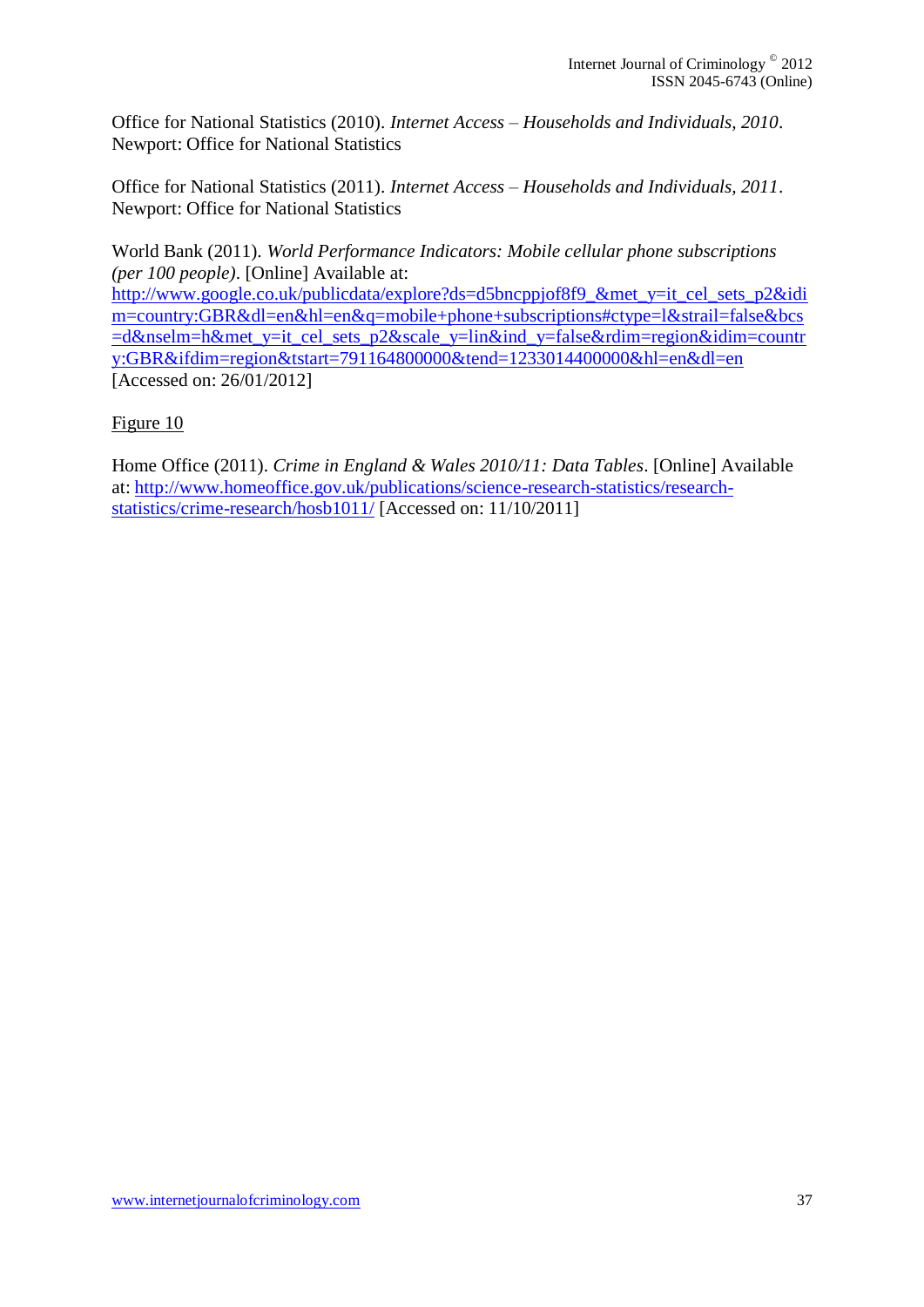## **Reference List**

Aas, K. (2007). 'Beyond 'The Desert of the Real': Crime control in a virtual(ised) reality', in Jewkes, Y. (ed.). *Crime Online*. Devon: Willan Publishing

Adachi, P., and Willoughby, T. (2011). 'The effect of violent video games on aggression: Is it more than just violence?' *Aggression and Violent Behaviour* **16**(1): 55-62

Age NI (2011). *Priority 5: Tackle Fear of Crime*. [Online] Available at: [http://www.ageuk.org.uk/Global/age](http://www.ageuk.org.uk/Global/age-ni/documents/policy/Priority%205%20Tackle%20Fear%20of%20crime.pdf)[ni/documents/policy/Priority%205%20Tackle%20Fear%20of%20crime.pdf](http://www.ageuk.org.uk/Global/age-ni/documents/policy/Priority%205%20Tackle%20Fear%20of%20crime.pdf) [Accessed on: 02/02/2012]

Anderson, C. (2004). 'An update on the effects of playing violent video games'. *Journal of Adolescence* **27**(1): 113-122

Anderson, C., and Bushman, B. (2001). 'Effects of violent video games on aggressive behavior, aggressive cognition, aggressive affect, physiological arousal, and prosocial behavior: A meta-analytic review of the scientific literature'. *Psychological Science* **12**(5): 353-359

Anderson, C., and Bushman, B. (2002). 'The effects of media violence on society'. *Science* **295**(5564): 2377–2379

Bakhtin, M. (1984[1965]). *Rabelais and his World.* Bloomington: Indiana University Press

Benedetti, W. (2007). *Were Video Games to Blame for the Massacre?* [Online] Available at: [http://www.msnbc.msn.com/id/18220228/ns/technology\\_and\\_science-games/t/were-video](http://www.msnbc.msn.com/id/18220228/ns/technology_and_science-games/t/were-video-games-blame-massacre/#.TxLDXPLOuSp)[games-blame-massacre/#.TxLDXPLOuSp](http://www.msnbc.msn.com/id/18220228/ns/technology_and_science-games/t/were-video-games-blame-massacre/#.TxLDXPLOuSp) [Accessed on: 16/01/2012]

Bennett, A. (2004). 'Virtual Subculture? Youth, Identity and the Internet', in Bennett, A. and Kahn-Harris, K. (eds.) *After subculture: Critical studies in contemporary youth culture*. Basingstoke: Palgrave Macmillan

Bennett, W., DiIulio, J., and Walters, J. (1996). *Body Count: Moral Poverty…and how to win America's war against crime and drugs*. New York: Simon & Schuster

Berwick, A. (2011). *2083: A European Declaration of Independence*. [Online] Available at: [http://www.kevinislaughter.com/wp-content/uploads/2083+-](http://www.kevinislaughter.com/wp-content/uploads/2083+-+A+European+Declaration+of+Independence.pdf) [+A+European+Declaration+of+Independence.pdf](http://www.kevinislaughter.com/wp-content/uploads/2083+-+A+European+Declaration+of+Independence.pdf) [Accessed on: 15/01/2012]

Box, S., Hale, C., and Andrews, G. (1988). 'Explaining Fear of Crime'. *British Journal of Criminology* **28**(3): 340-356

Brantingham, P. and Brantingham, P. (1993). 'Environment, routine, and situation: Toward a pattern theory of crime', in Clarke, R., and Felson, M. (eds.). *Routine activities and rational choice*. New Brunswick: Transaction Publishers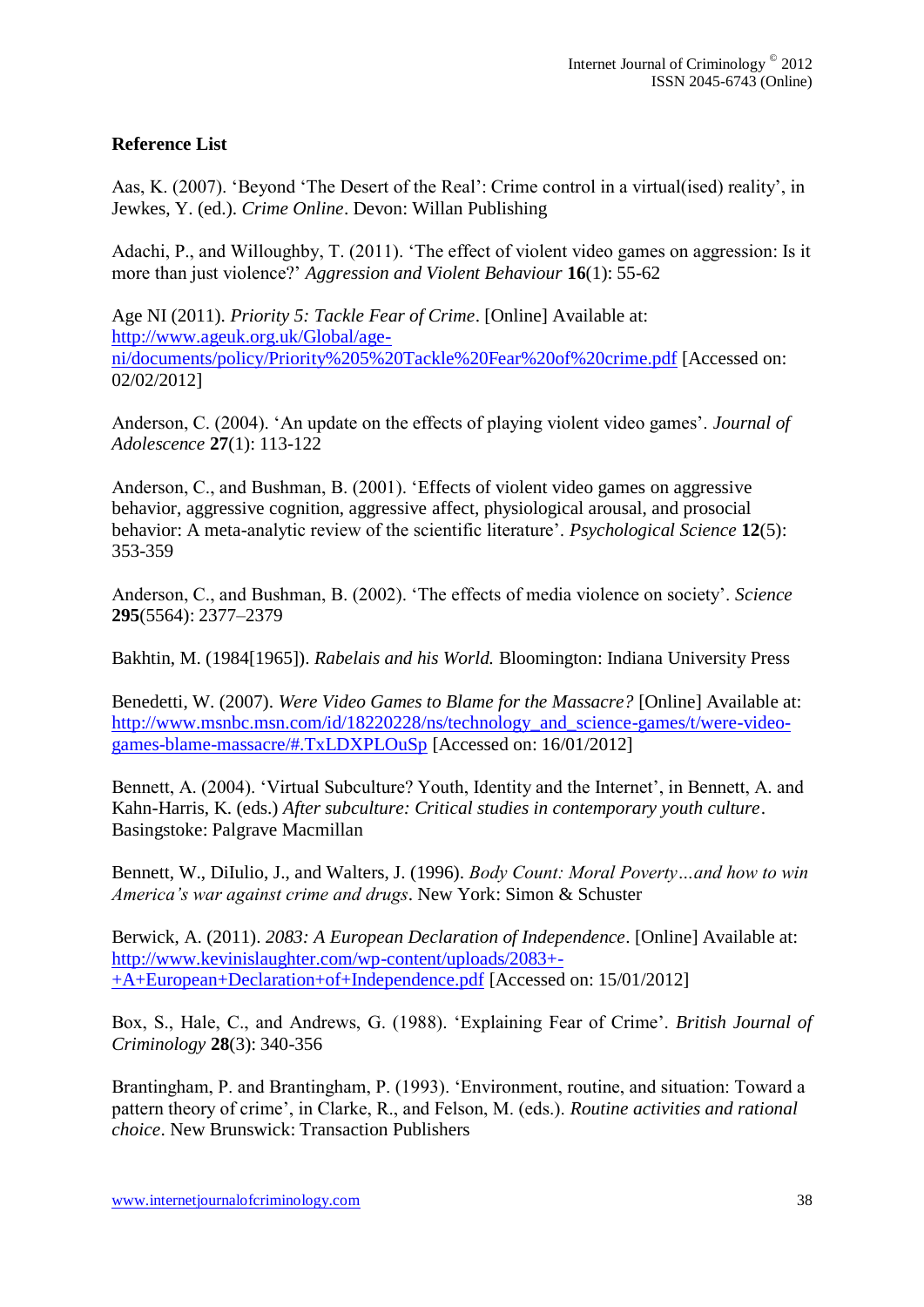Broadcasters' Audience Research Board (2012). *Television Ownership in Private Domestic Households 1956-2011 (Millions)*. [Online] Available at: [http://www.barb.co.uk/facts/tv](http://www.barb.co.uk/facts/tv-ownership-private?_s=4)[ownership-private?\\_s=4](http://www.barb.co.uk/facts/tv-ownership-private?_s=4) [Accessed on: 25/01/2012]

Bryman, A. (2008). *Social research methods*. 3rd Edition. Oxford: Oxford University Press

Bushman, B., and Anderson, C. (2001). 'Media violence and the American public: Scientific facts versus media misinformation'. *American Psychologist* **56**(6): 477–489

Bushman, B., and Anderson, C. (2009). 'Comfortably numb: desensitizing effect of violent media on helping others'. *Psychological Science* **20**(3): 273-277

Clarke, R. And Felson, M. (1993) 'Introduction: Criminology, routine activity and rational choice', in Clarke, R., and Felson, M. (eds.). *Routine activities and rational choice*. New Brunswick: Transaction Publishers

Carnagey, N., Anderson, C., and Bushman, B. (2007). 'The effect of video game violence on psychological desensitization to real-life violence'. *Journal of Experimental Social Psychology* **43**: 489-496

Cohen, L., and Felson, M. (1979). 'Social change and crime rate trends: A routine activity approach'. *American Sociological Review* **44**(4): 588-608

Coid, J., Carvell, A., Kittler, Z., Healey, A., and Henderson, J. (2000). *The impact of methadone treatment on drug misuse and crime*. Home Office Research Findings no. 120. London: Home Office

Commission on Obscenity and Pornography (1974). 'The effects of pornography', in Rainwater, L. (ed.). *Deviance and liberty: Social problems and public policy*. New Brunswick: Transaction Publishers

Cunningham, S., Engelstätter, B., and Ward, M. (2011). *Understanding the effect of violent video games on violent crime*. ZEW - Centre for European Economic Research Discussion Paper No. 11-042. Working Paper Series

Dahl, G. and Dellavigna, S. (2009). 'Does movie violence increase violent crime?' *The Quarterly Journal of Economics* **124**(2): 677-734

Dale, A., Arber, S., Procter, M. (1988). *Doing secondary analysis*. London: Unwin Hyman

D'Amato, A. (2006). *Porn up, rape down*. Public Law and Legal Theory Research Paper Series. Available at:<http://anthonydamato.law.northwestern.edu/Adobefiles/porn.pdf> [Accessed on: 01/11/2011]

Denscombe, M. (2007). *The good research guide for small-scale social research projects*. 3rd Edition. Maidenhead: Open University Press

DiIulio, J. (1995). 'The coming of the super-predator'. *The Weekly Standard*, November 27: 23-28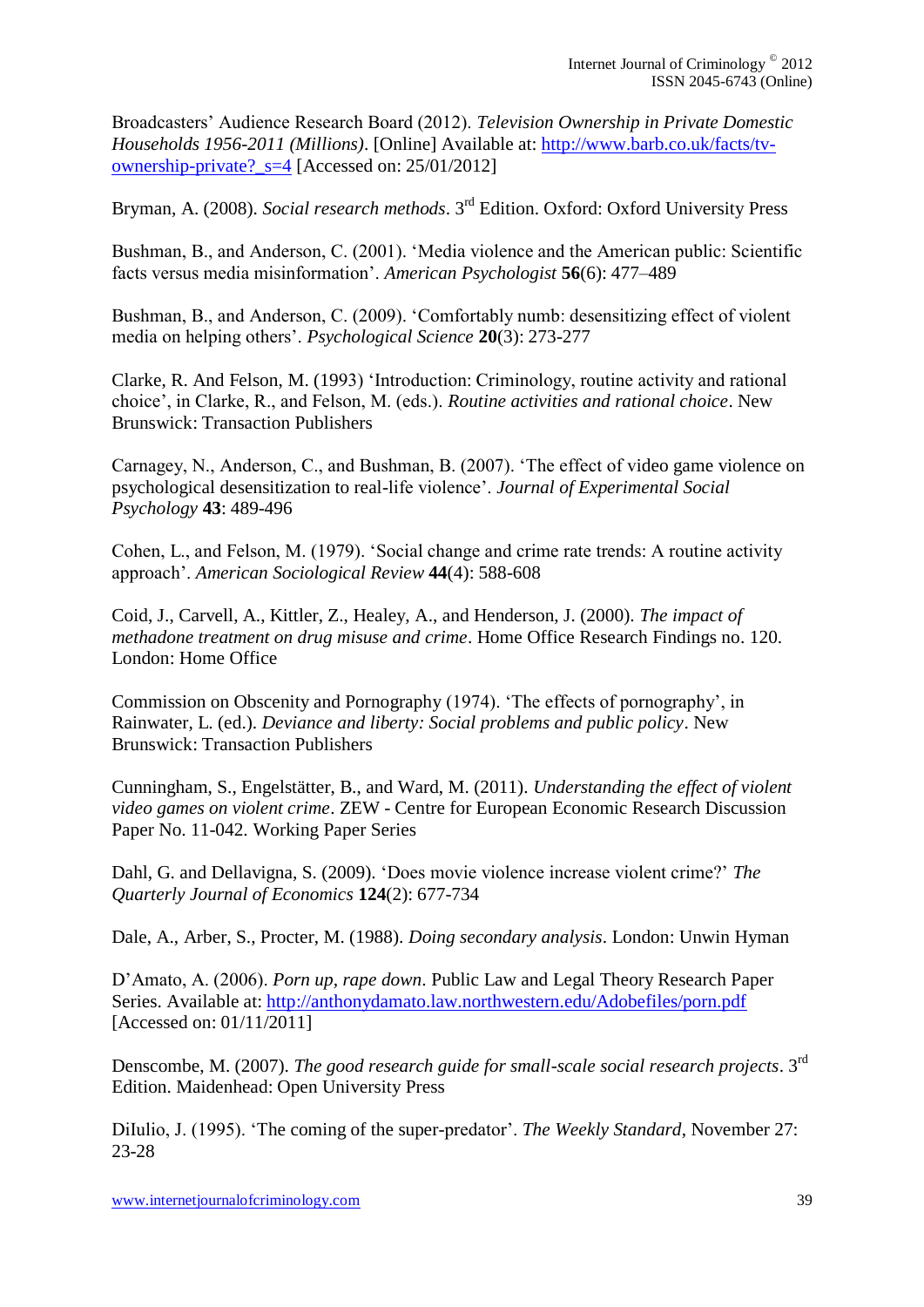Doob, A., and Macdonald, G. (1979). 'Television viewing and fear of victimization: Is the relationship causal?' *Journal of Personality and Social Psychology* **37**(2): 170-179

Duffy, J. (2004). *Will internet cafés survive 10 more years?* [Online] Available at: <http://news.bbc.co.uk/1/hi/magazine/3618068.stm> [Accessed on: 04/01/2012]

Farrell, G., Tilley, N., Tseloni, A., and Mailley, J. (2008). 'The crime drop and the security hypothesis [pre-report].' *British Society of Criminology Newsletter.* **62**: 17-21

Farrell, G., Tilley, N., Tseloni, A., and Mailley, J. (2010). 'Explaining and sustaining the crime drop: Clarifying the role of opportunity-related theories'. *Crime Prevention and Community Safety*. 12: 24-41

Farrell, G., Tseloni, A., Mailley, J., and Tilley, N. (2011). 'The crime drop and the security hypothesis'. *Journal of Research in Crime and Delinquency*. **48**(2): 147-175

Fattah, E. (1993) 'The rational choice/opportunity perspectives as a vehicle for integrating criminological and victimological theories', in Clarke, R., and Felson, M. (eds.). *Routine activities and rational choice*. New Brunswick: Transaction Publishers

Felson, M., and Boba, R., (2010). *Crime and everyday life*. 4<sup>th</sup> Edition. Thousand Oaks: Sage Publications

Felson, M., and Clarke, R. (2010). 'Routine precautions, criminology, and crime prevention', in Barlow, H. and Decker, S. (eds.) *Criminology and public policy: Putting theory to work*. Philadelphia: Temple University Press

Ferrell, J. (2004). 'Boredom, crime and criminology'. *Theoretical Criminology.* **8**(3): 287- 302

Ferguson, C. (2010). 'Introduction to the special issue on video games'. *Review of General Psychology* **14**(2): 66-67

Field, S. (1990). *Trends in crime and their interpretation: A study of recorded crime in postwar england and wales*. Home Office Research Study 119. London: HMSO

Field, S. (1999). *Trends in crime revisited*. Home Office Research Study 196. London: Home **Office** 

Fink, A. (2005). *Conducting research literature reviews*. 2nd edition. California: Sage Publications

Flexibility (2010). *The Home Working Revolution Continues*. [Online] Available at: <http://www.flexibility.co.uk/flexwork/location/homeworking-statistics-2009.htm> [Accessed on: 29/01/2012]

Foreign Affairs and International Trade Canada (2012). *Anti-Counterfeiting Trade Agreement*. [Online] Available at: [http://www.international.gc.ca/trade-agreements-accords](http://www.international.gc.ca/trade-agreements-accords-commerciaux/fo/acta-acrc.aspx?lang=eng&view=d)[commerciaux/fo/acta-acrc.aspx?lang=eng&view=d](http://www.international.gc.ca/trade-agreements-accords-commerciaux/fo/acta-acrc.aspx?lang=eng&view=d) [Accessed on: 22/01/2012]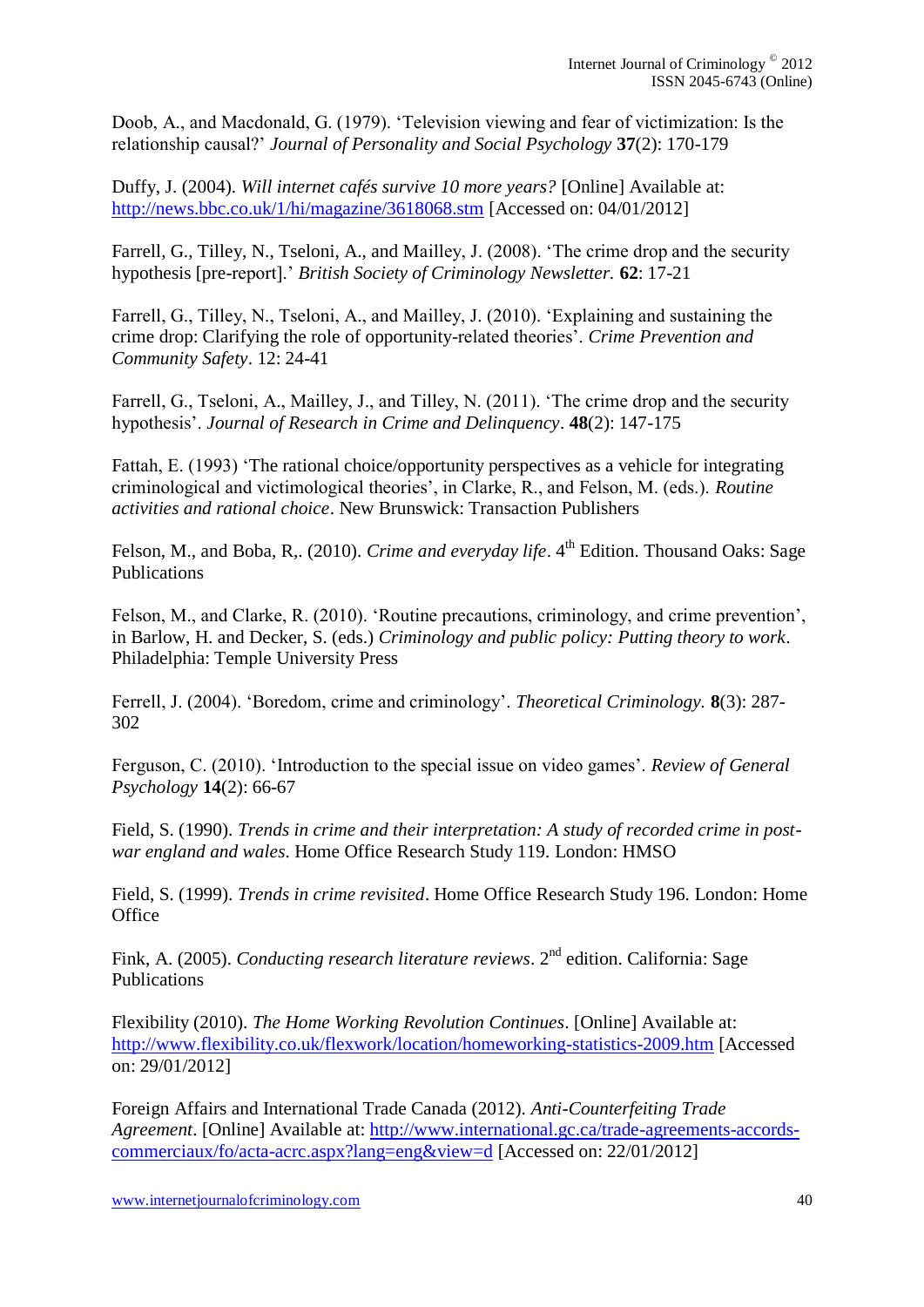Freeman, K. (1996). *Young people and crime*. Bureau of Crime Statistics and Research. Contemporary Issues in Crime and Justice 32

Furnell, S. (2010). 'Hackers, viruses and malicious software', in Jewkes, Y., and Yar, M. (eds.). *Handbook of internet crime*. Devon: Willan Publishing

Gardner, D. (2011). *Future babble*. London: Virgin Books

Garofalo, J. (1981). 'The fear of crime: Causes and consequences'. *The Journal of Criminal Law & Criminology* **72**(2): 839-857

Garrett, R., and Danziger, J. (2008). 'On cyberslacking: Workplace status and personal internet use at work'. *CyberPsychology and Behavior* **11**(3): 287-92.

Gomm, R. (2008). *Social research methodology: A critical introduction*. 2<sup>nd</sup> Edition. Hampshire: Palgrave MacMillan

Goodstein, L., and Shotland, R. (1982). 'The crime causes crime model: A critical review of the relationships between fear of crime, bystander surveillance, and changes in the crime rate'. *Victimology* **5**(2): 133-151

Griffiths, M. (1999). 'Violent video games and aggression: A review of the literature'. *Aggression and Violent Behaviour* **4**(2): 203-212

Haenfler, R. (2010). *Goths, gamers, grrrls: Deviance and youth subcultures*. New York: Oxford University Press

Haeni, R. (1997). *Firewall Penetration Testing*. [Online] Available at: [http://pdn.sciencedirect.com/science?\\_ob=MiamiImageURL&\\_cid=271971&\\_user=2471587](http://pdn.sciencedirect.com/science?_ob=MiamiImageURL&_cid=271971&_user=2471587&_pii=S1361372303000071&_check=y&_origin=article&_zone=toolbar&_coverDate=31-Dec-2003&view=c&originContentFamily=serial&wchp=dGLbVlk-zSkWz&md5=f1899ce0ab7e87eaf93a9924b3172973/1-s2.0-S1361372303000071-main.pdf) & pii=S1361372303000071& check=y& origin=article& zone=toolbar& coverDate=31-[Dec-2003&view=c&originContentFamily=serial&wchp=dGLbVlk](http://pdn.sciencedirect.com/science?_ob=MiamiImageURL&_cid=271971&_user=2471587&_pii=S1361372303000071&_check=y&_origin=article&_zone=toolbar&_coverDate=31-Dec-2003&view=c&originContentFamily=serial&wchp=dGLbVlk-zSkWz&md5=f1899ce0ab7e87eaf93a9924b3172973/1-s2.0-S1361372303000071-main.pdf)[zSkWz&md5=f1899ce0ab7e87eaf93a9924b3172973/1-s2.0-S1361372303000071-main.pdf](http://pdn.sciencedirect.com/science?_ob=MiamiImageURL&_cid=271971&_user=2471587&_pii=S1361372303000071&_check=y&_origin=article&_zone=toolbar&_coverDate=31-Dec-2003&view=c&originContentFamily=serial&wchp=dGLbVlk-zSkWz&md5=f1899ce0ab7e87eaf93a9924b3172973/1-s2.0-S1361372303000071-main.pdf) [Accessed on: 16/01/2012]

Halloran, J., and Croll, P. (1972). 'Television programs in Great Britain: Content and control', in Comstock, G., and Rubinstein, E. (eds.). *Television and social behaviour: Reports and papers, Volume 1*. Rockville: National Institute of Mental Health

Holisky, A. (2011). *WoW subscriber numbers down to 10.3 million players*. [Online] Available at: [http://wow.joystiq.com/2011/11/08/wow-subscriber-numbers-down-to-10-3](http://wow.joystiq.com/2011/11/08/wow-subscriber-numbers-down-to-10-3-million-players/) [million-players/](http://wow.joystiq.com/2011/11/08/wow-subscriber-numbers-down-to-10-3-million-players/) [Accessed on: 29/12/2011]

Home Office (2011). *Crime in England & Wales 2010/11: Data tables.* Available at: [http://www.homeoffice.gov.uk/publications/science-research-statistics/research](http://www.homeoffice.gov.uk/publications/science-research-statistics/research-statistics/crime-research/hosb1011/)[statistics/crime-research/hosb1011/](http://www.homeoffice.gov.uk/publications/science-research-statistics/research-statistics/crime-research/hosb1011/) [Accessed on: 11/10/2011]

Hopkins Burke, R. (2007). 'Moral ambiguity: The schizophrenia of crime and community justice'. *British Journal of Community Justice* **5**(1): 43-64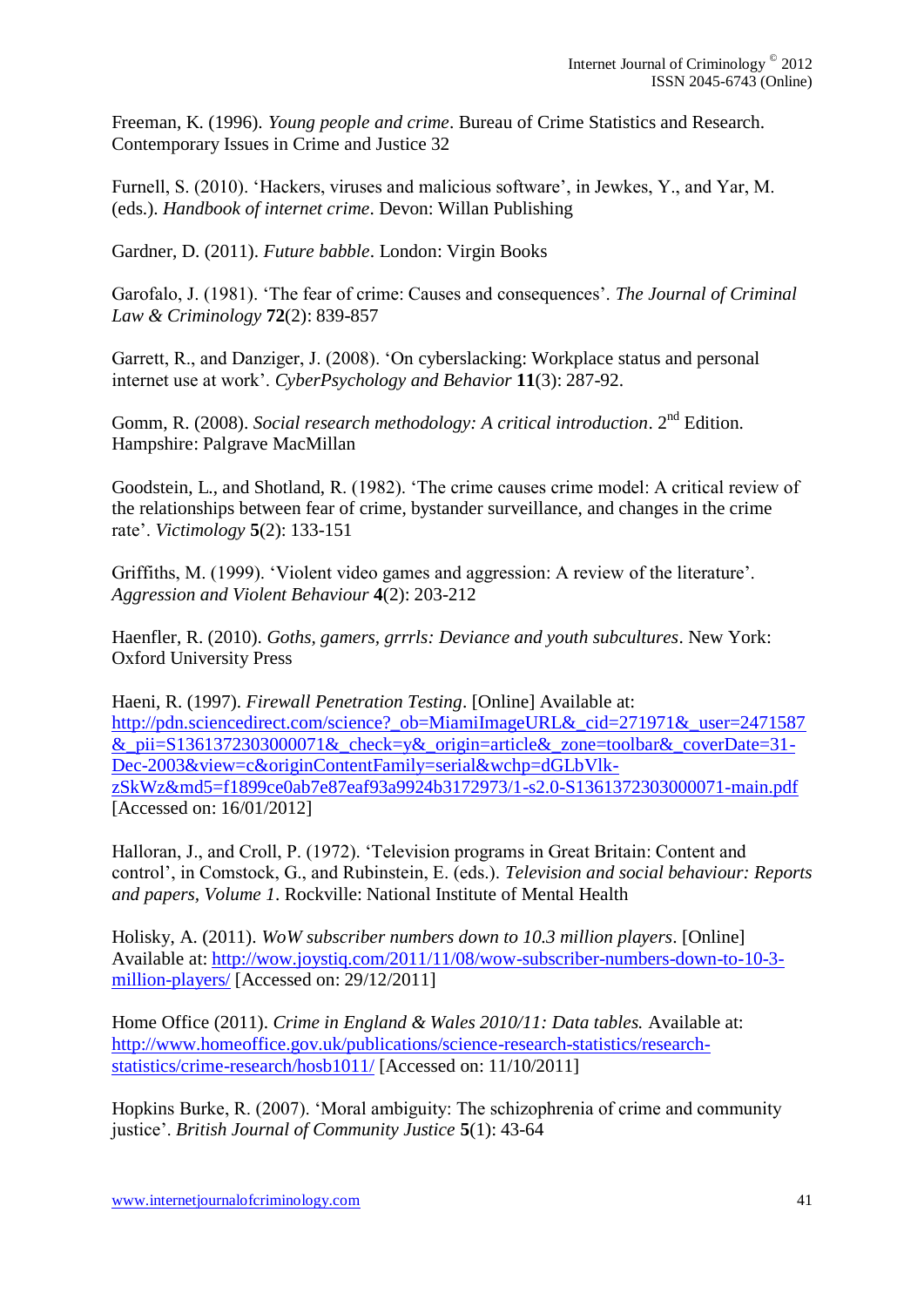Hopkins Burke, R. (2009). *An introduction to criminological theory*. 3rd Edition. Devon: Willan Publishing

Jansson, K., Coleman, K., and Kaiza, P. (2006). 'Violent crime', in Walker, A., Kershaw, C., and Nicholas, S. (eds.). *Crime in England and Wales 2005/06*. London: Home Office

Jewkes, Y. (2011). *Media & crime*. 2nd Edition. London: Sage Publications

Jewkes, Y., and Andrews, C. (2007). 'Internet child pornography: International responses', in Jewkes, Y. *Crime online*. Devon: Willan Publishing

Jewkes, Y., and Yar, M. (2010). 'Introduction: the internet, cybercrime and the challenges of the twenty-first century', in *Handbook of internet crime*. Devon: Willan Publishing

Jordan, T., and Taylor, P. (1998). 'A sociology of hackers'. *The Sociological Review* **46**(4): 757-780

Katz, J. (1988). *Seductions of crime: Moral and sensual attractions in doing evil.* United States: Basic Books

Kendall, T. (2007). *Pornography, Rape, and the Internet*. The John E. Walker Department of Economics. [Online] Available at:<http://www.toddkendall.net/internetcrime.pdf> [Accessed on: 22/12/2011]

Kobie, N. (2008). *One in eight work now from home.* [Online] Available at: <http://www.itpro.co.uk/196206/one-in-eight-work-now-from-home> [Accessed on: 18/01/2012]

Landsburg, S. (2006). *All that internet porn reduces sex crimes. Really*. [Online] Available at: [http://www.slate.com/articles/arts/everyday\\_economics/2006/10/how\\_the\\_web\\_prevents\\_rap](http://www.slate.com/articles/arts/everyday_economics/2006/10/how_the_web_prevents_rape.single.html) [e.single.html](http://www.slate.com/articles/arts/everyday_economics/2006/10/how_the_web_prevents_rape.single.html) [Accessed on: 22/12/2011]

Lessig, L. (1999). *Code and other laws of cyberspace*. New York: Basic Books.

Levi, M. (2001). 'Between the risk and the reality falls the shadow', in Wall, D. (ed.). *Crime and the internet*. London: Routledge

Levitt, S. (2004). 'Understanding why crime fell in the 1990s: Four factors that explain the decline and sex that do not'. *Journal of Economic Perspectives* **18**(1): 163-190

Levine, B. (2011). *Anonymous attacks again, uses stolen credit card data*. [Online] Available at: [http://news.yahoo.com/anonymous-attacks-again-uses-stolen-credit-card-data-](http://news.yahoo.com/anonymous-attacks-again-uses-stolen-credit-card-data-195721557.html)[195721557.html](http://news.yahoo.com/anonymous-attacks-again-uses-stolen-credit-card-data-195721557.html) [Accessed on: 16/01/2012]

Lister, K, and Harnish, T. (2011). The shifting nature of work in the UK: Bottom line benefits of teleworking. s.l: Citrix

Mackey, R. (2011). *Russian Media Points to Moscow Airport Attack in U.S. Video Game*. [Online] Available at: [http://thelede.blogs.nytimes.com/2011/01/25/russian-media-points-to](http://thelede.blogs.nytimes.com/2011/01/25/russian-media-points-to-moscow-airport-attack-in-u-s-video-game/)[moscow-airport-attack-in-u-s-video-game/](http://thelede.blogs.nytimes.com/2011/01/25/russian-media-points-to-moscow-airport-attack-in-u-s-video-game/) [Accessed on: 15/01/2012]

www.internetjournalofcriminology.com 42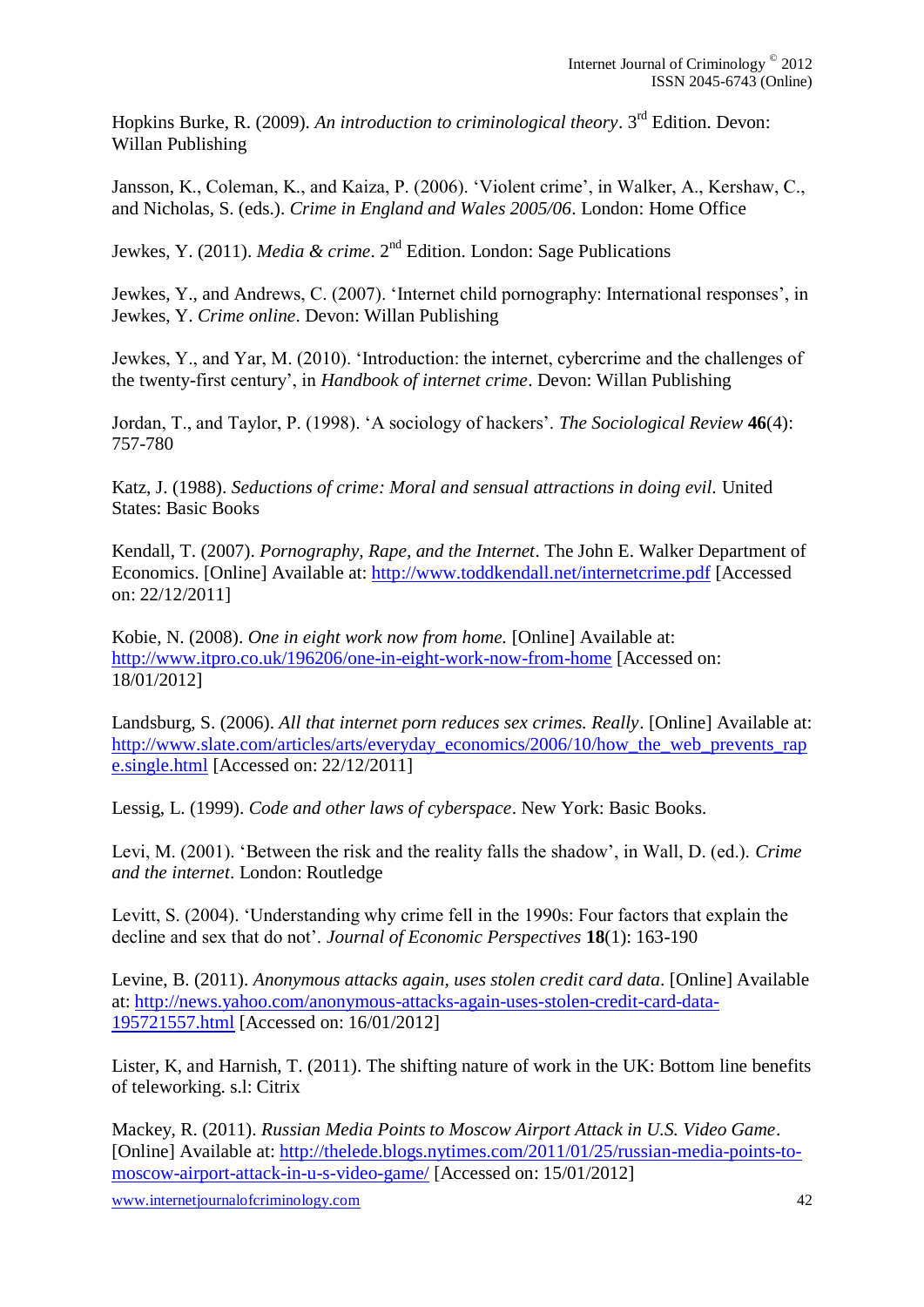Maguire, M. (1982). *Burglary in a dwelling: The offence, the offender and the victim.* London: Heinemann Educational Books

Markey, P., and Markey, C. (2010). 'Vulnerability to violent video games: A review of integration of personality research'. *Review of General Psychology* **14**(2): 82-91

Mays, J. (1954). *Growing up in the city*. Liverpool: Liverpool University Press

Metropolitan Police (2012). *Out of Sight is Safer*. [Online] Available at: <http://content.met.police.uk/Campaign/saferstreets> [Accessed on: 02/02/2012]

Miller, V. (2010). 'The internet and everyday life', in Jewkes, Y., and Yar, M. (eds.). *Handbook of internet crime*. Devon: Willan Publishing

Mintel (2003). *Internet Cafés – UK – November 2003*. [Online] Available at: <http://oxygen.mintel.com/sinatra/oxygen/display/id=1728> [Accessed on: 04/01/2012]

MSNBC (2007). *Jack Thompson Blames V-Tech Massacre on Counterstrike*. [Youtube video] Available at: [http://www.youtube.com/watch?v=9Uc06vevb\\_4](http://www.youtube.com/watch?v=9Uc06vevb_4) [Accessed on: 06/01/2012]

Murray, R. (2006). *How to write a thesis*. 2<sup>nd</sup> edition. Maidenhead: Open University Press

Newburn, T. (2007). *Criminology*. Devon: Willan Publishing

Nielsen Media Company (2009). *How Teens Use Media: A Nielsen Report on the myths and realities of teen media trends*. [Online] Available at: [http://blog.nielsen.com/nielsenwire/reports/nielsen\\_howteensusemedia\\_june09.pdf](http://blog.nielsen.com/nielsenwire/reports/nielsen_howteensusemedia_june09.pdf) [Accessed on: 21/12/2011]

Ofcom (2011). *A Nation Addicted to Smartphones*. [Online] Available at: <http://media.ofcom.org.uk/2011/08/04/a-nation-addicted-to-smartphones/> [Accessed on: 04/01/2012]

Office for National Statistics (2008).*Internet Access – Households and Individuals, 2008*. Newport: Office for National Statistics

Office for National Statistics (2010). *Internet Access – Households and Individuals, 2010*. Newport: Office for National Statistics

Office for National Statistics (2011). *Internet Access – Households and Individuals, 2011*. Newport: Office for National Statistics

Pagano, V. (2007). 'Should the media be blamed for violent acts committed by young people?' *E-Scriptor: A Journal for Student Writing* **5**: 136-172

Pease, K. (2001). 'Crime futures and foresight', in Wall, D. (ed.). *Crime and the internet*. London: Routledge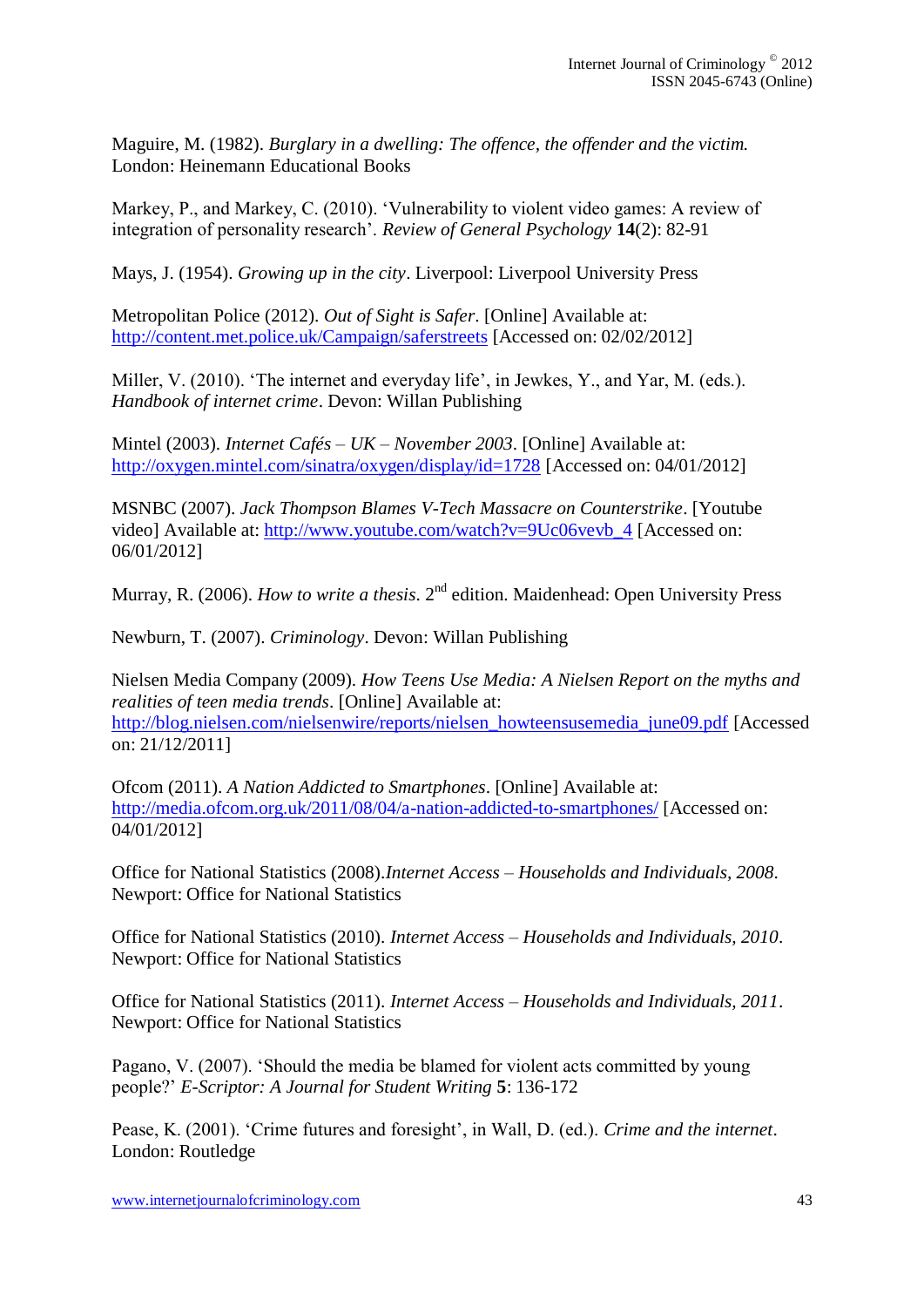Phillips, C. (2011). 'Situational crime prevention and crime prevention: Myths and miracles?' *Internet Journal of Criminology*

Povey, D, and Allen, J. (2002). 'Violent crime in England and Wales', in Simmons, J., and Dodd, T. (eds.). *Crime in England and Wales 2002/2003*. London: Home Office

Presdee, M. (2000). *Cultural criminology and the carnival of crime.* Florence: Routledge

Qualman, E. (2009). *Socialnomics: How social media transforms the way we live and do Business.* Hoboken: John Wiley & Sons

Rosenfeld, R., and Messner, S. (2009). 'The crime drop in comparative perspective: The impact of the economy and imprisonment on American and European burglary rates'. *British Journal of Sociology* **60**(3): 445-471

Ruiz, Y., and Walling, A. (2005). *Home-based working using communication technologies*. London: Office for National Statistics

Scarr, H., Pinsky, J., and Wyatt, D. (1973). *Patterns of burglary*. 2<sup>nd</sup> Edition. Washington. D.C.: US Government Printing Office

Schwartz, M. (2011). *Anonymous Attacks Child Pornography Websites*. [Online] Available at:<http://www.informationweek.com/news/security/attacks/231901499> [Accessed on: 16/01/2012]

Sestir, M., and Bartholow, B. (2010). 'Violent and non-violent video games produce opposing effects on aggressive and prosocial outcomes'. *Journal of Experimental Social Psychology* **46**: 934-942

Shontell, A. (2011). *This Is SOPA, The Crazy Bill Everyone In Tech Is Worried About*. [Online] Available at: [http://articles.businessinsider.com/2011-12-17/tech/30404716\\_1\\_sopa](http://articles.businessinsider.com/2011-12-17/tech/30404716_1_sopa-internet-freedom-innovators)[internet-freedom-innovators](http://articles.businessinsider.com/2011-12-17/tech/30404716_1_sopa-internet-freedom-innovators) [Accessed on: 16/01/2012]

Sutton, M. (1995). 'Supply by theft: Does the market for second-hand goods play a role in keeping crime futures high?' *British Journal of Criminology* **35**(3): 400-416

Sutton, M. (2010). *Routine Activities Theory, The Internet and the 15-Year Crime Drop*. Available at: [http://www.bestthinking.com/thinkers/science/social\\_sciences/sociology/mike](http://www.bestthinking.com/thinkers/science/social_sciences/sociology/mike-sutton?tab=blog&blogpostid=9634%2c9634)[sutton?tab=blog&blogpostid=9634%2c9634](http://www.bestthinking.com/thinkers/science/social_sciences/sociology/mike-sutton?tab=blog&blogpostid=9634%2c9634) [Accessed on: 12/07/2011]

Sutton, M. (2011). 'The internet and the unfathomable crime drop'. *Dysology: The Study of Remarkable Claptrap.* [Online] Available at:<http://dysology.org/page5.html> [Accessed on: 12/07/2011]

Sutton, M. (2012). 'On opportunity and crime'. *Dysology: The Study of Remarkable Claptrap*. [Online] Available at:<http://dysology.org/page8.html> [Accessed on: 01/02/2012]

Sutton, M. Griffiths, M., and Wall, D. (2012 [forthcoming]). 'The crime substitution hypothesis: Are digital technologies reducing crime through faux crime, immersion and de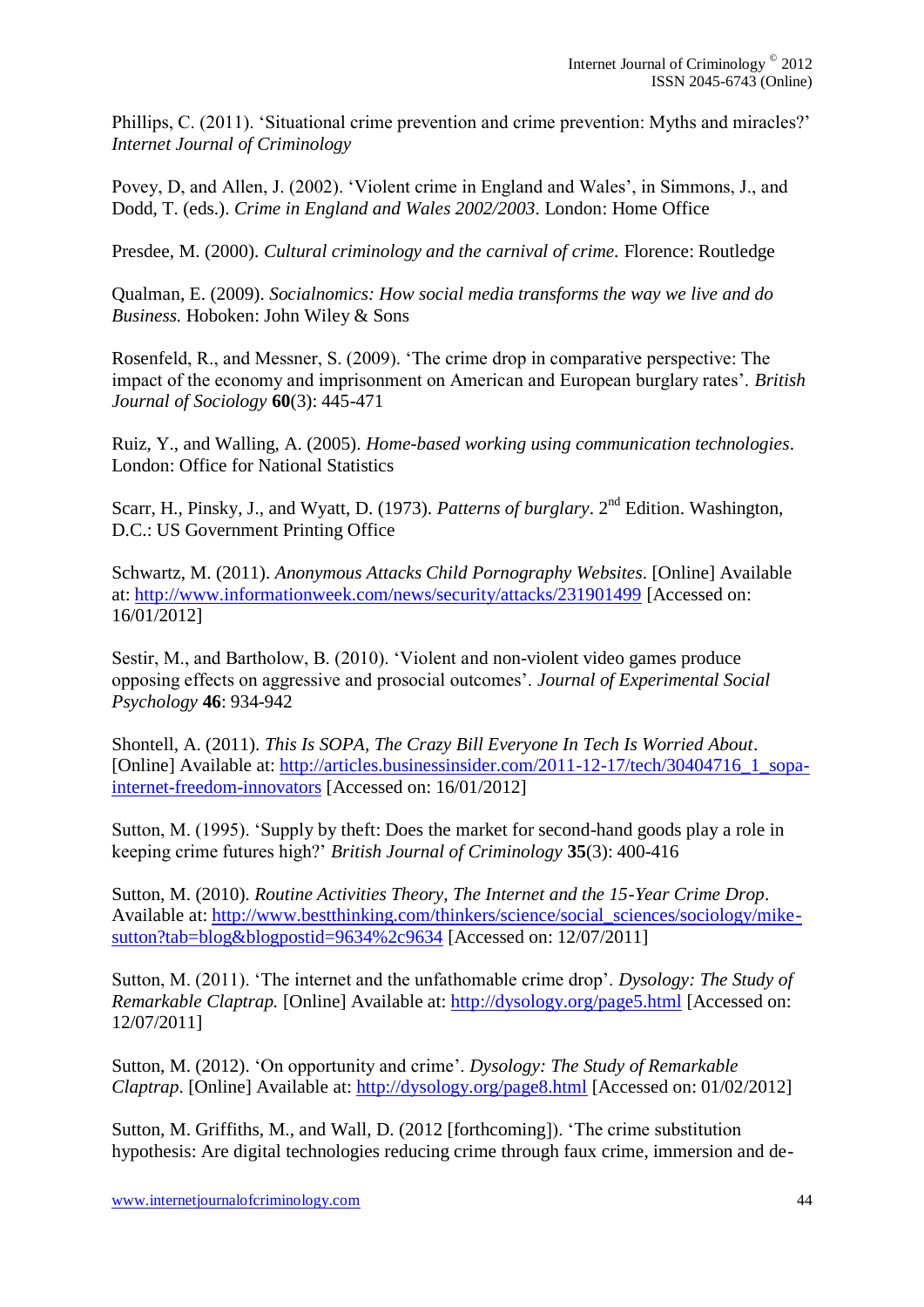alienation?' in van Dijk, J., Tseloni, M., and Farrell, G. (eds.). *The International crime drop: New directions in research*. London: Palgrave [Copy received: 13/12/2011]

Tarng, P., Chen, K., and Huang, P. (2008). *An Analysis of WoW Players Game Hours*. [Online] Available at: [http://mmnet.iis.sinica.edu.tw/pub/tarng08\\_wow.pdf](http://mmnet.iis.sinica.edu.tw/pub/tarng08_wow.pdf) [Accessed on: 29/12/2011]

Thompson, J. (2005). *Out of harm's way*. Carol Stream: Tyndale House Publishers

Tilley, N., Tseloni, A., and Farrell, G. (2011). 'Income disparities and burglary risk: Security availability during the crime drop'. *British Journal of Criminology* **51**(2): 296-313

Torrentfreak (2011). *Top 10 Most Pirated Movies of 2011*. [Online] Available at: <http://torrentfreak.com/top-10-most-pirated-movies-of-2011-111223/> [Accessed on: 27/01/2012]

Uhlmann, E., and Swanson, J. (2004). 'Exposure to violent video games increase automatic aggressiveness'. *Journal of Adolescence* **27**(1): 41-52

Van Dijk, J. (2006). What goes up, comes down: Explaining the falling crime rates'. *Criminology in Europe, Newsletter of the European Society of Criminology* **5**(3): 3, 17-18

Van Dijk, J., Manchin R., van Kesteren, J., Nevala, S., and Hideg, G. (2007). *The burden of crime in the EU*. Research Report: A Comparative Analysis of the European Survey of Crime and Safety (EU ICS) 2005

Van Dijk, J., Tseloni, M. and Farrell, G. (forthcoming). *The international crime drop: New directions in research*. London: Palgrave

Wall, D. (1998). 'Catching cybercriminals: Policing the internet'. *International Review of Law Computers and Technology* **12**(2): 201-218

Wall, D. (2001). 'Cybercrimes and the internet', in Wall, D. (ed.). *Crime and the internet*. London: Routledge

Ward, M. (2010). *Video games and crime*. NET Institute Working Paper No. 07-18. Working Paper Series

Williams, D. (2012). 'British crime vs. internet use'. *Badass Data Science Blog*. [Online] Available at:<http://badassdatascience.com/2012/03/05/british-crime-vs-internet-use/> [Accessed on: 12/03/2012]

Williams, R., and Clippinger, C. (2002). 'Aggression, competition and computer games: Computer and human opponents'. *Computers in Human Behaviour* **18**(5): 495-506

Wortley, R., and Smallbone, S. (2006). 'Child pornography on the internet'*. Problem-Oriented Guides for Police*. Problem Specific Guides Series No. 41

Wright, R., and Decker, S. (1994). *Burglars on the job: Streetlife and residential break-ins*. Richmond: Northeastern University Press

www.internetjournalofcriminology.com 45